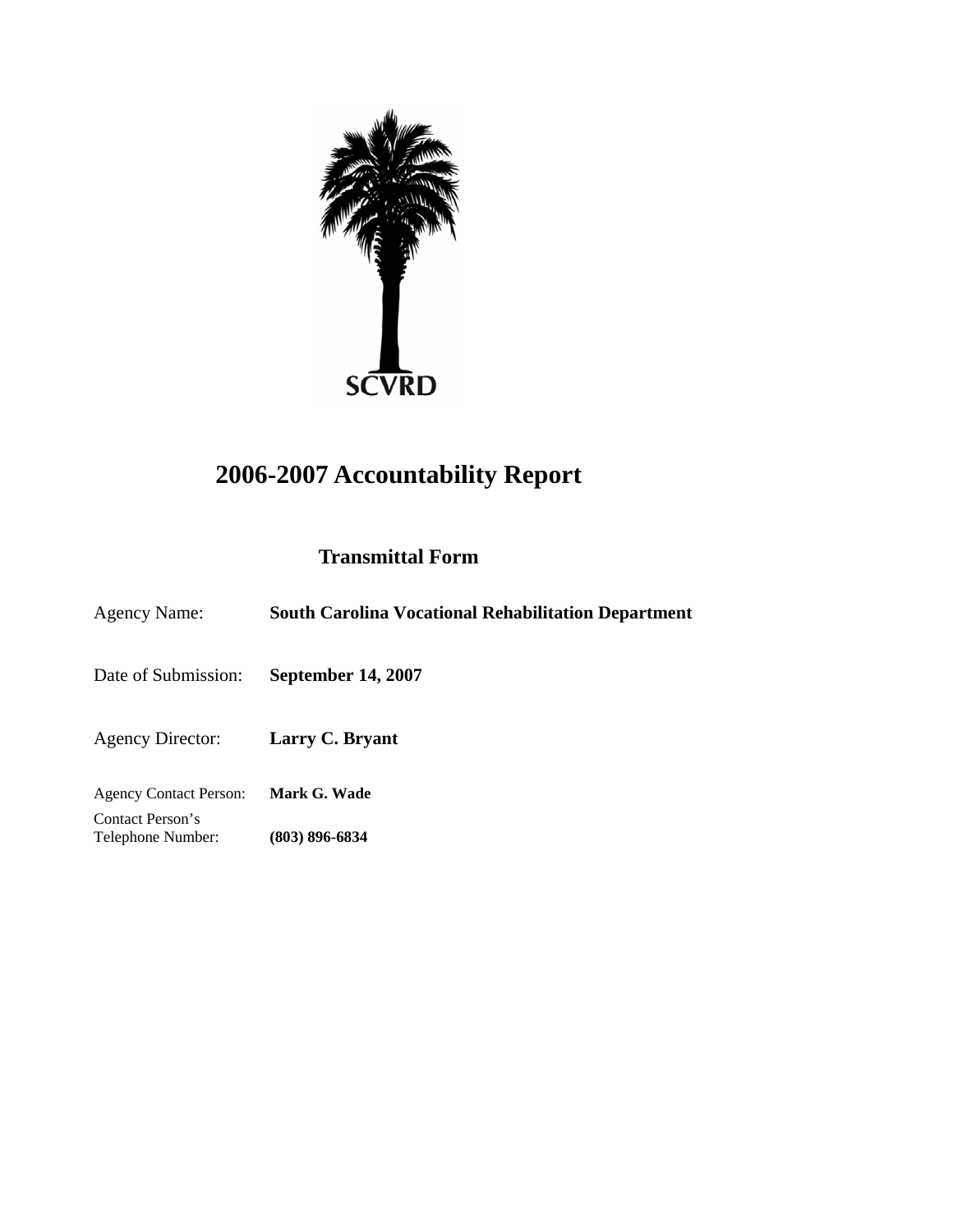# **I. Executive Summary**

# **1. Mission and Values**

### **The mission of the South Carolina Vocational Rehabilitation Department (SCVRD) is to enable eligible South Carolinians with disabilities to prepare for, achieve and maintain competitive employment.**

Investing in South Carolinians with disabilities offers a high-yield return. The public vocational rehabilitation program converts people reliant on government assistance into self-sufficient citizens who have jobs, purchase goods and services, save for the future, and pay taxes that quickly reimburse the funds spent on their rehabilitation.

SCVRD continues to implement customer-focused initiatives and accountability measures designed to add value to its services and to allocate its limited resources to achieve maximum impact.

### *The agency values:*

- Persons with disabilities who strive to achieve and maintain competitive employment.
- Highly qualified staff members who are technically competent, personally accountable, communicate effectively and work together in a professional manner.
- Partnerships with business and industry that provide employment and contract service opportunities for our clients.
- Relationships with other human service agencies that provide increased service opportunities for persons with disabilities.
- Accountability to taxpayers through efficient and effective use of the resources entrusted to us.

# *The agency's Nine Standards of Excellence include:*

- Program Integrity—a balance among quality customer service, productivity and compliance assurance.
- Integrated Service Delivery—teamwork and adherence to core duties.
- Balance in work training centers—lots of clients, lots of work, and clients leave for jobs.
- Professional appearance of staff, buildings and grounds.
- Ongoing, positive relationships with local agency/entity directors.
- Ongoing education of local legislators on VR programs and benefits.
- Twenty percent of successful closures are to be direct job placements.
- Annual "26" closure (successful rehabilitation) goals are achieved.
- Staff members understand and embrace the standards and are held accountable.

SCVRD's leadership continues to closely examine and evaluate all practices and procedures throughout the program to ensure that performance measures are appropriate, that goals are met or surpassed, that all actions show strict accountability, and that *all basic service program*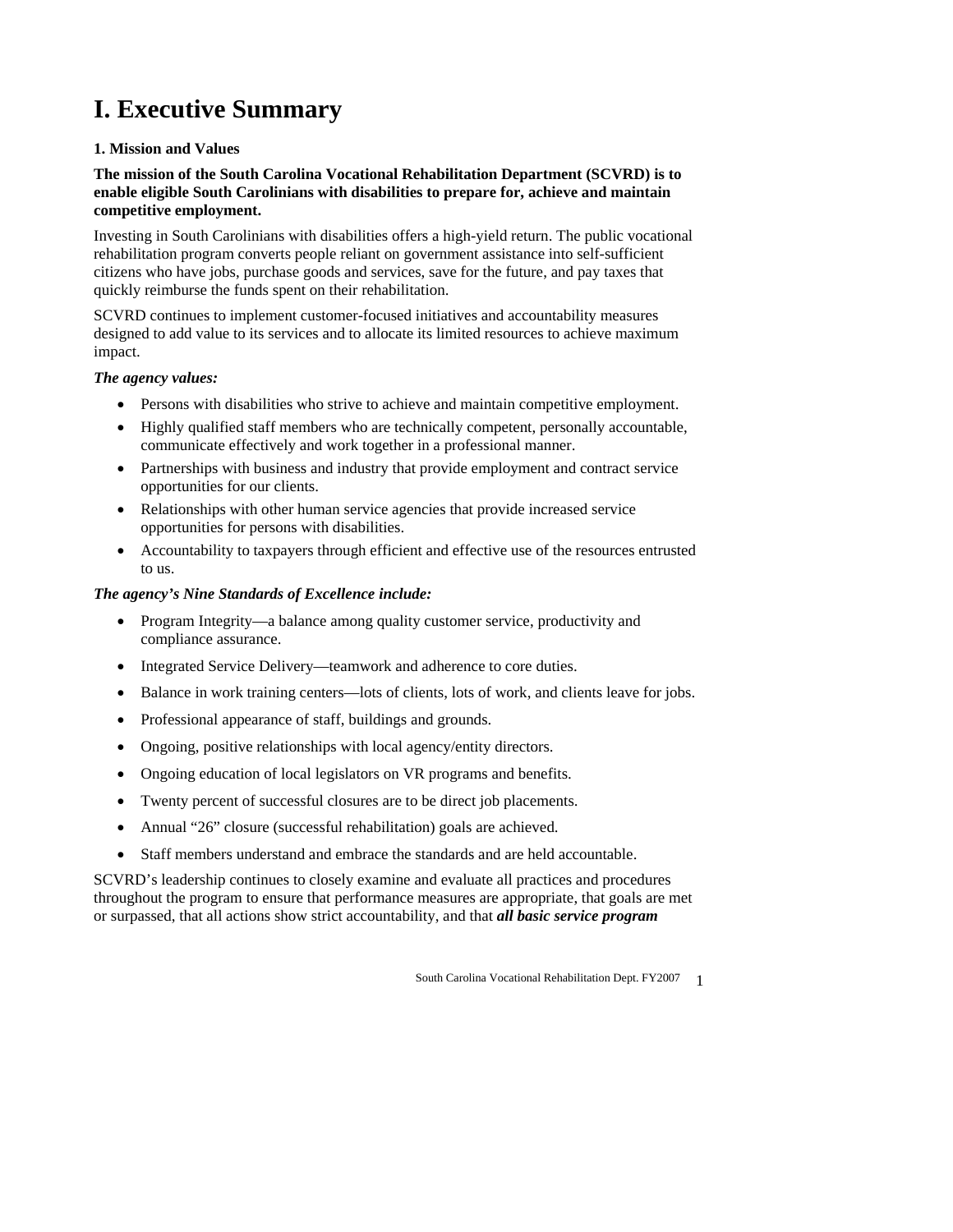*measures point directly to one outcome—competitive employment for our clients.* The department does not accept credit for efforts on behalf of clients who do not become employed.

The department is unique in that it serves people with more than 135 different physically and mentally disabling conditions.

# **2. Major achievements from the past year:**

- The department rehabilitated 8,625 people with disabilities into employment in FY2007 and served a total of 43,890 people (many clients receive services over successive years). It is estimated that these rehabilitated clients will pay back \$3.19 for every vocational rehabilitation dollar spent on them by becoming taxpayers instead of tax consumers. It will take only 4.96 years for those clients to repay the cost of their rehabilitation and over the course of the clients' work lives taxpayers will realize a net profit of \$15,899 per rehabilitation. The 20.2% annual rate of return for successfully employed clients marks a fourth consecutive year of increase. Those figures do not include any additional cost savings from reduction in government benefits received by those clients.
- SCVRD's partnership with the Walgreens drug store chain reached an exciting new level in April 2007 with the official grand opening of Walgreens distribution center in Anderson County. SCVRD, DDSN, and other community agencies worked together to train clients for employment at the distribution center, where 42 percent of the first 275 available positions were filled by people with disabilities. SCVRD staff has trained clients specifically for Walgreens, which has received national recognition for its disabilityfriendly workplace and hiring practices. SCVRD has also begun a partnership with Walgreens to train clients for employment at its stores.
- There was a focus on improving consistency in service delivery, staffing patterns, performance ratings, reclassification of field positions, and communication of consistent messages and expectations. These measures included centralization of procurement, accounting and psychological services and using those positions to add a total of 24 employment coaches who provide direct services to clients with the most significant disabilities. In addition, 16 area case services managers were added to the field offices to provide support to the local supervisors, ensure consistency of case services delivery, mentor other staff, and promote excellent customer service. Finally, 14 additional case services coordinator positions were added to the field offices based on a client/staff ratio to promote consistent service delivery statewide.
- The department now has 619 active cooperative agreements, continuing its steady growth over the past five years. This has resulted from an increased emphasis on strengthening ties with non-profit agencies and with other state agencies to provide their clients with employment services, particularly the One-Stop centers; Department of Mental Health; Department of Disabilities and Special Needs; Department of Education; Department of Corrections; Department of Juvenile Justice; Probation, Parole and Pardon Services; Department of Social Services; and Workers Compensation.
- The department gained \$663,638 in reimbursements from the Social Security Administration. This reimbursement is a direct reflection of savings realized by Social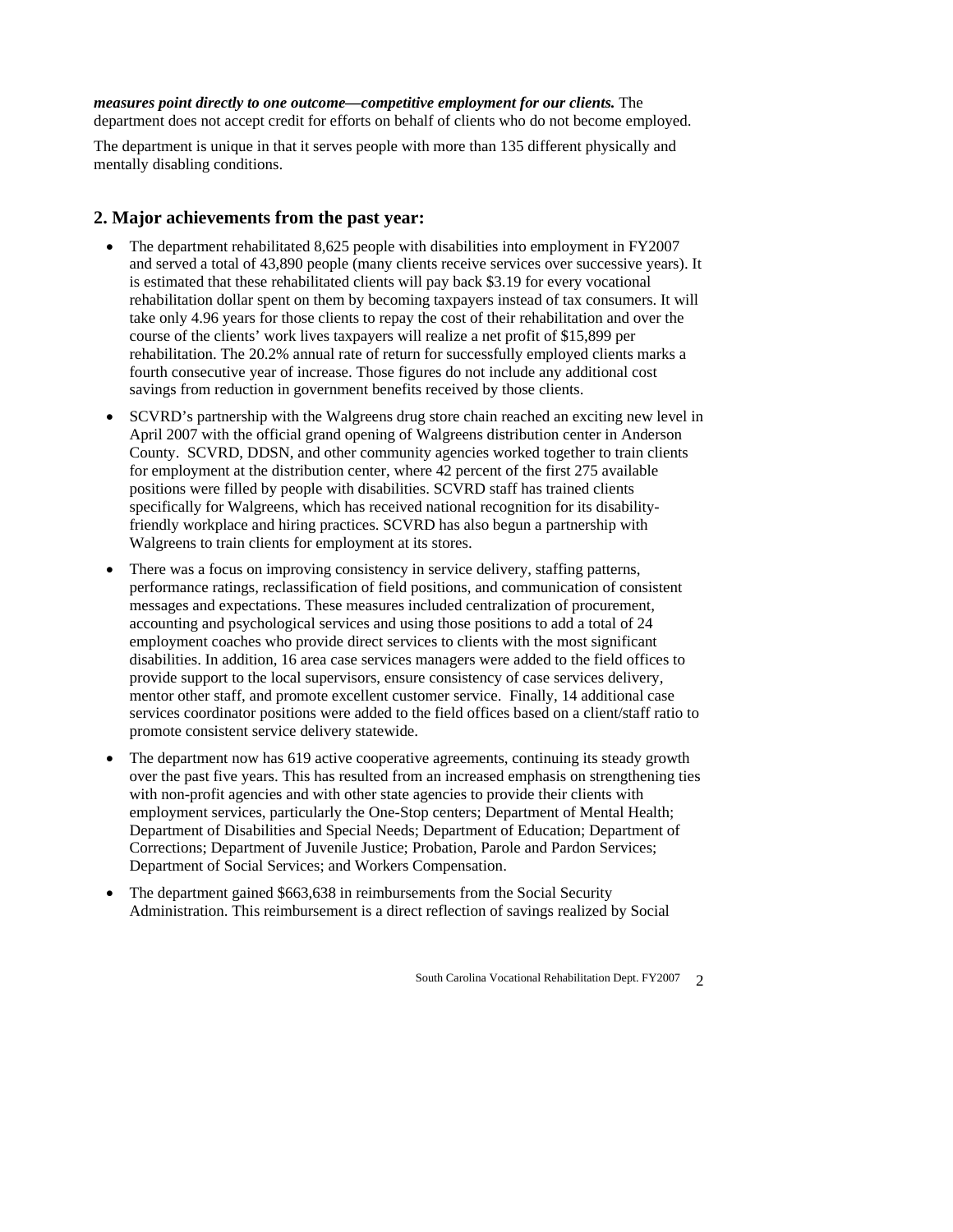Security because the department's clients became competitively employed and no longer rely on SSI/SSDI benefits.

- SCVRD continued its focus on the state's great need for school-to-work transition services for high school age students with disabilities. The department expanded the High School/High Tech program to include Rock Hill, which gives us a total of ten sites. The program served a total of 231 students with disabilities in FY 2006-07. In addition to the internships, job shadows, tours of post secondary institutions and businesses, and highinterest, high-energy activities that were provided, this summer the students were involved in a one to four day summer institute. Plans are to continue to expand High School/High Tech into all 16 of the department's area offices.
- The agency instituted the WorkKeys® Career Readiness Program in January 2007 in collaboration with the Department of Education and the Department of Commerce. VR clients undergo pre-assessment and skills enhancement to qualify for a certificate recognized by many employers as an advantage in the hiring process.
- Meeting the specific needs of employers is the goal of SCVRD's new Skilled Workforce Apprentice Training (SWAT) program, which was launched in FY2007. The program works with employers to identify needs and carefully screen apprentice candidates, utilizes WorkKeysjob analysis and individual assessments to match the apprentice and training to job requirements, and pays a portion of the training stipend as the apprentice attends classroom instruction and learns on-the-job. SCVRD clients benefit through resulting job opportunities, while employers realize reduced recruitment costs and a skilled, productive, and more diverse workforce.
- A new grant from the U.S. Department of Health and Human Services Substance Abuse and Mental Health Services Administration enables SCVRD to address a need for vocational rehabilitation services for people with mental illness who also have drug/alcohol issues. The department is working with the Department of Mental Health and DAODAS to screen and assess individuals with co-occurring disorders, train staff in both mental health and substance abuse disciplines, formalize collaboration among mental health, substance abuse and vocational rehabilitation agencies, and develop management and information systems to track services and outcomes and share information. It is expected to reduce the number of people in emergency rooms awaiting treatment for a co-occurring disorder.
- The department continued to enhance its utilization of videoconferencing as an economical alternative in staff training, saving considerable travel costs. Cameras at all major offices were upgraded to improve video and sound quality. Videoconferencing is conducted over the department's T-1 lines rather than ISDN, eliminating monthly phone charges.
- The department's new electronic case management system made further strides this year as additional features were implemented. The system allows staff to follow the natural progression of the rehabilitation process in an intuitive and user-friendly format. Other technological advances included the upgrade of the agency's core network router to a more advanced router that includes lifetime support and warranty, saving \$10,000 per year in support fees. And the agency saved another \$4,000 per month by upgrading its network telecommunication "backbone" to MPLS, becoming one of the first agencies to convert to the new network.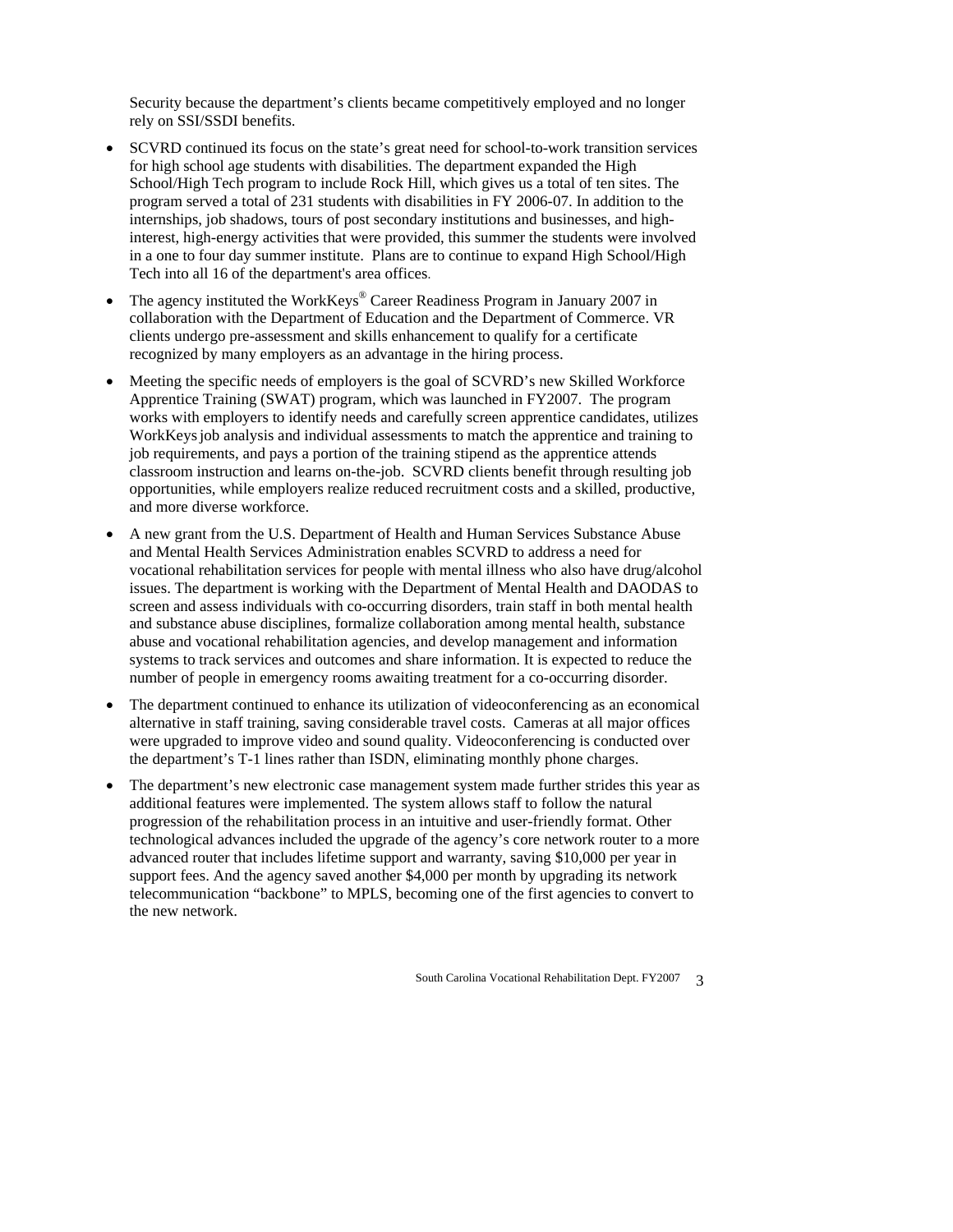- SCVRD addressed a longstanding need to better serve clients in the Williamsburg County who did not have access to an SCVRD work training center without traveling long distances. The department opened a work training center in Kingstree to provide much needed job readiness training to clients in that area.
- The Social Security Disability Determination Services program continued to strengthen the department's range of services by providing effective and efficient evaluation of claims for disability benefits. During 2006-2007, the division's documentation accuracy levels exceeded the regional and national averages.
- The DDS now processes the majority of the initial and reconsideration disability claims in the electronic file. As a result of this streamlined process the DDS processing time (the amount of time on average for a case to be adjudicated) has been reduced to 71.9 days. In order to further reduce processing time and increase the functionality of the electronic file, the DDS must increase the use of electronically submitted medical records by medical providers. The DDS Public Relations Team is in the process of contacting all medical providers to encourage them to submit their records electronically.

# **3. Key strategic goals**:

- **Program Integrity**. This is a balanced set of measurable standards which are essential to the department's success relative to compliance assurance, productivity and customer service. The agency has completed its fourth full year of implementation and has an ongoing objective to utilize the measures to drive improvement.
- **Committee on Rehabilitation Excellence (CORE).** This group has implemented a system to assure achievement of Program Integrity standards by collecting and analyzing data, formulating and assessing plans for corrective action, and assuring implementation and follow-up. Our objective is improved efficiency, effectiveness, accountability and consistency throughout the agency.
- **Professional Development and Leadership Program (PDLP).** This objective arose from the significant number of retirements facing the organization. The PDLP creates an environment that fosters excellence by aligning agency needs with individual career goals.
- **Partnerships.** The agency places great emphasis on partnerships with other agencies to coordinate services, partnerships with business and industry, and partnerships with "alumni" clients to enhance services and promote the agency's services. The number of interagency partnerships continues to grow, and SCVRD's Business Partnership Network completed its fourth full year of operation in 2007.
- **Alternative Funding.** In light of budget restrictions the agency seeks to improve its level of services through the acquisition of grants, increased reimbursements from the Social Security Administration for job placement of clients who no longer rely on disability benefits, and coordination of payment for services by third party agencies/organizations.
- **Redirection of Staff Resources.** The agency continues to examine its staffing patterns and staff roles to maximize its resources. Some administrative roles are being centralized to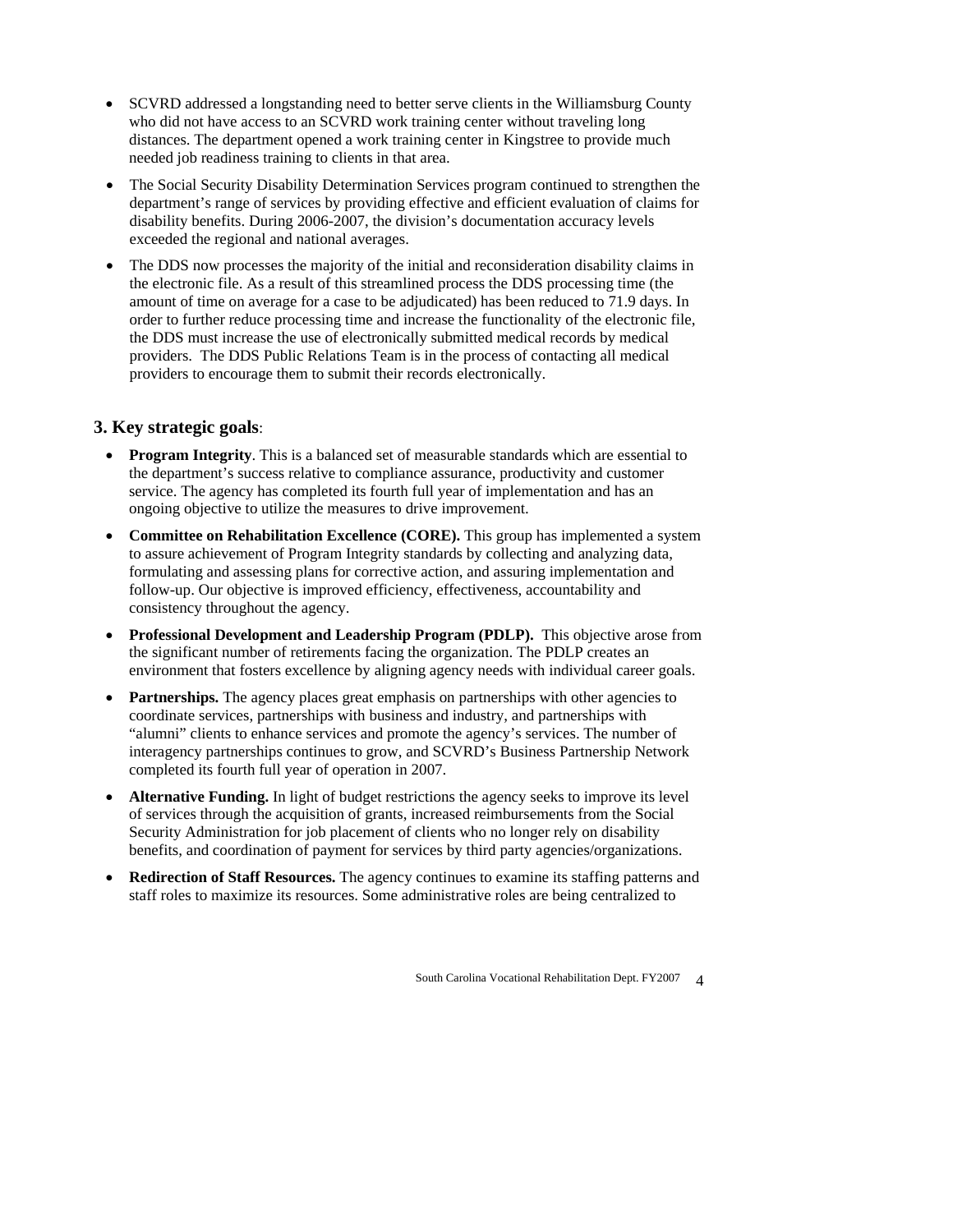effect cost savings and make the best use of local staff in service delivery areas. The agency establishes demonstration projects to validate plans for redirection of resources.

- **Focus on Serving Individuals with Significant Disabilities.** Positions saved through centralization are redirected into direct client service delivery roles focused on identifying and meeting the employment needs of individuals with brain injury, spinal cord injury, severe and persistent mental illness, deaf and hard of hearing, and students transitioning from school to work.
- **Training Center Balance.** The agency's 24 work training centers provide a valuable source of revenue to support the provision of client training leading to employment. In step with the Program Integrity model, the centers seek to balance their financial impact with the need to provide the variety of rehabilitation services that would be of the most benefit to clients, including service delivery to clients with the most significant disabilities.
- **Development and implementation of enhanced case management system.** The case management system is being designed to follow the logical flow of service delivery in a totally electronic, user-friendly environment that maximizes staff resources. This will result in cost savings and better quality and timeliness in service delivery.
- **Enhance stability in the management and daily operations of VR service delivery.** Due to the high number of retirements among agency supervisors and other staff, it has been necessary to make widespread changes in a short period of time. Plans include improved and more timely comprehensive supervisory training and "Taking Charge of Change" training.

# **4. Opportunities/barriers that may affect success**

- Although SCVRD received an increase in state appropriations in FY2007, the state funding level remains below the levels of a few years ago. To address funding limitations, the continued to realign its work force to emphasize direct customer service while reducing administrative support roles. This year the department completed the centralization of psychological services, accounting and procurement roles, enabling it to add direct client service positions such as employment coaches, area case services managers and case service coordinators.
- The department also sought to increase its work training center revenues and training opportunities by adding business development specialists, bringing that number to 12.
- The department continues to be confronted with equipment and facilities maintenance needs at many of its locations. This is an area of much concern and attention.
- The public vocational rehabilitation program's federal funding has received only the mandated Consumer Price Index increase of between two and three percent for the past decade. Combined with state reductions, this presents a challenge in keeping up with the demands and expectations of people with disabilities who seek high-quality employment outcomes, as well as increased demands resulting from federal programs.
- The department faces a major challenge due to the very substantial number of students with disabilities who need services to make the transition into employment. The federal Workforce Investment Act requires vocational rehabilitation agencies to serve this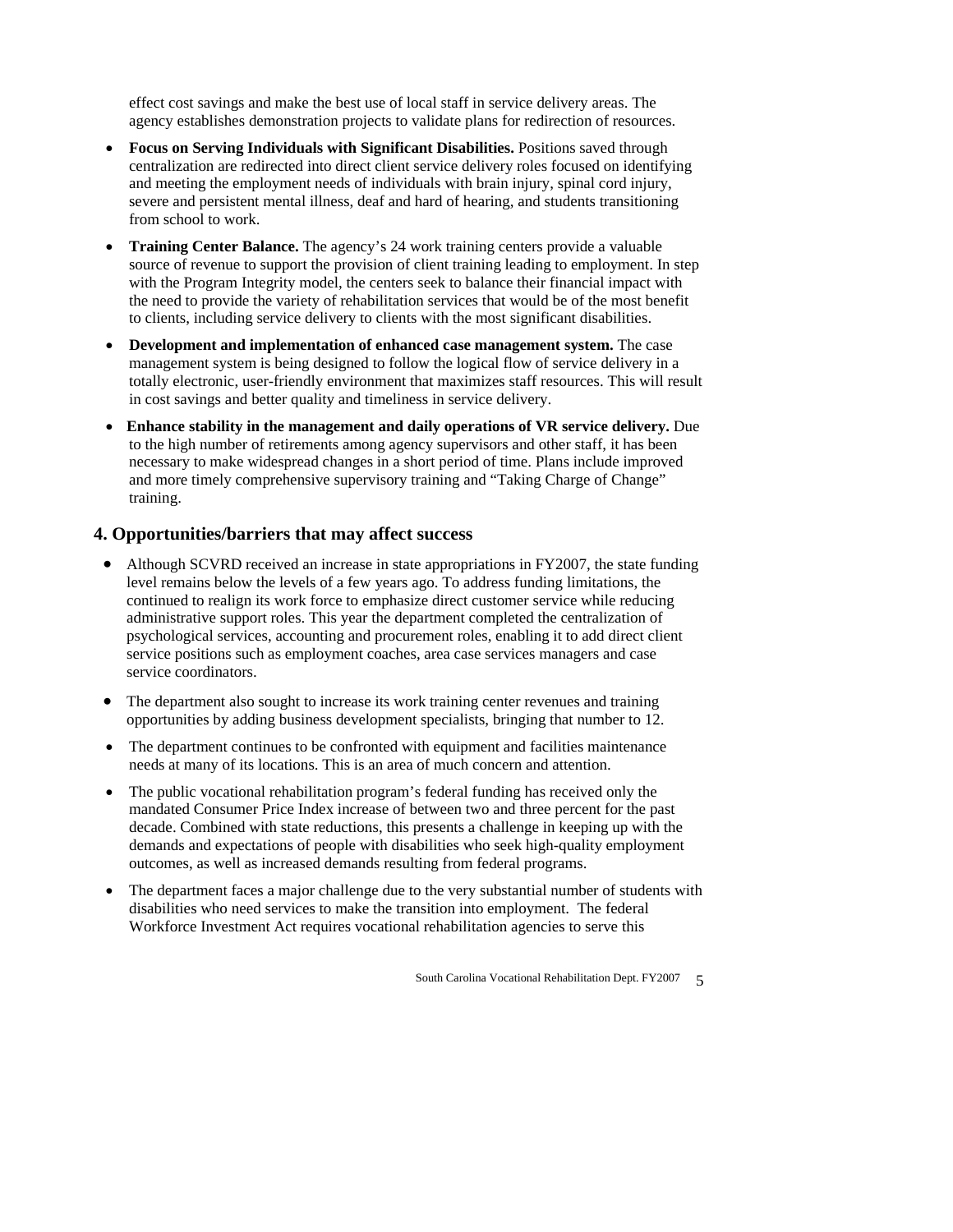population but provides no dedicated funding to do so. SCVRD received additional state funding for FY2007 to address this issue and is increasing the presence of its staff in all school districts. SCVRD continues to seek resources to meet this serious need by increasing the number of jointly-funded transition specialists through partnerships with school districts.

• There is a need to enhance the availability of specialized services for Upstate citizens with the most significant physical disabilities. The agency has begun designing a facility in Lyman that would provide selected comprehensive services that currently require travel to Columbia. The Lyman facility will also house an additional work training center needed in that area.

# **5. Use of accountability report**

The department uses the annual accountability report as documentation of its continuous improvement efforts and performance measures. The department's Key Result Areas (KRAs) are structured according to Baldrige criteria categories. Strategic plans are developed and deployed with measurable results designed to accomplish the agency mission. The accountability report is a valuable tool in monitoring progress and identifying gaps in performance.

# **II. Organizational Profile**

The public vocational rehabilitation program is the oldest and most successful federal/state human service program in the nation. South Carolina's vocational rehabilitation program began in 1927 and for a considerable number of years has enjoyed top performance rankings nationally for providing effective service to clients. The department enables eligible South Carolinians with disabilities to prepare for, achieve and maintain competitive employment, converting dependent tax consumers with disabilities into independent, working taxpayers.

### **1. Main products, services and delivery methods**

- Eligible applicants with disabilities have a program of services coordinated by their counselors at one of 16 area offices and 24 work training centers throughout the state. Together the client and VR staff develop an individualized plan for employment. Career options are explored and the client receives extensive counseling and guidance, and may receive restoration services, take classes to enhance employability, receive job readiness training at the department's work training center, or other services leading to job placement. Employment is the outcome measure.
- Many clients with significant physical disabilities benefit from the department's Center for Comprehensive Programs in West Columbia, which includes an evaluation center to determine vocational potential; pain management program; muscular development program; rehabilitation technology program which uses an engineering approach to overcome employment barriers; and information technology training program which provides clients with top-level training for technology jobs.
- The department has specialized services such as cardiac rehabilitation; deaf and hard of hearing services; job retention services for employees of businesses throughout the state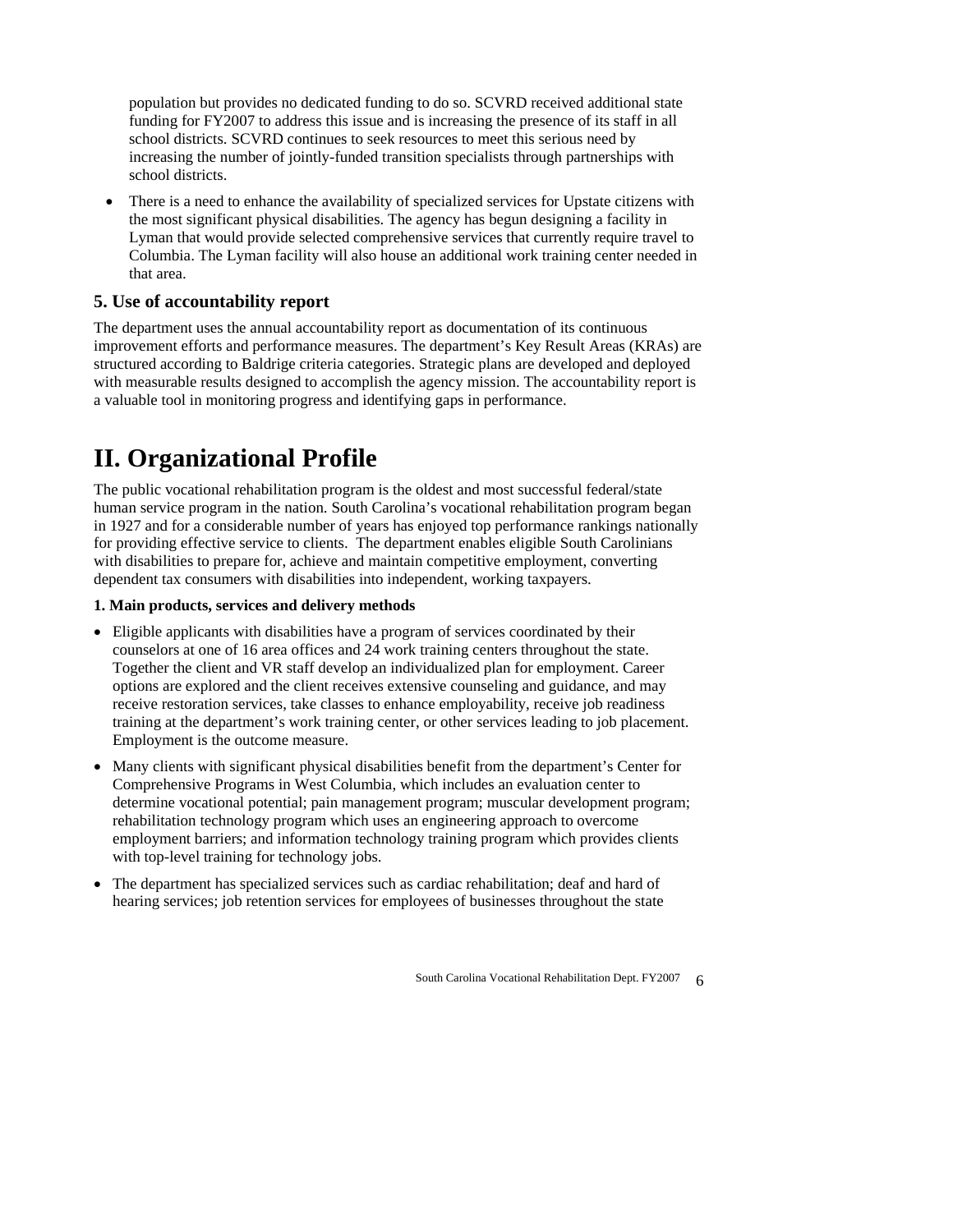whose jobs are jeopardized by disabling conditions; supported employment (worksite job coaching); and substance abuse treatment at two SCVRD treatment centers.

- The department's 24 work training centers provide vital job training for clients and a costeffective outsource option for more than 450 business and industry partners.
- The Social Security Disability Determination Services program processes Supplemental Security Income and Social Security Disability Insurance claims for the Social Security Administration.
- The department also operates Pathways Toward Employment, helping disability benefits recipients who want to work but are concerned about losing benefits and health care coverage; and the Ticket to Work program, in which Social Security disability beneficiaries use a "ticket" to access employment services from the department.

#### **2. Key customer segments and their requirements/expectations**

- *Primary customers (clients):* The department is essentially an employment agency for people with disabilities. It provides individualized services that are devoted to the employment of South Carolinians with disabilities. It does not provide lifelong or disability-specific services. To be eligible, an applicant must have a physical or mental impairment that substantially interferes with his or her ability to work. The person must also require and be able to benefit from vocational rehabilitation services that would lead to permanent, competitive employment. The department is unique in that its primary customers are people with more than 135 different physically and mentally disabling conditions. The client's expectation is to receive appropriate services that will result in competitive employment. In 2006-2007, SCVRD placed 8,625 people with disabilities into employment. Twenty-seven percent of the department's successfully rehabilitated clients work in service positions. About 17 percent work in clerical/sales, 15 percent in professional/managerial/technical jobs, 14 percent in manufacturing, 12 percent in construction, 2 percent in agriculture and the remaining 13 percent in fields classified as "miscellaneous."
- *Business and industry partners*: This includes employers who expect the agency to provide well-qualified, reliable employees; companies that provide outsource work for clients in job readiness training and require high quality, timely, and cost-effective production; companies that utilize job retention services, which help people whose jobs are jeopardized by disabling conditions; and businesses taking part in SCVRD work assessment, training, mentoring and job shadowing services.

#### **3. Other key stakeholders**

- *State and local agencies and private, non-profit organizations:* SCVRD has 619 cooperative agreements with organizations throughout the state. These agency partners expect SCVRD to provide the employment outcome component that their clients need to round out the scope of services that bring newfound independence for people with disabilities.
- *Taxpayers/legislators:* The agency must be accountable in its service delivery and its practices, and provide results that show efficiency and effectiveness.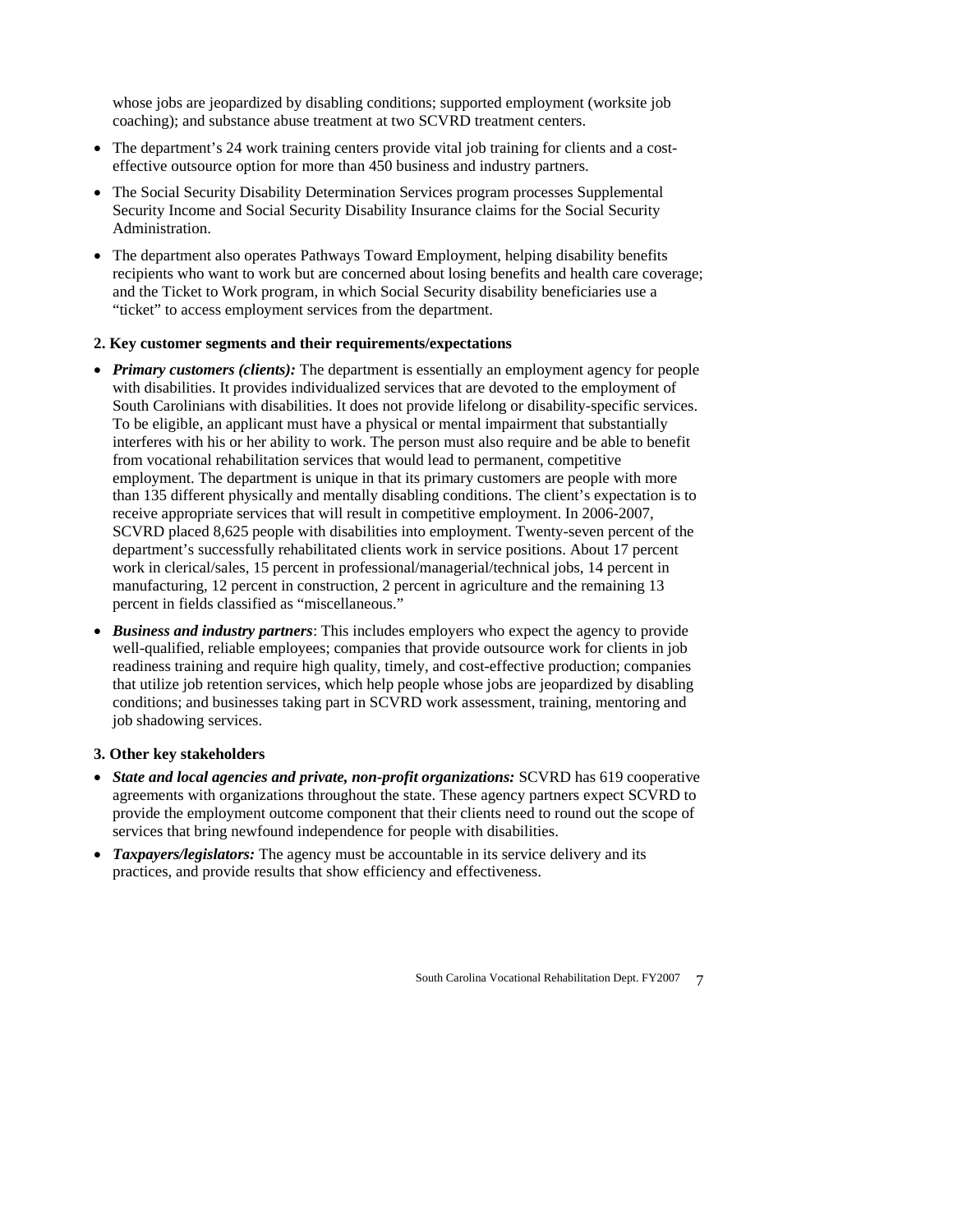# **4. Key suppliers and partners**

- *Referral sources:* SCVRD needs strong ties with referral sources to generate client applications for services. These sources include other state, federal and local agencies, nonprofit organizations, the medical community, school systems, colleges and universities, alcohol and drug programs, correctional facilities, the military, and employers.
- *VR Partners:* This group of successfully rehabilitated "alumni" clients provides support including advocacy for the program, advice and mentoring.
- *Vendors:* This includes training institutions, physicians, hospitals, clinics, pharmacies, orthotic/prosthetic and hearing aid dealers, and miscellaneous retailers. These customers help the department provide appropriate services to its clients and in return they expect the department to carry out efficient and timely transactions.
- *Social Security Administration:* SCVRD's Social Security Disability Determination Services program adjudicates SSI and SSDI claims for the Social Security Administration.

# **5. Operation locations**

- The department's administrative headquarters and Center for Comprehensive Programs are located in West Columbia. The department has alcohol and drug abuse treatment facilities in Florence and Greenville.
- Area Office/Work Training Center combinations (primary entry points) are located in:

| Aiken                                         | Conway               | Rock Hill/Lancaster* |  |  |  |  |
|-----------------------------------------------|----------------------|----------------------|--|--|--|--|
| Anderson/Seneca*                              | Florence/Kingstree*  | Spartanburg/Gaffney* |  |  |  |  |
| Bennettsville/Hartsville*                     | Greenville           | Sumter/Camden*       |  |  |  |  |
| Beaufort/Walterboro*                          | Laurens/Greenwood*   | West Columbia        |  |  |  |  |
| Charleston                                    | <b>Moncks Corner</b> |                      |  |  |  |  |
| Columbia                                      | Orangeburg           |                      |  |  |  |  |
| * area offices with two work training centers |                      |                      |  |  |  |  |

Satellite offices operated by the area offices listed above are in: Dillon, Georgetown, Greer, and Newberry.

The department also fully participates in 18 comprehensive One-Stop centers operated by Workforce Investment boards, and has a presence in 36 satellite One-Stop centers.

The Social Security Disability Determination Services program has a central office in West Columbia, regional offices in Charleston, Greenville and West Columbia, and a specialized unit for Medicaid claims in Lexington.

### **6. Staff size**

• At the end of FY2007, the department had 1,026 employees in full-time equivalent positions and 323 employees in temporary positions. Two of the full-time positions are unclassified (commissioner and assistant commissioner for administrative services).

### **7. Regulatory environment**

• The department operates under the regulations of the federal Rehabilitation Act of 1973, as amended. This is part of the Workforce Investment Act, which has additional regulations on the department's participation in One-Stop employment centers throughout the state. The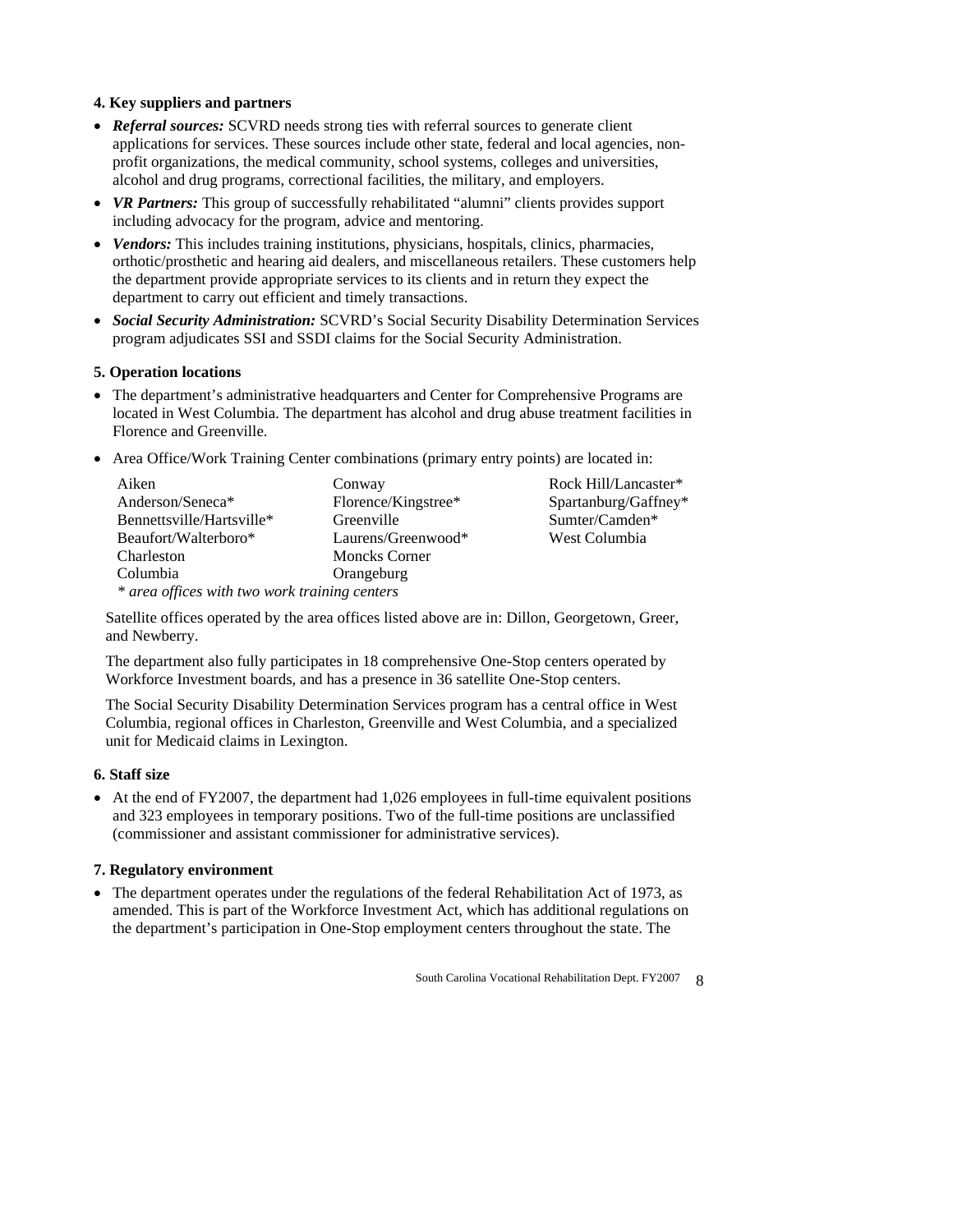vocational rehabilitation program is administered nationally by the U.S. Department of Education, Rehabilitation Services Administration (RSA), in Washington, D.C.

- While RSA provides regulatory oversight, the department is a state agency, designated by the state as the vocational rehabilitation agency for citizens with disabilities, with the exception of people who are blind (served by the S.C. Commission for the Blind). The department is therefore governed by the state's executive and legislative branches and the South Carolina Code of Laws.
- In addition to RSA and state government regulations, the department adheres to OSHA safety standards and Department of Labor standards in all facilities, and DHEC and National Institute for the Severely Handicapped (NISH) regulations in some facilities.

### **8. Key strategic challenges**

- **Maximizing resources to achieve Program Integrity goals**. The agency strives to achieve balance among compliance assurance, productivity and customer service using its limited financial resources in the most efficient and effective manner. The agency continues to examine its staffing patterns and staff roles. Some administrative roles are being centralized to effect cost savings and make the best use of local staff in service delivery areas. The agency establishes demonstration projects to validate plans for redirection of resources.
- **Enhance stability in the management and daily operations of VR service delivery.** Due to the high number of retirements among agency supervisors and other staff, it has been necessary to make widespread changes in a short period of time. The department must utilize its Professional Development and Leadership Program and other initiatives to meet agency needs and foster an environment of opportunity for staff.
- **Serving individuals with significant disabilities.** Positions saved through centralization are being redirected into direct client service delivery roles focused on identifying and meeting the employment needs of individuals with brain injury, spinal cord injury, severe and persistent mental illness, deaf and hard of hearing, and students transitioning from school to work.
- **Maximizing partnerships.** The agency places great emphasis on partnerships with other agencies to coordinate services, partnerships with business and industry, and partnerships with past clients to enhance services and promote the agency's accomplishments. The number of interagency partnerships continues to grow, and SCVRD's Business Partnership Network showed significant growth in 2007.
- **Training Center balance.** The agency's 24 work training centers provide a valuable source of revenue to support the provision of client training leading to employment. In step with the Program Integrity model, the centers seek to balance their financial impact with the need to provide the variety of rehabilitation services that would be of the most benefit to clients, including service delivery to clients with the most significant disabilities.
- **Development and implementation of enhanced case management system.** The case management system is being designed to follow the logical flow of service delivery in a totally electronic, user-friendly environment that maximizes staff resources.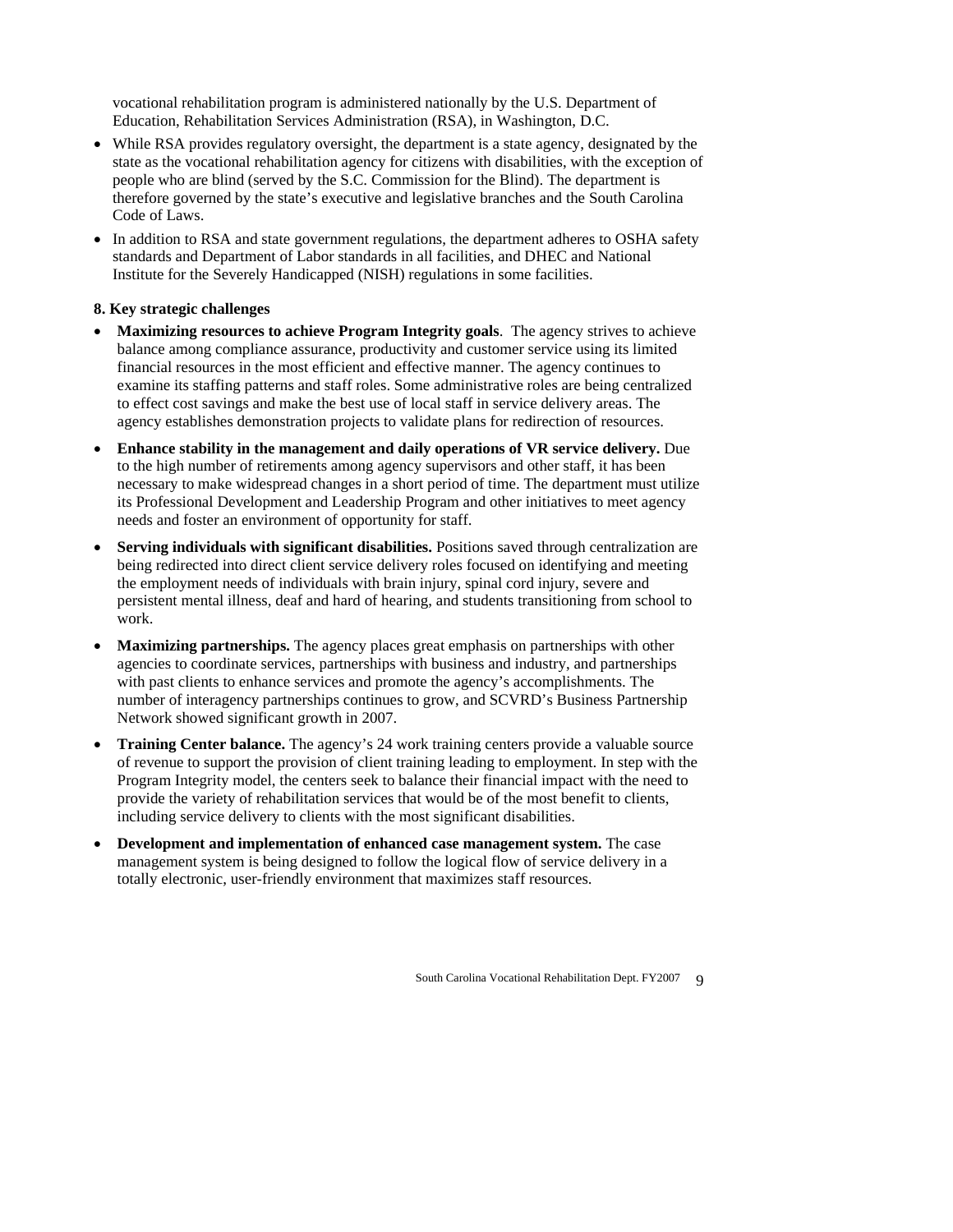#### **9. Performance improvement system(s)**

• The department uses its Nine Standards of Excellence, including the Program Integrity model, to maintain an organizational focus on performance improvement and to guide a systematic evaluation and improvement of key processes. The Program Integrity model features a defined set of balanced standards to be achieved in the pursuit and attainment of the department's mission. Its components are compliance assurance, quality customer service, and productivity. Each of those components has measurable results and can be used to evaluate the agency at levels ranging from specific caseload or work unit up to an agency wide level. The Program Integrity results drive continuous improvement efforts and strategic planning. Customer feedback is an inherent part of this process. The department also uses state and federally mandated processes to examine and report on its success. The Committee on Rehabilitation Excellence (CORE) is a group of senior leaders charged with analyzing, formulating and assessing action plans and evaluating the agency's key performance measures. CORE communicates at regular intervals with field supervisors through individualized interviews, conference calls and site visits to foster two-way communication.

#### **10. Organizational structure**



# South Carolina Vocational Rehabilitation Department

South Carolina Vocational Rehabilitation Dept. FY2007 10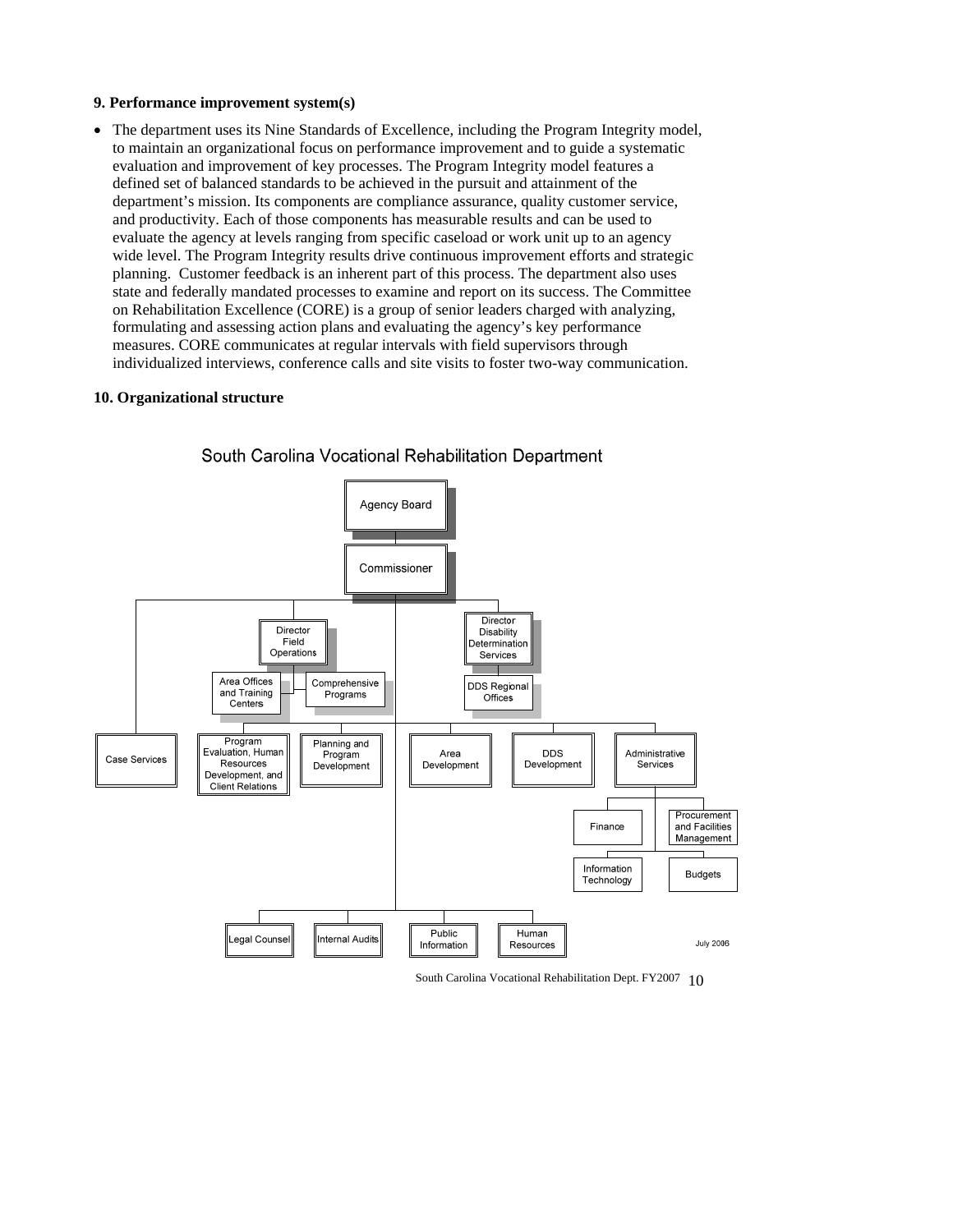# **11. Base Budget Expenditures and Appropriations**

#### **Accountability Report Appropriations/Expenditures Chart**

#### **Base Budget Expenditures and Appropriations**

|                                  | FY 05-06 Actual Expenditures |               |            | FY 06-07 Actual Expenditures |  | FY 07-08 Appropriations Act |    |                    |  |              |
|----------------------------------|------------------------------|---------------|------------|------------------------------|--|-----------------------------|----|--------------------|--|--------------|
| <b>Major Budget</b>              | <b>Total Funds</b>           | General       |            | <b>Total Funds</b>           |  | General                     |    | <b>Total Funds</b> |  | General      |
| Categories                       |                              | <b>Funds</b>  |            |                              |  | <b>Funds</b>                |    |                    |  | <b>Funds</b> |
| <b>Personal Service</b>          |                              |               |            |                              |  |                             |    |                    |  |              |
|                                  | \$<br>46,923,824 \$          | 7,860,731     | l s        | 46,560,670 \$                |  | 7,794,505 \$                |    | 51,679,474 \$      |  | 8,389,889    |
| Other Operating                  | \$<br>25,732,222 \$          | 1,551,440     | l \$       | 28,403,128 \$                |  | 1,526,299 \$                |    | $32,854,233$ \$    |  | 1,756,500    |
| Special Items                    |                              |               |            |                              |  |                             |    |                    |  |              |
| Permanent<br>Improvements        | \$<br>546,386                |               | \$         | ,892,552                     |  |                             |    |                    |  |              |
| <b>Case Services</b>             | \$<br>16,241,363             | \$<br>899,980 | $\sqrt{3}$ | 14,879,216   \$              |  | 1,459,395                   | \$ | 24,425,174 \$      |  | 577,756      |
| Distributions to<br>Subdivisions |                              |               |            |                              |  |                             |    |                    |  |              |
| <b>Fringe Benefits</b>           | \$<br>12,688,491 \$          | 2,199,777 \$  |            | 12,867,332 \$                |  | 2,350,150 \$                |    | 14,812,635 \$      |  | 2,495,839    |
| Non-recurring                    |                              |               |            |                              |  |                             |    |                    |  |              |
| Total                            | \$<br>102,132,286 \$         | 12,511,928 \$ |            | 104,602,898 \$               |  | 13,130,349 \$               |    | 123,771,516 \$     |  | 14,219,984   |

**Other Expenditures**

| Sources of<br><b>Funds</b> | FY 05-06 Actual<br><b>Expenditures</b> | FY 06-07 Actual<br><b>Expenditures</b> |
|----------------------------|----------------------------------------|----------------------------------------|
| Supplemental Bills         |                                        |                                        |
| Capital Reserve Funds      | - \$<br>513,850                        | 2,693                                  |
| <b>Bonds</b>               |                                        |                                        |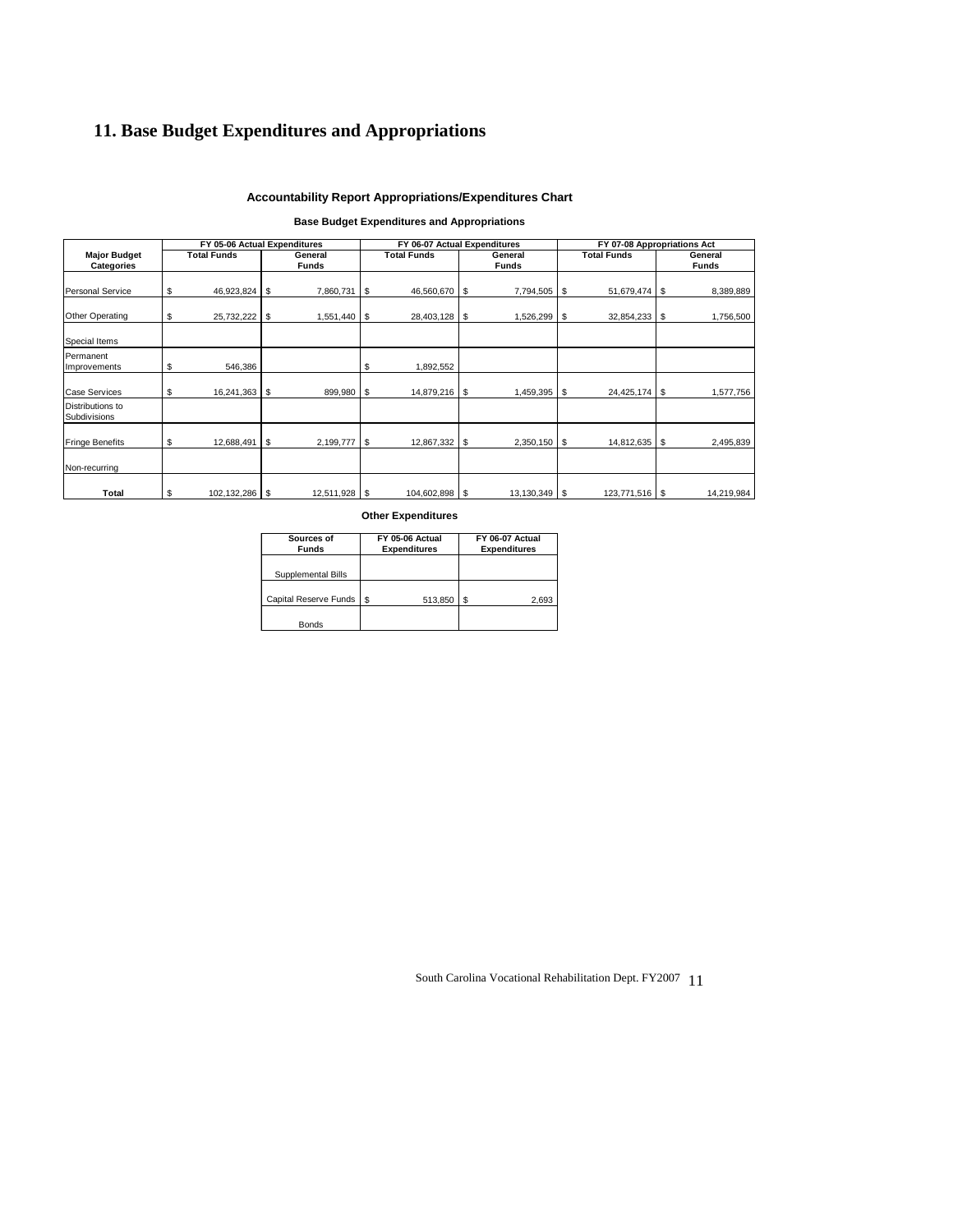# **12. Major Program Areas**

#### **Major Program Areas**

| Program           | Major Program Area                                                                                           |                            | FY 05-06           |        |          | FY 06-07                   |                       | <b>Key Cross</b>          |
|-------------------|--------------------------------------------------------------------------------------------------------------|----------------------------|--------------------|--------|----------|----------------------------|-----------------------|---------------------------|
| <b>Number</b>     | Purpose                                                                                                      | <b>Budget Expenditures</b> |                    |        |          | <b>Budget Expenditures</b> | <b>References for</b> |                           |
| and Title         | (Brief)                                                                                                      |                            |                    |        |          |                            |                       | <b>Financial Results*</b> |
|                   |                                                                                                              | State:                     | 1,399,322.00       |        | State:   | 1,198,800.00               |                       | 7.3-1 through 7.3-3       |
| 01000000          | General operation and support of all                                                                         | Federal:                   | 3.980.286.00       |        | Federal: | 3.580.903.00               |                       | $7.3 - 6$                 |
| Administration    | agency programs.                                                                                             | Other:                     | 124,817.00         |        | Other:   | 95.603.00                  |                       |                           |
|                   |                                                                                                              | Total:                     | 5.504.425.00       |        | Total:   | 4.875.306.00               |                       |                           |
|                   |                                                                                                              |                            | % of Total Budget: | 5.39%  |          | % of Total Budget:         | 4.66%                 |                           |
|                   |                                                                                                              | State:                     | 8,828,784.00       |        | State:   | 9,516,941.00               |                       | 7.1-1 through 7.1-3       |
| 05100000          | Delivery of services to people with                                                                          | Federal:                   | 29.129.526.00      |        | Federal: | 29.482.992.00              |                       | 7.3-1 through 7.3-3       |
|                   | disabilities enabling them to prepare<br>Basic Services for, achieve and maintain competitive<br>employment. | Other:                     | 885.825.00         |        | Other:   | 357.687.00                 |                       |                           |
|                   |                                                                                                              | Total:                     | 38.844.135.00      |        | Total:   | 39.357.620.00              |                       |                           |
|                   |                                                                                                              |                            | % of Total Budget: | 38.04% |          | % of Total Budget:         | 37.63%                |                           |
|                   |                                                                                                              | State:                     | 84.045.00          |        | State:   | 64.458.00                  |                       | $7.3 - 7$                 |
| 05250000          | Grant programs, extended rehabilitation Federal:                                                             |                            | 2.149.416.00       |        | Federal: | 3.272.587.00               |                       | $7.4 - 2$                 |
| Special           | services, in-service training,                                                                               | Other:                     | 1.086.328.00       |        | Other:   | 753.179.00                 |                       |                           |
| Projects          | Independent Living.                                                                                          | Total:                     | 3.319.789.00       |        | Total:   | 4.090.224.00               |                       |                           |
|                   |                                                                                                              |                            | % of Total Budget: | 3.25%  |          | % of Total Budget:         | 3.91%                 |                           |
|                   |                                                                                                              | State:                     |                    |        | State:   |                            |                       | $7.3 - 4$                 |
| 05300000          | Program income from work training                                                                            | Federal:                   |                    |        | Federal: |                            |                       | $7.3 - 5$                 |
| Workshop          | centers.                                                                                                     | Other:                     | 13,566,998.00      |        | Other:   | 14,315,769.00              |                       |                           |
| Production        |                                                                                                              | Total:                     | 13.566.998.00      |        | Total:   | 14.315.769.00              |                       |                           |
|                   |                                                                                                              |                            | % of Total Budget: | 13.28% |          | % of Total Budget:         | 13.69%                |                           |
| 25000000          |                                                                                                              | State:                     |                    |        | State:   |                            |                       | $7.1 - 17$                |
| <b>Disability</b> | Adiudicate SSI/SSDI claims for the                                                                           | Federal:                   | 26.018.611.00      |        | Federal: | 25,599,003.00              |                       |                           |
| Determination     | Social Security Administration.                                                                              | Other:                     | 1.643.451.00       |        | Other:   | 1,605,092.00               |                       |                           |
| Services          |                                                                                                              | Total:                     | 27,662,062.00      |        | Total:   | 27,204,095.00              |                       |                           |
|                   |                                                                                                              |                            | % of Total Budget: | 27.09% |          | % of Total Budget:         | 26.00%                |                           |

**Below: List any programs not included above and show the remainder of expenditures by source of funds.**

95000000 Employer Contributions and 99000000 Capital Projects

| <b>Remainder of Expenditures:</b> | <b>State:</b>    | 2.199.777.00       |        | <b>State:</b>    | 2.350.150.00       |        |
|-----------------------------------|------------------|--------------------|--------|------------------|--------------------|--------|
|                                   | <b>IFederal:</b> | 10.002.146.00      |        | <b>IFederal:</b> | 10.838.614.00      |        |
|                                   | <b>IOther:</b>   | 1.032.954.00       |        | <b>IOther:</b>   | 1,571,120.00       |        |
|                                   | lTotal:          | 13.234.877.00      |        | Total:           | 14.759.884.00      |        |
|                                   |                  | % of Total Budget: | 12.95% |                  | % of Total Budget: | 14.11% |

\* Key Cross-References are a link to the Category 7 - Business Results. These References provide a Chart number that is included in the 7th section of this document.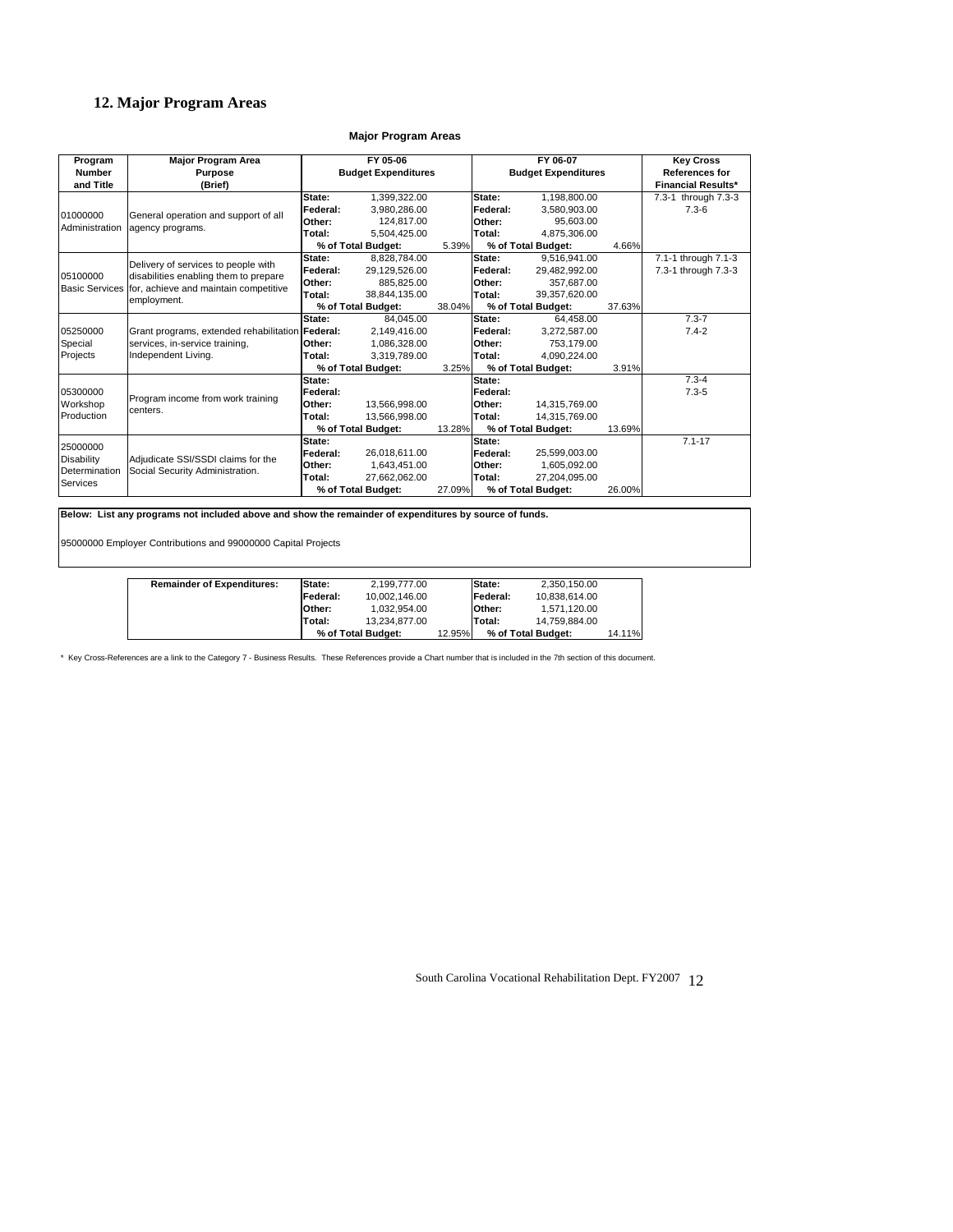# **III. Elements of Malcolm Baldrige Award Criteria**

# **1. Leadership**

The department's continuous improvement efforts require extremely strong leadership. Senior leaders continue to examine and evaluate all practices and procedures throughout the VR program to address the impact of internal and external factors. This is accomplished through constant attention to formal and informal feedback and to the most obvious indicator—successful employment outcomes for our state's citizens with disabilities.

# **1.1 Senior leadership direction**

Under the direct leadership of the commissioner, senior leaders set, deploy and communicate short- and long-term direction through a variety of mechanisms. An executive committee, under the commissioner's direction, reviews policy and other major department functions regularly. At senior manager meetings and executive staff meetings, held at least monthly by the commissioner, a larger group of department leaders shares information on agency initiatives, progress, and causes for concern. These meetings allow for leaders with varying responsibilities to work together to achieve goals and promote intradepartmental cooperation. The Committee on Rehabilitation Excellence (CORE) is a group of senior leaders who are directly linked with program operations and are charged with analyzing, formulating and assessing action plans and evaluating the agency's key performance measures.

CORE's assessment of area operations includes the following:

- Area development directors (ADDs) meet with all area supervisors individually at the beginning of the year. Discussions involve strengths and needs. The commissioner has established a series of nine Standards of Excellence for area performance, and each supervisor has a self-assessed "scorecard" of their degree of success in meeting these standards. At these preliminary meetings the status of progress toward these standards is reviewed. Each supervisor then submits to the ADDs an action plan (Steps for Excellence) for addressing their area needs; this plan is reviewed and updated quarterly.
- On a quarterly basis the area supervisors in conjunction with ADDs update the Steps for Excellence form, noting progress to date and additional needs and plans. They also receive a scorecard from the director of area operations summarizing their achievement relating to the Nine Standards of Excellence.
- ADDs visit offices on a regular basis to coach and mentor the supervisors on techniques to improve office performance.
- CORE conducts a formal evaluation at the end of the year and reviews the successes and opportunities for improvement in each area of expectation.

Throughout the process, an ADD works with each office to provide a liaison to the State Office and provides guidance in day-to-day operations.

The flow of communication and empowerment throughout the organization is enhanced by the area councils that operate in each area office. The area council meets monthly and consists of the area supervisor, work training center manager, and other key staff. They review strategies and initiatives that have been discussed and implemented at senior manager-led quarterly supervisor meetings, review Program Integrity and all Standards of Excellence performance measures, and communicate with their staffs in a manner consistent with the rest of the agency. Local issues are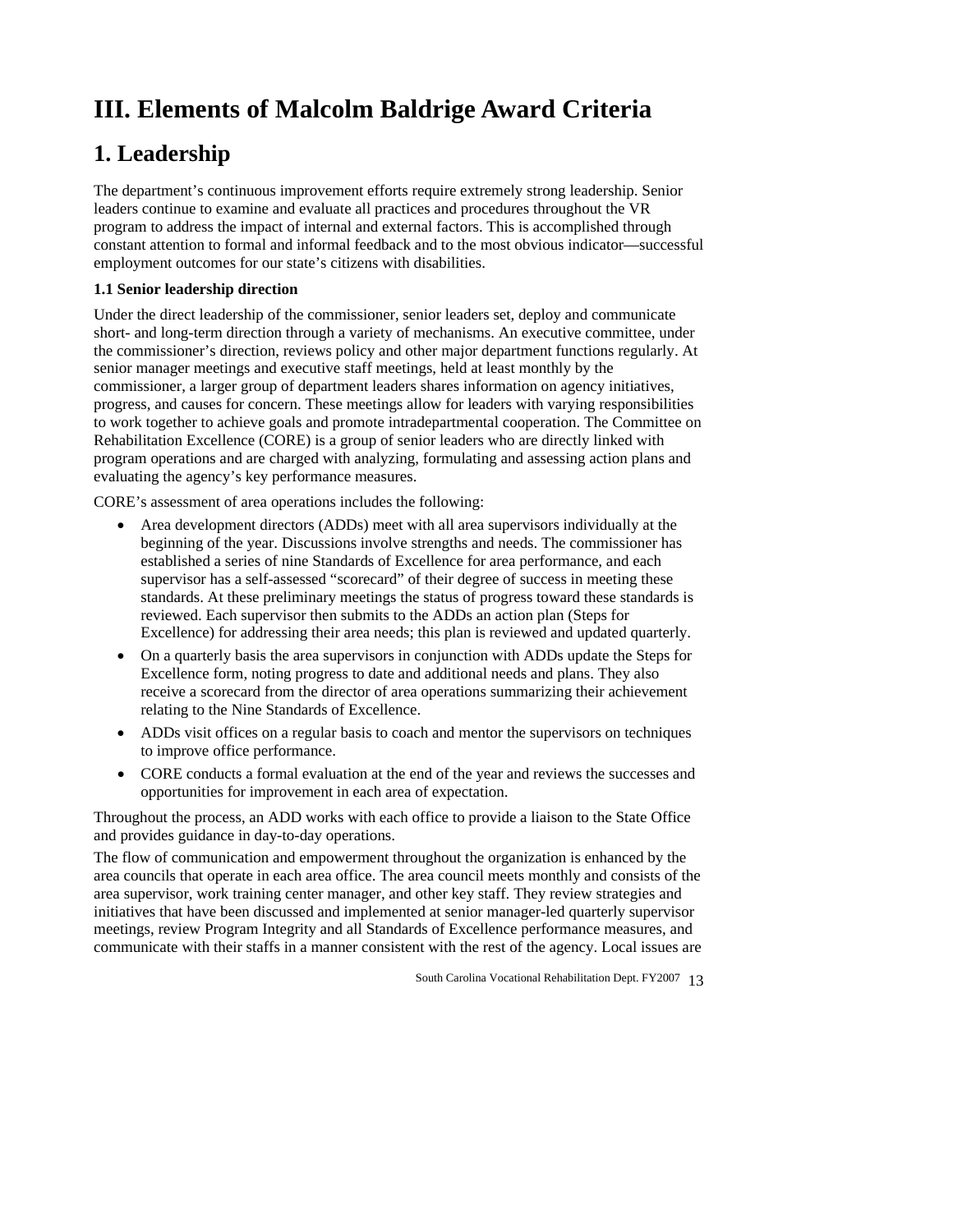discussed and feedback for CORE on successes and concerns is formulated. In this way the cycle of information continues to loop throughout the department.

Area office development directors and client service specialists and coordinators in the State Office regularly visit and communicate with local area operations to assure that resources and appropriate training are available to serve customers effectively and efficiently. At quarterly meetings the department's area supervisors from throughout the state communicate agency issues and receive input. Breakout meetings provide opportunities for supervisors to share strategies, concerns and best practices.

the standards for compliance assurance, productivity and quality customer service. CORE collects and analyzes data, formulates, receives and assesses plans for corrective action and EPMS links to program performance standards, and through development of effective training The Committee on Rehabilitation Excellence (CORE) meets monthly to ensure achievement of follows up to ensure implementation. The priorities for improvement arise from the Nine Standards of Excellence measures. These priorities are communicated through face-to-face discussions with managers and other staff, through written guidelines and policies, through modules.

Senior leaders also assume key roles in the strategic planning process. They serve as team leaders for key result area committees, which assess agency effectiveness and identify strategic planning initiatives.

Ethical behavior is addressed through supervisory meetings and through formalized ethics training.

# **Fig. 1.1**

# **Progr am Integrity**

### *A balance among...*



South Carolina Vocational Rehabilitation Dept. FY2007 14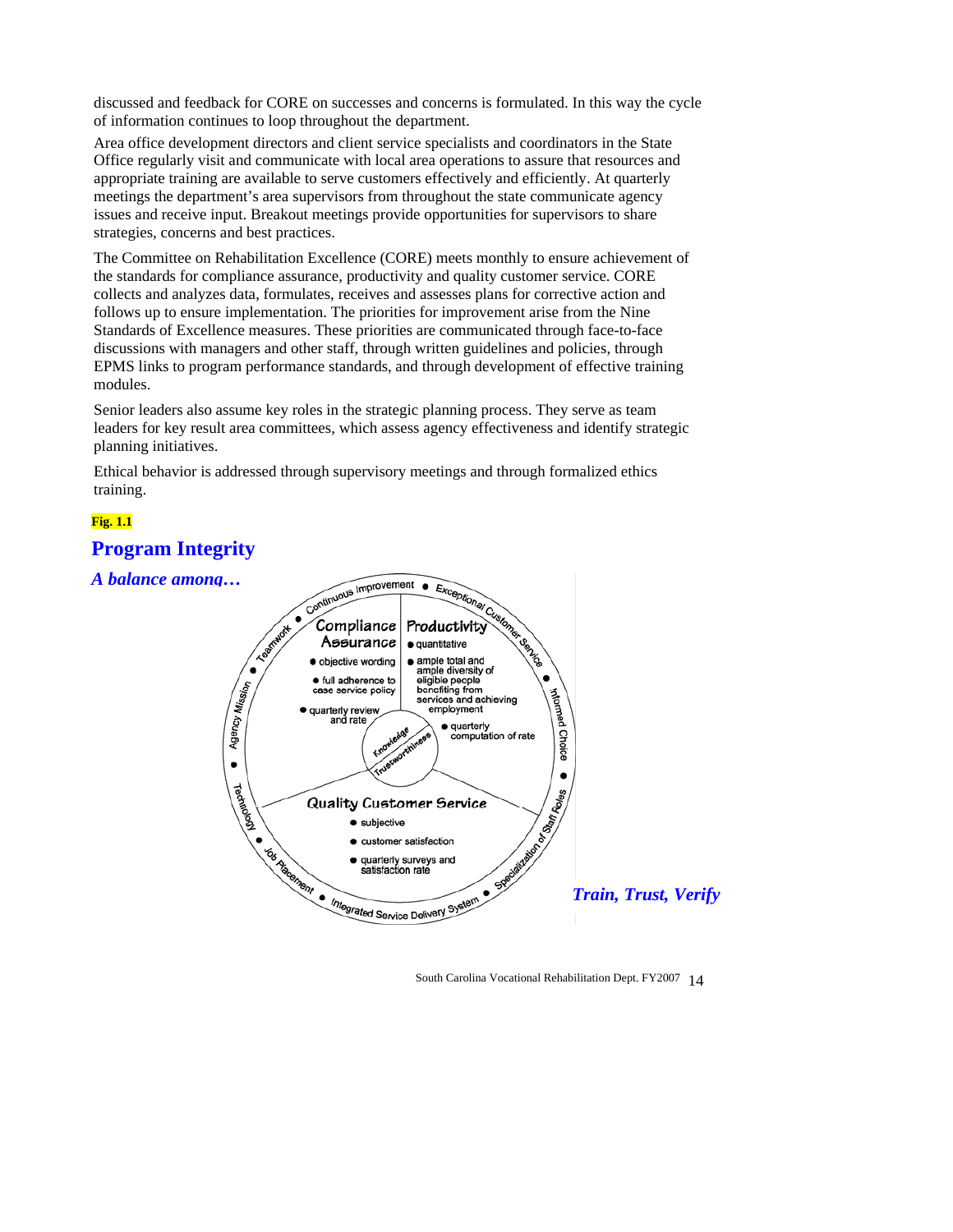#### **1.2 Focus on customers**

focus group results as a regular component of the management process *(see Sec. 1.1)*. All staff Senior leaders establish and promote a focus on customers through emphasis on a central and common theme—the core mission of enabling eligible South Carolinians with disabilities to prepare for, achieve and maintain competitive employment, and the accomplishment of that mission while maintaining a balanced scorecard of measurable compliance assurance, quality customer service and productivity measures. Senior managers examine customer survey and are trained in customer service.

environments. The "core duties" of every staff member relate to the agency mission. The Nine agency's Integrated Service Delivery System is client-centered, with client involvement at all stages. Senior managers seek ways to empower staff to provide more timely service delivery for The mission statement is displayed in all offices, on business cards and stationery, and in training Standards of Excellence appear on all networked computer screens. All training information is geared toward helping staff better understand the mission and strategies to achieve it. The customers through a team approach to service delivery.

The Nine Standards of Excellence emphasize a focus on all key customer groups.

#### **1.3 Impact on public**

In the agency's area offices the local leadership stays in close contact with clients, business and surveys were developed for each of those groups as part of the Program Integrity measurement system to pinpoint areas of concern. industry partners, employers and referral sources to ensure program effectiveness. Formal

The department has numerous built-in mechanisms for ensuring ethical business practices. Vocational rehabilitation law contains very strict compliance measures that are monitored closely at different levels within the organization and through outside audits. The department's administrative and case service policies outline agency standards for conduct and adherence to the law.

Senior managers work closely with the internal client relations specialist and, when necessary, the Client Assistance Program in the Office of the Governor to consider the merits of decisions and their impact on clients.

SCVRD also employs a full-time staff attorney for guidance in compliance issues and legal interpretations.

The agency's risk management department promotes safety awareness to reduce workplace injuries and illnesses, provide a hazard-free work environment and lower Workers' Compensation premiums. The agency's 24 work training facilities include industrial-type settings for both staff and clients, so high standards for safety are imperative. The risk management department now processes all Workers' Compensation cases for staff and clients. The department's goal is to show a decrease in the number of Workers' Compensation claims and therefore reduce the annual premiums. *(see 7.5-1)* 

### **.4 Maintaining fiscal, legal and regulatory accountability 1**

Management accountability is accomplished through the commissioner's communication with the agency board regarding any significant initiative or change to solicit the bo ard's support, guidance and approval. Policies, procedures, and state and federal regulations also guide the direction of the department. CORE assumes the role of ensuring that field operations are held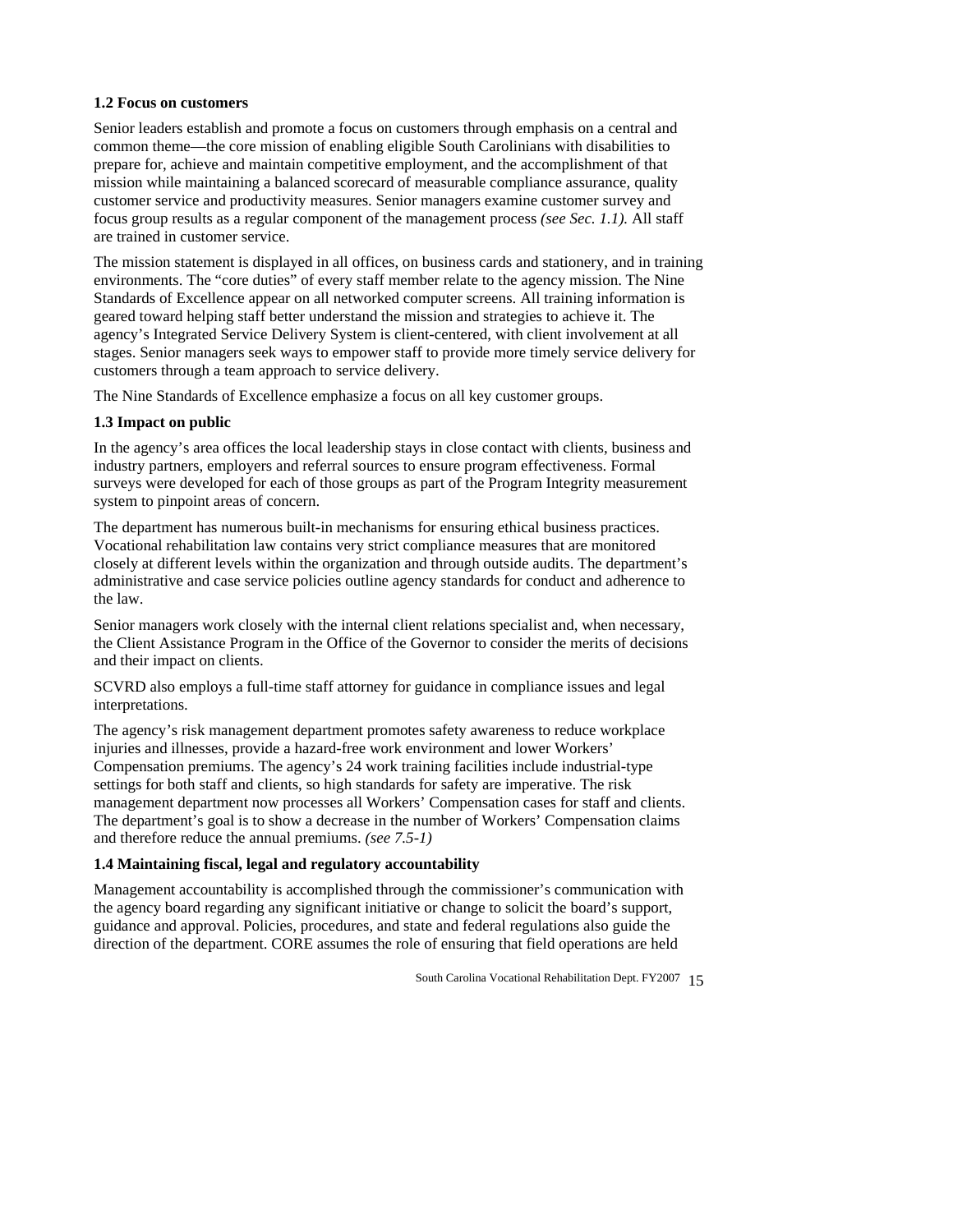accountable for carrying out policies and procedures consistently statewide. Compliance with case service policy is measured through the program evaluation unit, which is objective and consistent with all caseloads.

The Rehabilitation Services Administration (SCVRD's federal regulatory agency) conducts an annual review to assess compliance with federal regulations.

categories of service provision and administration. The state budget office, state legislature and Fiscal accountability is accomplished by adherence to state and federal laws and measured through annual state and federal audits. Federal audits break down expenditures into significant governor's office also provide oversight as the agency budget is developed for each year.

Federal and state auditors conduct annual financial, procurement and client services audits. They are by nature independent, reporting to external regulatory groups. The department seeks independence of its internal audit unit by having that unit report directly to the highest level in the organization—the commissioner.

Protection of clients' interests is accomplished through the Client Assistance Program as well as the internal client relations office. Procedures are in place for any issues or grievances that clients may have with services or the staff providing services. There are also state and federal confidentiality laws outlined in agency policy and monitored by supervisors and the internal legal counsel.

#### **1.5 Key performance measures**

outcomes for South Carolinians with disabilities. All key performance measures are linked to the mission of the agency to achieve employment

Senior leaders regularly monitor Nine Standards of Excellence measures *(see page 1)*, including Program Integrity measures—closures, compliance reviews, customer service surveys and the assessed by caseload, area and state groupings. These measurements are calculated quarterly and accomplishment of productivity goals. The Program Integrity measures produce a rate in each category leading to the calculation of a "Program Integrity Index." Program Integrity can be provide a definitive index of performance quality. Success of all measures is predicated on the achievement of the closure goal and index standard.

A key factor in Program Integrity is a set of national standards and indicators, required by the indicators provide program effectiveness comparisons with VR agencies from all other states as department's enabling federal law, the Rehabilitation Act of 1973. The seven standards and well as regional comparisons.

customers served, number of rehabilitations, number of individualized plans for employment written, customer satisfaction data, income reports from the department's work training centers, Senior managers regularly review local and state goals and performance for the number of costs of services, and other measures.

### **1.6 Performance review/feedback**

Organizational performance and capabilities are reviewed through the Nine Standards of Excellence measures mentioned above. Results of measures are used to establish short-term and long-term goals to improve performance. Senior leaders serve as team leaders for key result area (KRA) committees, which assess agency effectiveness and identify strategic planning initiatives. KRA subcommittees/work groups are developed to address needs as identified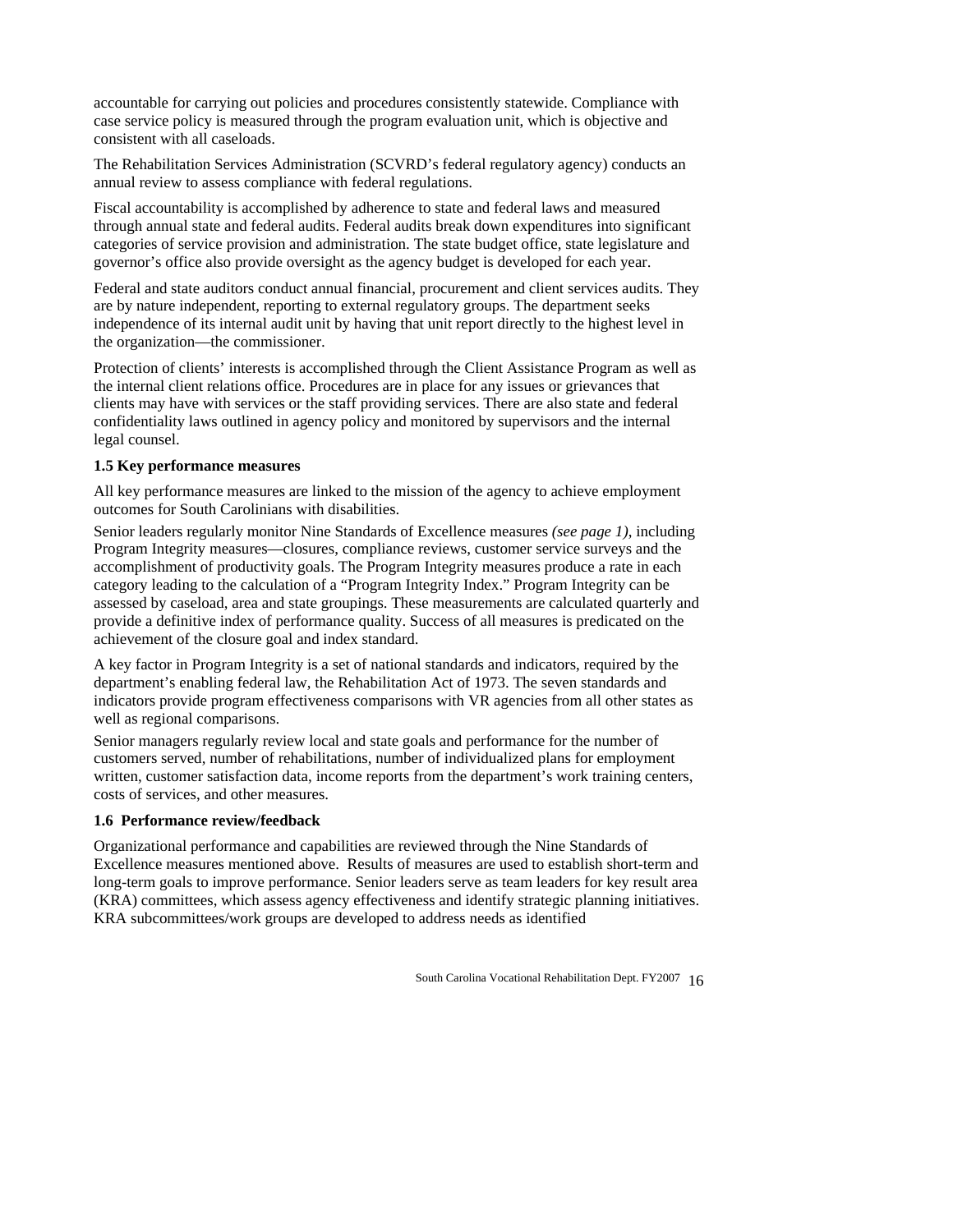Individual and team performance is directly tied to annual performance appraisals which include areas that need improvement and specific steps for improvement.

Surveys and reviews drive initiatives to meet changing organizational needs. By listening and reviewing feedback from staff and customers, senior leaders make adjustments in training and develop agendas based on needs expressed by staff. Leadership directs its attention to areas of need identified by performance in local office and statewide efficiency and effectiveness measures. The team concept that the department has emphasized for several years has built-in mechanisms for effectively responding to concerns generated by team discussions. The team concept applies to the State Office as well as to local area offices.

The commissioner conducts focus groups, both internal and external, for feedback to be used in in these focus groups. State and federal audits also reflect SCVRD performance and provide a continuous improvement efforts. Action plans were put into place to address issues brought forth basis for establishing goals.

#### 1.7 Succession planning and leadership development

Program (PDLP) and through identification of potential leaders and managers through individual performance measures, team performance measures and leadership opportunities made available by staff participation in senior manager-led special projects, initiatives, and best practice sharing. Senior managers promote and personally participate in succession planning and the development of future organizational leaders through a formal Professional Development and Leadership

The PDLP helps senior managers identify leaders to fill vacancies caused by retirements and natural attrition through basic, intermediate, and advanced leadership tracks. These help identify and develop abilities in communication, project management, conflict resolution, critical thinking, ethics, positive discipline, supervisory practices, and other important leadership skills. Senior managers also provide mentoring opportunities.

#### **1.8 Creating environment of performance improvement**

Excellence (CORE) ensures progress toward the standards for compliance assurance, productivity and quality customer service. CORE collects and analyzes data, formulates, receives and assesses plans for corrective action and follows up to ensure implementation. The priorities staff, through written guidelines and policies, through EPMS goals, and through development of Organizational review findings are translated into priorities for continuous improvement and opportunities for innovation through several means. The Committee on Rehabilitation for improvement arise from the Nine Standards, including Program Integrity index measures. These priorities are communicated through face-to-face discussions with managers and other effective training modules.

A variety of listening and learning methods contribute to continuous improvement efforts *(see section 1.6)*.

Commissioner Larry Bryant received two major leadership awards during FY2007 that illustrate his emphasis on performance improvement. He received the Milliken Medal of Quality from the South Carolina Quality Forum and the Equal Opportunity Advocate Award from the South Carolina NAACP.

#### **1.9 Strengthening the community**

The agency's leadership firmly supports citizenship activities nationally, statewide and locally. Members of the senior leadership team are involved in civic organizations, disability advocacy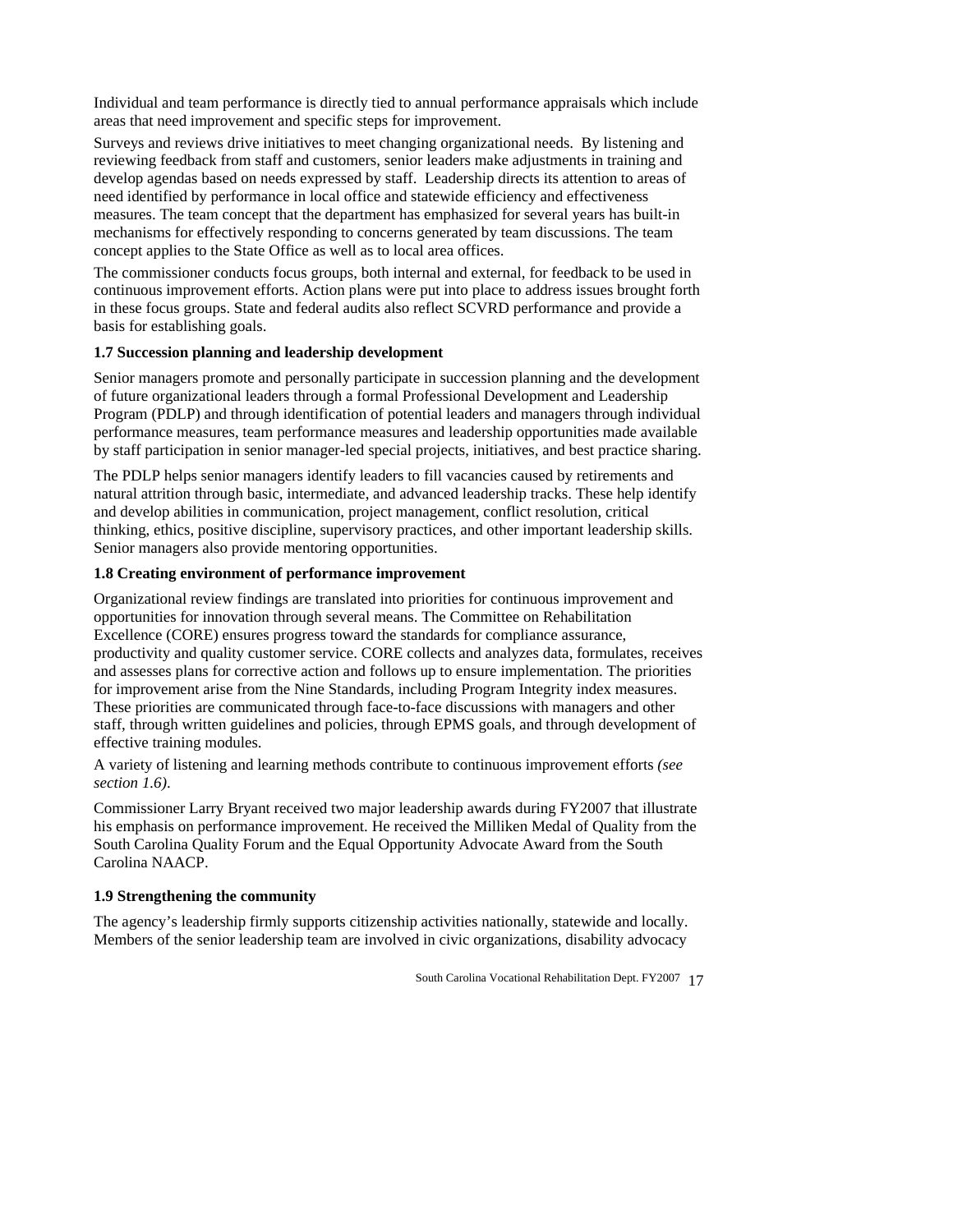expertise. The department has increased its collaborative efforts with private, non-profit organizations, task forces on disability and other community groups that can benefit from their organizations to expand its services to people with significant disabilities. The commissioner meets with other agency directors to strengthen these relationships.

equipment in the event of a major emergency. Crisis counseling and accessible transportation for SCVRD participates in the state's emergency preparedness plan by providing personnel and people with disabilities are two key areas of contribution.

Days; Americans with Disabilities Act activities; National Disability Employment Awareness The agency is also quite active in community assistance projects. Food is collected year round for Harvest Hope Food Bank. Other activities include participation in The United Way; Red Cross blood drives; The Good Health Appeal; Prevention Partner Wellness Walks; Walk for Breast Cancer; adopted family efforts during the holidays; Lunch-n-Learn workshops on subjects such as hearing loss, anger management, and brain injury; Hearth Healthy Month; Red Dress Month and National Disability Mentoring Day.

People with Disabilities, which publicizes the advantages of hiring people with disabilities. The The department coordinates all activities of the Governor's Committee on Employment of Governor's Committee is a hub for local mayor's committees, which are spread throughout the state. The agency also operates grant programs that make specific services available to people with disabilities beyond the scope of the agency, such as the Pathways Toward Employment program, which assists any recipient of SSI/SSDI benefits in making informed choices about work, and loan programs for telework and assistive technology resources.

Community involvement is essential for SCVRD area supervisors and their staff. These contacts Through involvement in local chamber of commerce activities, legislative delegations, Rotary groups and other community organizations, SCVRD staff members consistently form bonds within their communities that lead to employment for clients and outsourcing agreements with allow staff to spread the word about programs and encourage partnerships with businesses. companies for work training centers.

# **2. Strategic Planning**

# **2.1 Strategic planning process**

customer needs. All of the key result areas (KRAs) of the original plan have become integrated the agency board, commissioner and executive staff, these initiatives have been incorporated into staff development and training and into internal and external communications through The department's strategic plan launched in the mid-1990s continues to evolve to address current into the daily operations of the department's service delivery program. Under the guidance of supervisory meetings and directly into job descriptions and performance appraisals.

There is a KRA for each of the Baldrige criteria categories, and the KRA teams monitor existing initiatives and identify potential new initiatives for action.

Each key result area features strategic objectives and established time frames for implementation and review of each phase of the plan. Committees representing a wide range of perspectives and positions are assembled to address specific needs and changes sparked by the strategic plan.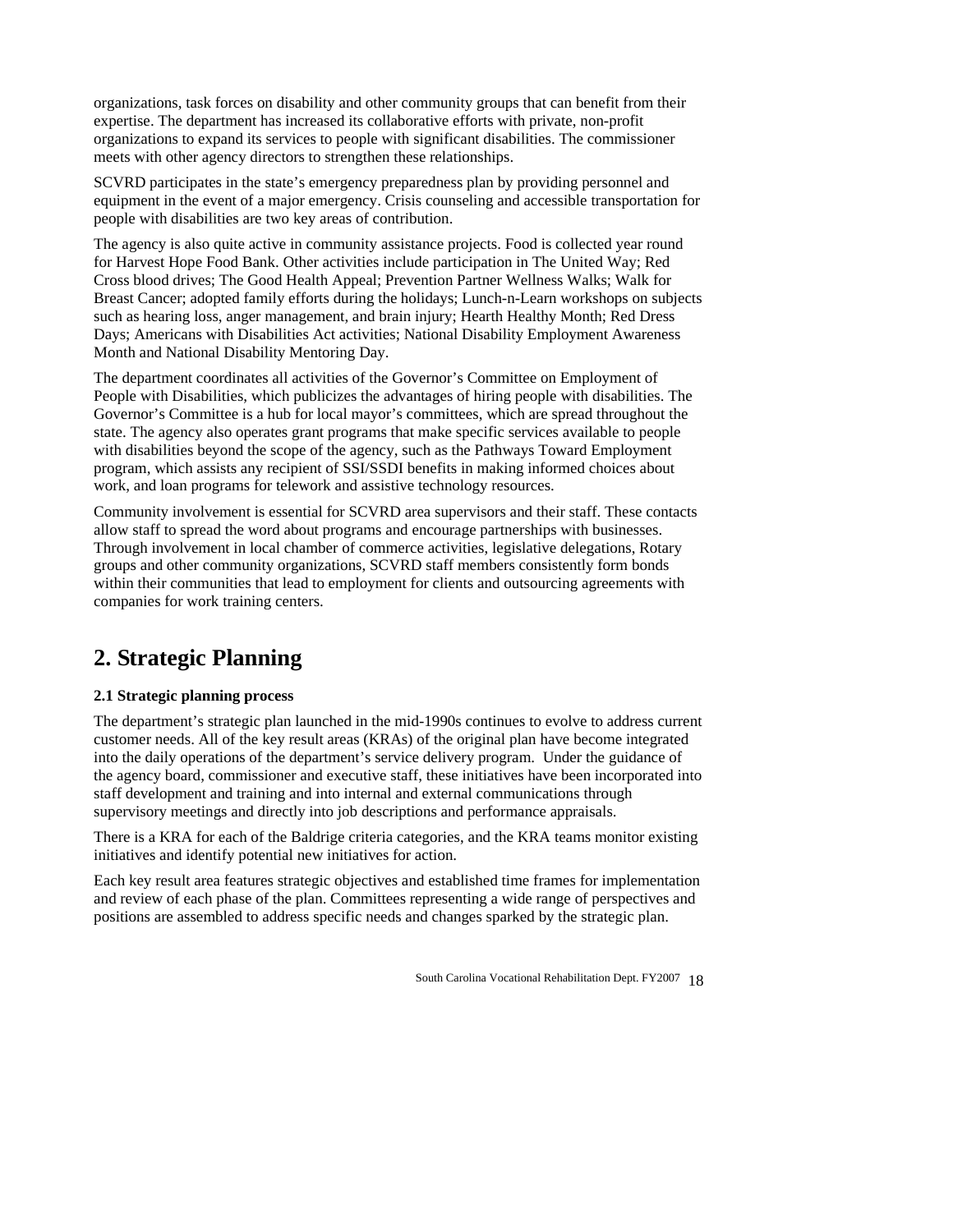deploy strategic planning initiatives to address its fiscal and programmatic challenges. This is developed, or at the local level as part of the action plan that each area office is required to Performance review data and internal and external feedback helps the department develop and sometimes carried out through a statewide committee, where a demonstration program may be develop and use. Planning incorporates new opportunities in technology to enhance service delivery and addresses the challenges identified by CORE and other management reviews.

Federal and state laws mandate that SCVRD convert as many eligible people with disabilities resources will allow. Strategic planning incorporates performance measures of Program Integrity from unemployed tax consumers to tax-paying, competitively employed workers as the agency's involving compliance assurance, quality customer service and productivity.

#### **2.2 Developing and tracking action plans**

oversees the development of action plans in each of the area offices. The action plans, known as Steps for Excellence, address the Nine Standards of Excellence for area operations. These plans The agency's Committee on Rehabilitation Excellence (CORE), part of the executive staff, are monitored for compliance and achievement of the targeted goals. In turn, they are used as tools for training and the setting of new goals at the beginning of each year.

The management team helps establish local office goals for successful rehabilitations by taking into account staffing, client bases, referral sources, local demographics and economic conditions, previous accomplishments and other factors. These local goals add up to a statewide goal for successful rehabilitations, and allocation of resources is based on goals.

A key component in addressing strategic objectives is the design of customized technology upgrades. The Information Technology department works closely with State Office and local case service personnel to provide data needed to deploy strategic planning initiatives, such as identifying areas that need strengthening or setting appropriate goals.

expenditures for consistency and efficiency, make recommendations for reallocation of resources when necessary, and provide intervention when an area is not in alignment with expectations. The area director, case service manager, and budget director conduct quarterly reviews of area

Social Security Disability Determination Services' long-range and short-range plans are developed or redefined at the beginning of each fiscal year. The objectives for the year are issued to all personnel as goals. Program goals are linked to objectives contained in Employment Performance Management System planning documents and the Program Integrity model. Strategic plans have been implemented in the areas of communication, operational manuals, training, performance appraisal and productivity goals. Mechanisms for accountability in these areas have been established and quarterly results are issued to appropriate management and staff.

### **2.3 Communication and deployment**

Communication of strategic objectives, action plans and performance measures generally occur through verbal discussions and presentations and are likely to be complemented by supporting the setting for communicating objectives, plans and measures. Senior management provides written communication. Quarterly supervisor meetings hosted by the commissioner often provide follow-up throughout the year to ensure that communication cascades throughout the organization and that deployment is in place.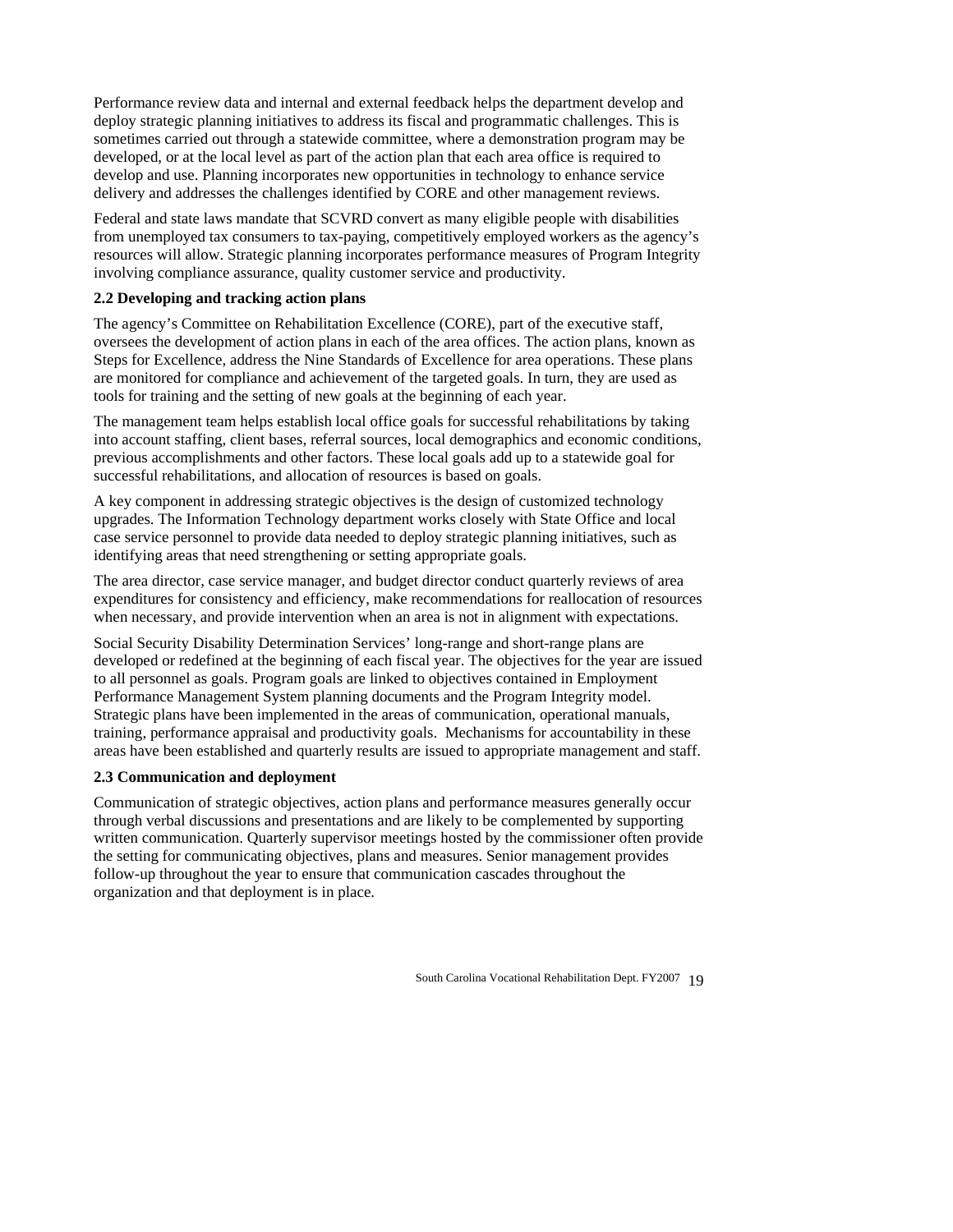Thorough study of the validity and potential effectiveness of an action plan precedes deployment. Many major action plans have demonstration programs to test their effectiveness and logistical requirements and to offer opportunity for feedback from staff and customers.

During deployment of any major initiative there is ample opportunity for questions or comments management team, work with local offices to maintain an open communication link. Local area understanding and "comfort levels" with new objectives or measures. The strategic plan is from supervisory or other affected staff. Area development directors, part of the senior councils provide an important source of perspectives and suggestions concerning strategic initiatives and service provision. The department's intranet provides topical bulletin board options for all employees to express themselves. Training is developed to enhance staff circulated to staff in all locations.

| Program<br><b>Number</b><br>and Title                      | <b>Supported Agency</b><br><b>Strategic Planning</b><br>Goal/Objective                                                                                                                                  | Related FY 06-07<br>Key Agency<br><b>Action Plan/Initiative(s)</b>                                                                                                                                                                                                       | <b>Key Cross</b><br><b>References for</b><br>Performance Measures* |
|------------------------------------------------------------|---------------------------------------------------------------------------------------------------------------------------------------------------------------------------------------------------------|--------------------------------------------------------------------------------------------------------------------------------------------------------------------------------------------------------------------------------------------------------------------------|--------------------------------------------------------------------|
| All                                                        | Program Integrity: a balanced set of<br>measurable standards which are essential to<br>the department's success relative to<br>compliance assurance, productivity and<br>customer service.              | Compilation of an index of measurable results to evaluate<br>performance at all levels of the organization, for internal/external<br>benchmarking and continuous improvement. Redirection of staff<br>resources is a related strategic objective.                        | 7.1-3, 7.2-1, 7.2-2, 7.2-3                                         |
| All                                                        | Training Center Balance: centers seek to<br>balance financial impact with the need to<br>provide the variety of rehabilitation services of<br>greatest benefit to clients.                              | Development of productivity rate that balances programmatic<br>indicators of client training participation and client wages with<br>business indicators of sales and contribution.                                                                                       | $7.3 - 4, 7.3 - 5$                                                 |
| All                                                        | <b>CORE</b> (Committee on Rehabilitation<br>Excellence)                                                                                                                                                 | System to assure achievement of Program Integrity standards by<br>collecting and analyzing data, formulating and assessing plans<br>for corrective action, and assuring implementation and follow-up                                                                     | All Section 7 results                                              |
| All                                                        | Professional Development and Leadership<br>Program (PDLP) to transfer organizational<br>knowledge and develop future leaders in light<br>of significant impending retirements.                          | Formal program creating an environment that fosters excellence<br>by aligning agency needs with individual career goals. Tracks<br>include management/supervision, pursuit of specialty areas and<br>general professional development. Expanded to include DDS<br>staff. | 7.4                                                                |
| All                                                        | Partnerships to enhance agency outreach<br>and service provision                                                                                                                                        | Emphasis on partnerships with other agencies to coordinate<br>services, increase successful closures and provide direct job<br>placements; with empoyers, with business and industry and with<br>former clients to promote the agency.                                   | 7.1-16, 7.3-4, 7.3-5                                               |
| All                                                        | Redirection of Staff Resources to provide<br>the highest level of client service possible.                                                                                                              | Centralization of procurement, accounting and psychological<br>roles and redirection of personnel from those positions into roles<br>that promote more direct client service, especially clients with<br>significant disabilities.                                       | 4, 7.1-8 through 16, 7.2-1, 7.                                     |
| All                                                        | Case Management System Enhancement to<br>follow the natural progression of the<br>rehabilitation process and support integrated<br>service delivery system in an intuitive and<br>user-friendly format. | Phases of development: (1) new interface, (2) survey, (3) begin<br>phasing out Local Office Information System, (4) Individualized<br>Plan for Employment; (5) closures.                                                                                                 | in development                                                     |
| 25000000<br><b>Disability</b><br>Determination<br>Services | Electronic file: a file whereby all evidence<br>material to the disability decision is either<br>submitted electronically or scanned into the<br>file electronically.                                   | Increase receipt of medical evidence via electronic means, thus<br>reducing the need for scanning operations. Recruit medical<br>community to send medical evidence in an electronic format<br>compatible with the SSA electronic file.                                  | $7.1 - 17$                                                         |

#### **Strategic Planning**

\* Key Cross-References are a link to the Category 7 - Business Results. These References provide a Chart number that is included in the 7th section of this document.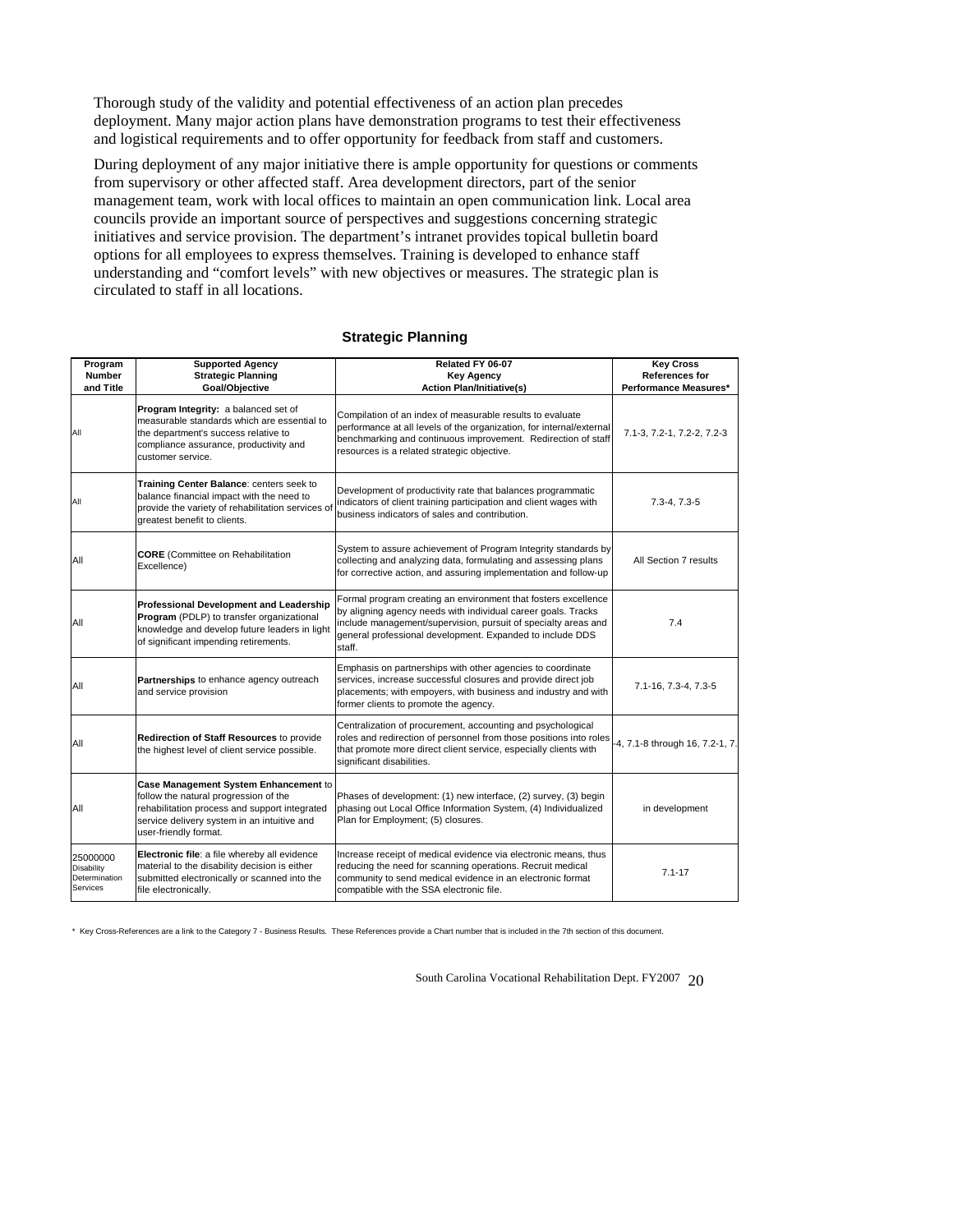#### **2.4 Measuring progress on action plans**

The Committee on Rehabilitation Excellence (CORE) is directly linked with program operation s and is charged with analyzing, formulating and assessing action plans and evaluating the agency's key performance measures.

The Nine Standards of Excellence have key performance measures for tracking progress on action plans, including the Program Integrity measures. Quarterly reports allow for progress updates and projections. All area offices operate from the same set of measures, so there is alignment throughout the organization in Program Integrity:

- Compliance Assurance—federal regulations and agency policy;
- disability populations lead to improved quality of services; • Quality Customer Service—feedback from employers, referral sources and targeted
- Productivity—based on federally mandated standards and indicators, this is a measure of performance in areas such as closures, rehabilitation rate, competitive employment, wages compared to the state as a whole, the number entering the program supported by others and exiting supporting themselves, and access to services by minorities.

Support processes by nature have different measures, but those measures are still aligned by the same three Program Integrity categories of compliance assurance, quality customer service and productivity. Support process Program Integrity results are also linked to the overall index in that no bonuses are available to any units if the department as a whole doesn't meet its closure goal for the year.

Other key measures for the department involve comparative data on cost per rehabilitation and client served, number of persons rehabilitated per 100,000 population, and the rate of return on the taxpayer investment that successfully rehabilitated clients provide by becoming taxpayers themselves.

# **2.5 Addressing strategic challenges**

Each strategic challenge is addressed through the work of Key Result Area (KRA) committees, which incorporate the agency's challenges into objectives that are tracked through measurable outcomes, responsible parties and target dates.

### **2.6 Evaluating and improving strategic planning process**

The Strategic Planning KRA committee reviews plans and makes recommendations through consultation with the commissioner and senior staff serving as KRA team leaders.

#### **2.7 Strategic plan availability**

The agency's strategic plan is available to the public by e-mailing info@scvrd.state.sc.us.

# **3. Customer Focus**

### **3.1 Key customers and stakeholders**

The department determines its customers and customer requirements through a combination of listening/learning methods, both formal and informal.

All individuals with impairments who intend to achieve an employment outcome are potential primary customers of SCVRD. They can be referred from any source in their communities. Client requirements are determined based on individual needs regarding services and employment goals. At every major stage in the rehabilitation process, the client is at the center of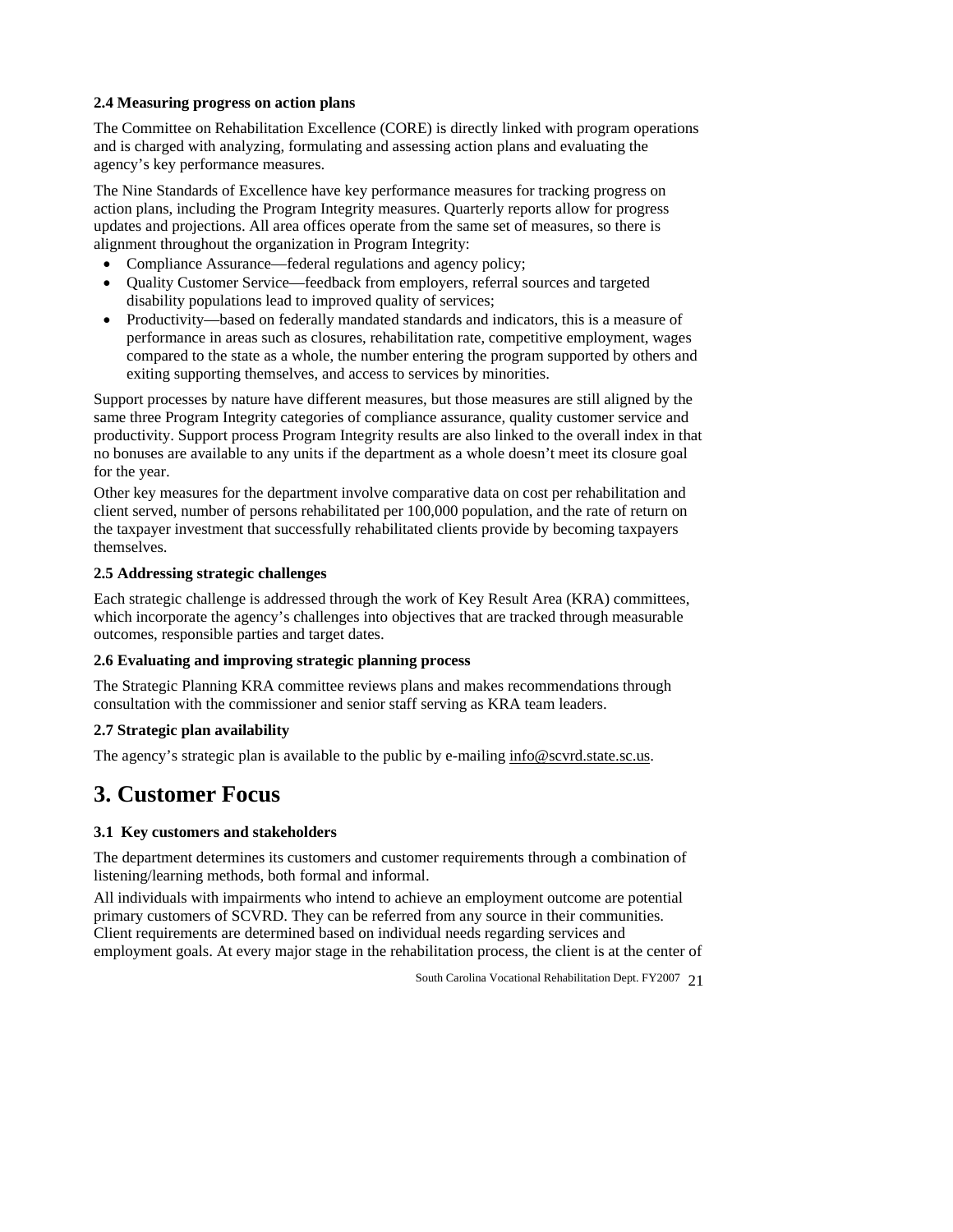the planning process. Identification of the requirements for a client's successful rehabilitation results from a combination of professional assessment and client input.

state agencies, vendors, taxpayers and legislators and referral sources. Their key requirements Other customers include anyone who interacts with SCVRD, including business partners, other are determined by the nature of their relationship with the agency.

#### **3.2 Keeping current with changing needs**

The department enhanced its listening and learning methods by implementing targeted customer satisfaction surveys as part of the Program Integrity measurement. It also developed an enhanced syste m of tracking and reacting to client complaints.

The commissioner meets with the leaders of key agencies and conducts employer focus groups. The SCVRD state office also has consultants specializing in business and industry relations and h as a rapidly growing Business Partnership Network. Business partners provide feedback about their needs in today's marketplace, about contract services SCVRD performs for them, and about the c lients they hire. Local work training center advisory board members provide ideas, feedback and a dvice on meeting the needs of their communities.

The department has established a network of successfully rehabilitated former clients who offer assistance in continuous improvement efforts. Agency leaders at the state and local levels stay in touch with members of the General Assembly and Congressional delegation to answer questions and provide information.

The agency's web site is an increasingly popular resource for persons seeking services or information. Inquiries are forwarded to the appropriate local offices to initiate services. The site was upgraded with new and more timely features in FY2007.

As staff members market the program, they also receive feedback from the community.

#### **3.3 Using feedback information**

It is required that the client is offered the opportunity for formal input at various stages of the rehabilitation process.

services reflect that approach. Through community-based evaluations, a client with a particular job interest can try out that job in an actual work setting, "shadow" a person in the community Attention to changing client needs is vital. SCVRD's career planning and employment (CPE) who actually performs a certain job, or work under a mentor.

Referral sources are contacted on a frequent basis to assure continuation of collaborative relationships. Cooperative agreements are developed to assure mutually beneficial partnerships. Liaisons are assigned to specific service providers and to disability based private non-profit organizations. Members of the Business Partnership Network are consulted as to their needs for hiring or outsourcing work.

Focus groups are conducted to determine specific target area needs and to understand the nuances of particular audience needs. Individuals living with impairments, collaborating agencies, and private non-profit organizations are often included in staff development and training activities.

#### **3.4 Measuring satisfaction**

satisfaction rate is calculated quarterly at the area and state levels. Comparisons are made among organizational units and with previous years' performance. Quarterly statewide customer service Through the department's Program Integrity measurement system, the client customer service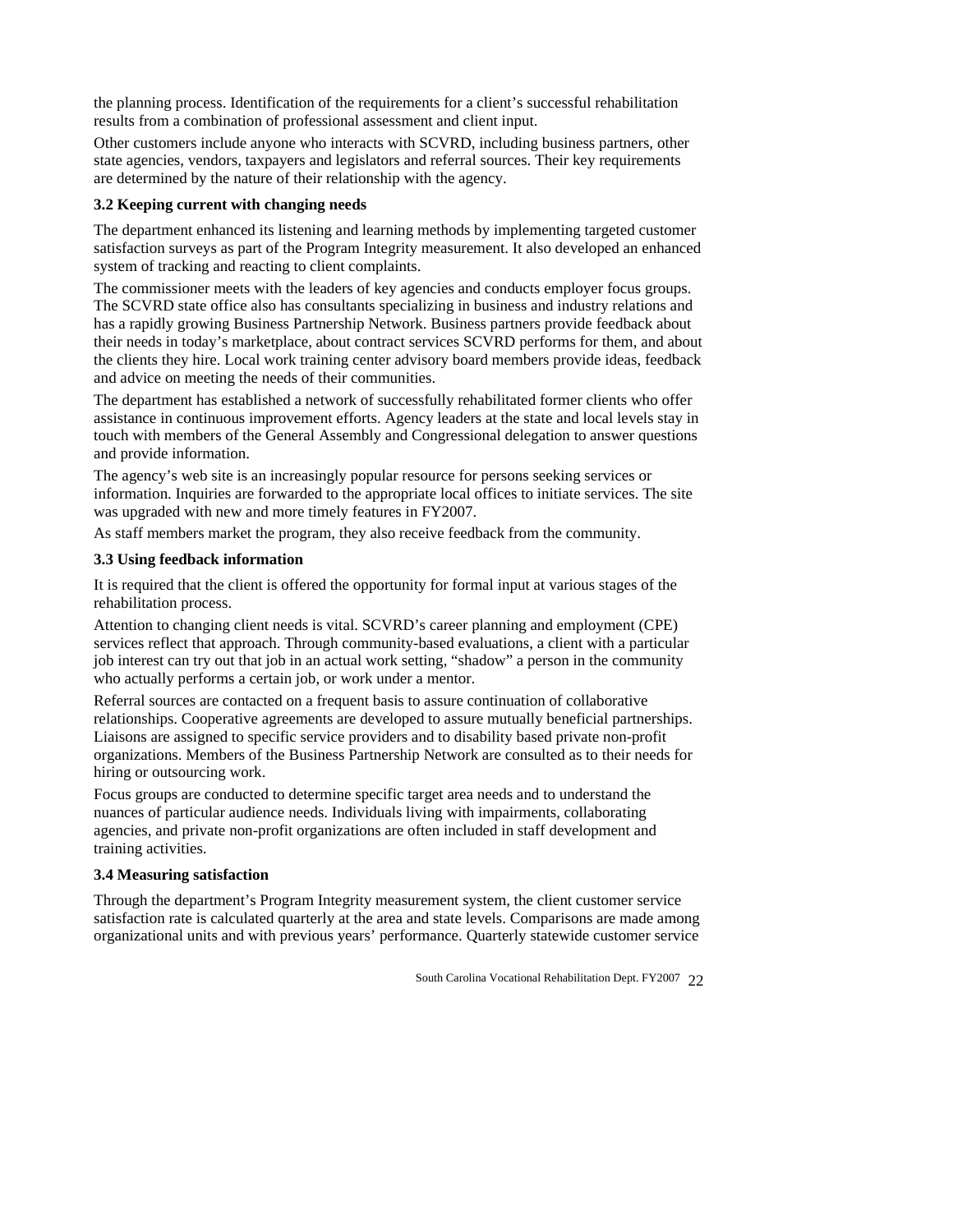surveys are conducted focusing on a specific customer population (by impairment, by service, by referral source, employer, etc.). The survey results, compiled and issued to CORE, then distributed to area supervisors, become the subject of policy/procedure revision, staff training, consultation, management action or other continuous improvement application. In some cases the area of concern leads to the development of a KRA committee.

CORE and the department's legal department review complaints received through the client relations office on a quarterly basis to formulate recommendations on policy/procedure revision, staff training or other action.

successfully rehabilitated clients. This survey monitors satisfaction levels and rates of job Each year the department conducts follow-up studies based on surveys of a random sample of retention. The department's program evaluation staff regularly conducts area reviews that include clients who were not successfully rehabilitated to learn why they have not reached an employment outcome and to determine if dissatisfaction played a part.

The department has a "mystery shopper" program in which selected clients call VR offices inquiring about services. The callers score the offices on telephone customer service issues and helpfulness.

the daily relationships with those employers cultivated by local VR staffs. Area work training In a general sense satisfaction from employers is measured in the success level of clients placed into employment, in the amount of outsource work contracted to SCVRD training centers, or through customer service surveys and focus groups. More specific feedback is gained through centers survey businesses for which they perform outsource work. This is used to correct deficiencies, strengthen client qualifications, and develop new contract opportunities.

#### **3.5 Building positive relationships**

The department's focus on "informed choice" is the cornerstone for successfully building rehabilitation process, the client is involved in planning and signs off on his or her Individualized Plan for Employment (IPE). Staff promotes client choice in the selection of vocational positive relationships with its clients, who are its primary customers. At every stage of the objectives, services and service providers. Clients are encouraged to provide feedback formally or informally. The client must be satisfied with services and vocational rehabilitation outcome before the department claims a successful rehabilitation.

The department also builds positive relationships through cooperative agreements with other ongoing relationships with successfully rehabilitated clients who are now firmly established in grown to more than 270 participants); and through contact with community organizations and state and local agencies; through community outreach to solicit business and industry involvement with the program as employers, contractors, or advisors; through cultivation of their communities and offer a great source of feedback and advocacy (this VR Partners group has legislators.

SCVRD enhances the services of other agencies by providing clients of those agencies with the employment services they need to gain independence. There are 619 cooperative agreements with other organizations. These relationships are strengthened by SCVRD's attention to providing prompt and thorough feedback to its referral sources as to progress and outcomes for clients they refer.

Marketing tools such as printed publications, videos, television features and public service announcements, and the agency web site enhance relationship building efforts.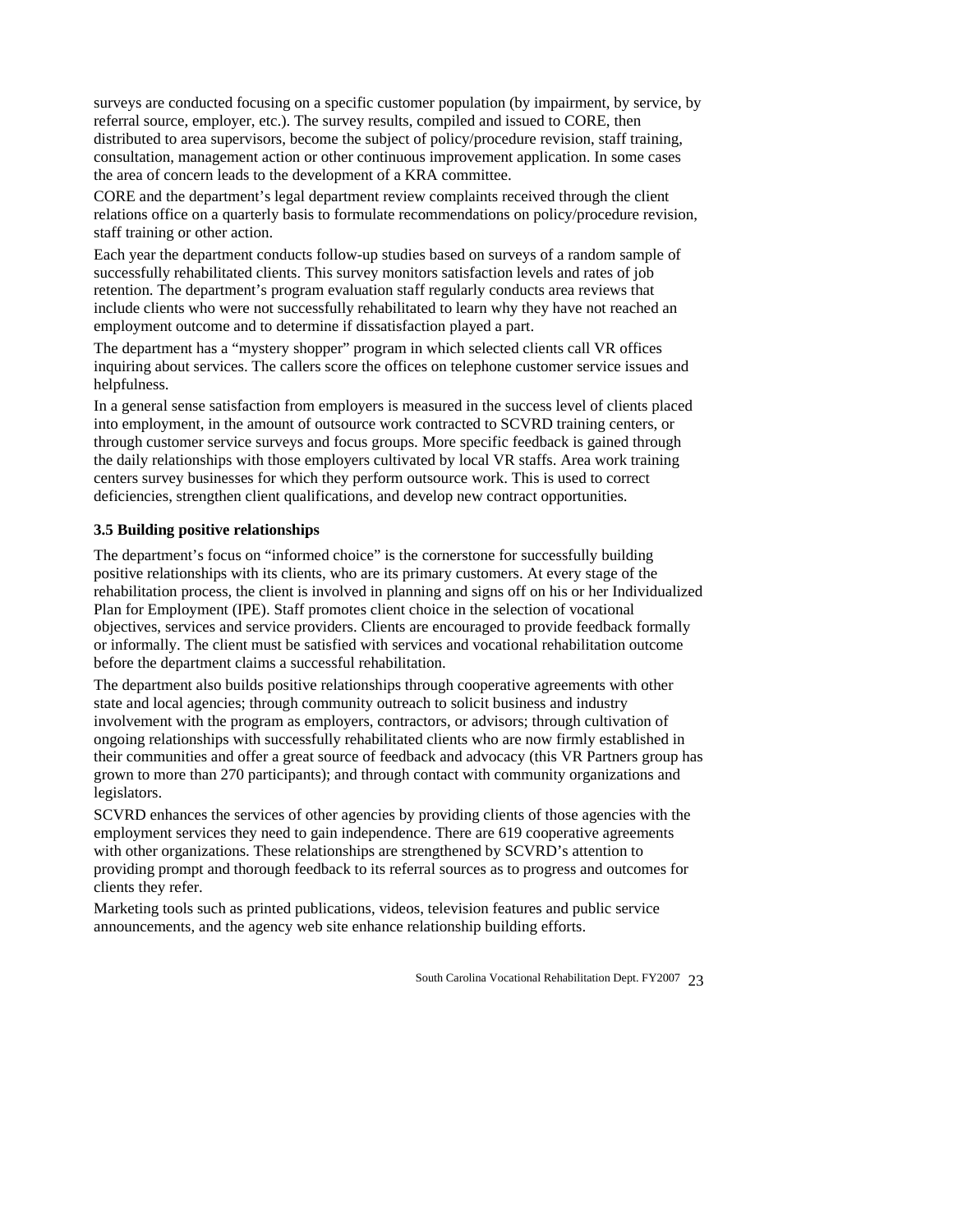objectives and plans based on identified and/or projected needs. The administration coordinates members make over 200 presentations each year to medical professionals, community organizations, state and federal agencies, and the general public. Responses to 10,000 to 12,000 Each year, Social Security Disability Determination Services (DDS) managers develop outreach attendance at conferences and meetings and provides individual visits with professionals, advocacy groups or claimants to disseminate information about the program. DDS staff inquiries from public officials, legal representatives and claimants are provided by DDS personnel.

and SSA claims representatives, and DDS examiners and SCVRD counselors, foster better The DDS has established partnering initiatives with Social Security Administration (SSA) field office personnel and the Office of Disability Adjudication and Review (ODAR) in an effort to strengthen communication, collaboration and cooperation. DDS and SSA hold quarterly meetings to address common goals and issues. Exchange programs for DDS examiner trainees understanding of the role of each component in the disability claims adjudication process.

in recruiting hospitals, clinics and other vendors to provide medical information electronically The DDS professional relations officers and medical relations coordinator are heavily involved which serves to expedite both the adjudication process and payment to sources that the DDS contacts for evidence.

Call center procedures in the DDS regional offices continue to be refined in order to provide exceptional service to all individuals requesting information.

Clerical positions within DDS scanning centers are staffed with SCVRD clients. These mutually beneficial arrangements enhance service delivery to both internal and external customers.

# **4. Measurement, Analysis and Knowledge Management**

### **4.1 Determination of measures**

The department uses many performance measures, all tied into the accomplishment of the most important performance measure of all—its mission to enable eligible South Carolinians with disabilities to prepare for, achieve and maintain competitive employment.

Information to analyze the department's success comes from a variety of internal and external measures that factor into the "big picture" of agency mission accomplishment. Through analysis of the department's enabling legislation as well as other federal and state guidelines and through sources. Each component of the service delivery system and support systems has performance feedback from internal and external customers, the agency's leadership has developed key performance measures, which tie into strategic objectives and action plans.

national and regional levels. The department has developed a computer program that can analyze National standards and indicators are used to compare SCVRD with other state programs at the standards and indicators data by caseload, team, office and state.

Internal benchmarking has been divided into the three elements of the Program Integrity model: compliance assurance, quality customer service and productivity. New procedures, instruments information and expand the means of tracking and quantifying productivity. The Committee on information gathered and to serve as a mechanism for feedback, decision-making and development of action plans. Program Integrity indexes can be calculated by area, region and the and empirical methods have been developed to review caseloads, collect customer satisfaction Rehabilitation Excellence meets on a regular basis to coordinate the review and access the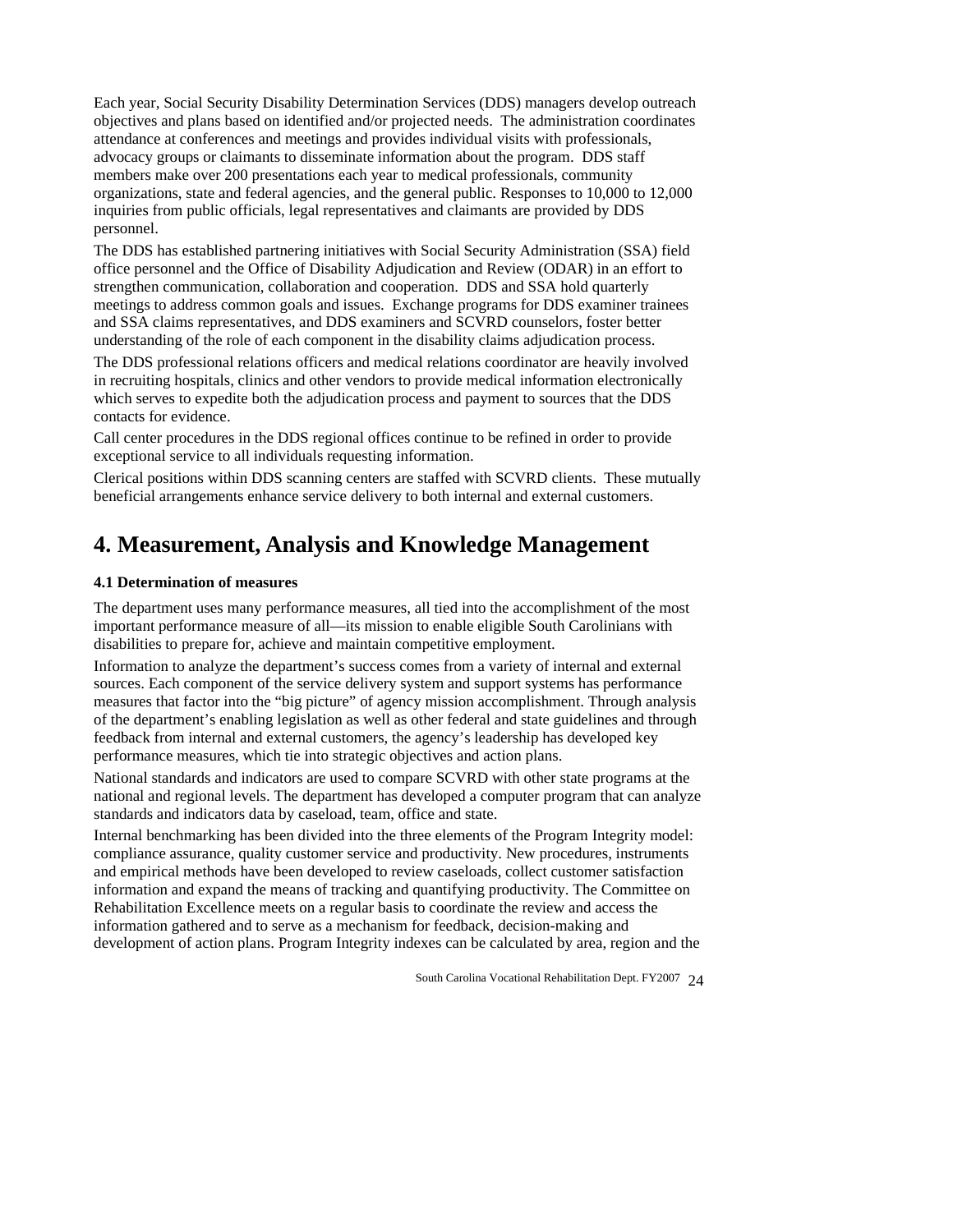state, so that data collected can be used to foster improvement at any of those levels. Program Integrity measures go beyond direct client service to include other operational divisions of the department such as human resources, finance, information technology, and others.

Accountability to all taxpaying citizens is paramount and drives development of key measures. The department seeks to serve and rehabilitate the greatest possible number of people with disabilities as cost-effectively as possible and at the highest level of service as possible.

### **4.2 Using data/information in decision making**

Information gathered in analyzing performance also is useful in spotlighting strengths and weaknesses and can be used to update the strategic plan. The department conducts area caseload reviews to ensure that SCVRD teams carry out their duties in compliance with federal and agency regulations and standards. Proper documentation of each stage of a client's services is expected to detail appropriate services to meet the client's vocational needs; appropriate spending for services, including documentation that external funding alternatives are being sought; provision of informed choices for the client; and efforts to secure suitable employment for the client and satisfaction for the employer.

indicators. For example, Program Integrity measures reveal productivity, compliance assurance surveys are carefully evaluated and used in the consideration of improvements or new services. The department uses reports to spot trends, project future needs and address federal key and customer service gaps that are used in decision making processes. Customer satisfaction Training center services and revenue data are used to ensure the balance required by the agency's strategic objectives.

The Social Security Disability Determination Services maintains an extensive array of daily, comparisons at the individual, unit, office, state, and national levels in areas such as productivity, weekly, monthly, quarterly and annual reports through comprehensive division, agency and Social Security computer reporting systems. Statistical reports are aimed at providing performance tracking information related to established goals and objectives. Data allows processing time, documentation and decision quality, cost effectiveness and staff attrition.

#### **4.3 Key measures**

As mentioned above, all Program Integrity measures, including national standards and indicators, compliance assurance, customer service and productivity. All measures related to the successful are considered extremely important because they reflect performance in the key areas of employment of people with disabilities are key measures, including number of people rehabilitated, referrals, individual plans for employment written, direct job placements and cost effectiveness.

Disability Determination Services key measures include productivity, processing time, documentation and decision quality, and cost effectiveness.

All key measures are reviewed through CORE in alignment with business needs established through regulatory and customer feedback/results.

#### **4.4 Comparative data use**

Selection and use of comparative data is based on national standards and indicators, which reveal effectiveness of state VR programs. The department, in turn, uses them as a basis to consider how the department ranks in federally mandated measures. These figures are used by the Rehabilitation Services Administration, the department's regulatory agency, to assess improvements to service delivery when necessary.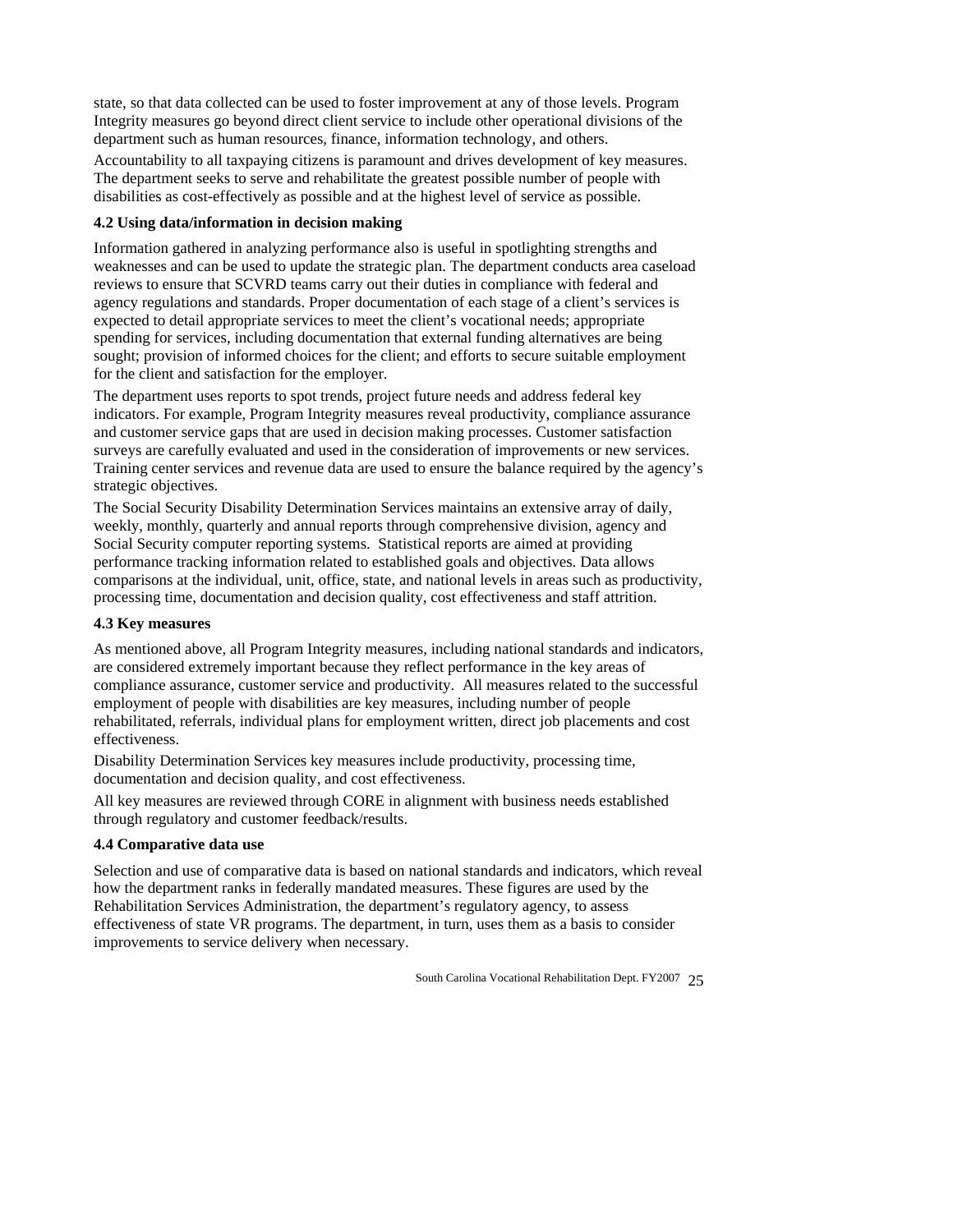The Program Integrity Index is an internal comparative data mechanism that enables the leadership to compare key performance measures at all levels of the service delivery system and foster continuous improvement.

Efficiency and effectiveness comparative data enables the agency to monitor and address trends in national, regional and internal benchmarking.

#### 4.5 Data integrity, timeliness, accuracy, security, availability

Network servers are backed up nightly. The operating system is backed up weekly and the offsite storage of data and the operating system is carried out weekly.

The PIECE (Program Integrity, Excellence and Compliance Effort) system enhances the timeliness, accuracy and reliability of Program Integrity data, providing a monthly monitoring system that is instantaneous.

Confidentiality is crucial to the agency in light of its very strict regulations on client information. Client files are all kept on the computer network and strong safeguards protecting that information from external access are in place.

A strong firewall and virus protection system has been very successful in minimizing virus encrypted VPN connection. Agency servers were operational and available for use 99.99% of the attacks on the network and is updated regularly. Remote access to the network is limited to an time during business hours in FY2007.

data is enhanced by a built-in edit program that notifies users of errors and anomalies. The notification system SCVRD developed has been so successful that it was adopted nationally by Performance audits verify the accuracy and integrity of files. Accuracy of federal compliance the Rehabilitation Services Administration.

#### **4.6. Translating performance review findings into continuous improvement priorities**

Integrity index measures. These priorities are communicated through face-to-face discussions The Committee on Rehabilitation Excellence (CORE) collects and analyzes data, formulates, receives and assesses plans for corrective action and follows up to ensure implementation. The priorities for improvement arise from the Nine Standards of Excellence, including Program with managers and other staff, through written guidelines and policies, through EPMS links to program performance standards, and through development of effective training modules, and through strategic planning cycles.

### **4.7 Management organizational knowledge/best practices**

Succession planning is a key management tool for collecting and transferring organizational knowledge. The Professional Development and Leadership Program facilitates this process by on their areas of greatest interest. Organizational veterans provide the knowledge base for this exposing candidates to a well-rounded study of the entire organization and a more focused study instruction.

Coaching and mentoring is provided to all new supervisors. Senior managers who are nearing retirement also provide a great deal of informal transfer of knowledge to their associates.

Best practices are routinely shared at all levels of training and supervisory meetings.

CORE's members are at various stages of their careers, and knowledge is transferred within that group.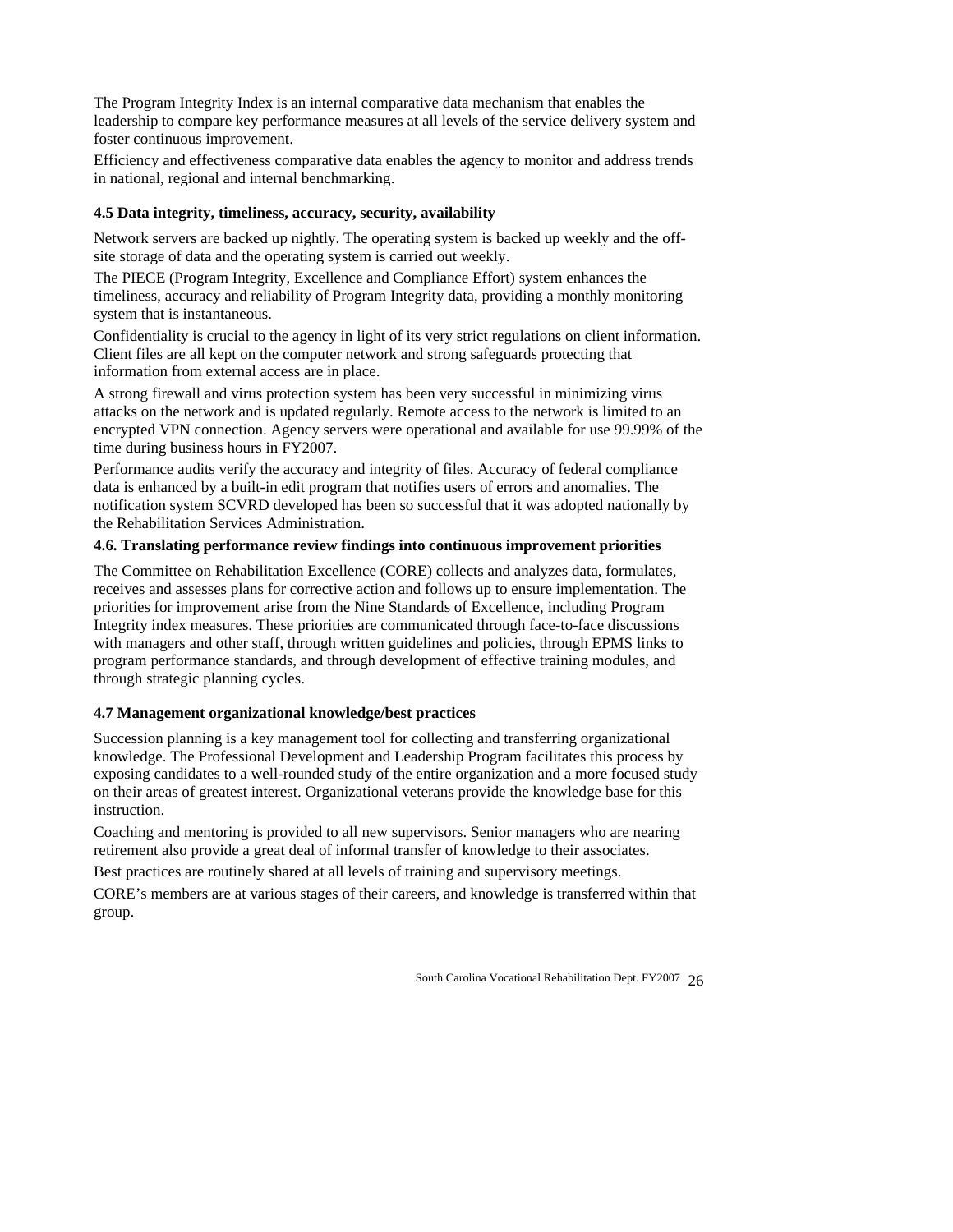# **5. Workforce Focus**

# **5.1 Organization and management of work**

authorizing legislation mandates consistency of services for all clients, and the department's work system structure is designed to monitor and ensure that consistency. The current organizational structure and service delivery system is the result of assessment, demonstration The agency mission drives the development of work systems and processes. SCVRD's projects, analysis and planned change.

Feedback is solicited from internal and external customers to assist the department in the design of work systems and processes. Feedback comes from focus groups, surveys, and individual suggestions from employees, clients, employers and vendors.

In area offices, this effort resulted in development of work teams. Team members have allow staff input from members of various disciplines as the team partners with the client and assists him/her in developing and following a plan designed to help the client achieve specialized roles and cross training is used to ensure the continuity of services. Team meetings competitive employment.

to "train, trust and verify." Accordingly, they are assessed on the Program Integrity measures of Organizational units, teams, and individuals are empowered to meet the mission of the agency and its accompanying strategic objectives using the Program Integrity model and its philosophy quality customer service, productivity, and compliance assurance.

#### **5.2 Evaluation and improvement of human resources processes**

The agency's Human Resources Focus key result area (KRA) committee assesses the agency's needs as determined by performance reviews, CORE reviews and action plans, focus groups and other employee feedback, regulatory requirements and other factors. The KRA establishes strategic objectives to address human resource needs, with action plans, responsible parties and schedules for implementation and/or completion.

#### **5.3 Key developmental and training needs identification**

technologically advanced facility that supports a variety of training options. Training is designed around the identified goals of the organization and to support the employee's needs in terms of job competencies and career development. Job orientation, leadership, safety, performance improvement, diversity, technical skills and disability-specific training are specific areas of SCVRD's Human Resources Development Center in West Columbia is a well-equipped, instruction.

Training is designed on three levels—basic, ongoing, and job enrichment. The department utilizes a federal training grant specifically for training that supports the agency mission and goals.

emphasized to empower staff to fully utilize the computer technology advancements made within the department in recent years. There is a specific training program for all new counselors and CORE makes recommendations for training based on client and other customer needs assessments and Nine Standards of Excellence results. Technological training is also on-line training modules are being developed for all direct service positions.

SCVRD has initiated a program to enable all counselors to meet the state's required standard for the Comprehensive System of Personnel Development. This involves partnering with the University of South Carolina and South Carolina State University to provide advanced academic

South Carolina Vocational Rehabilitation Dept. FY2007 27

**Comment [b1]:** Should this be moved to the paragraph about new employees three down?

**Comment [b2]:**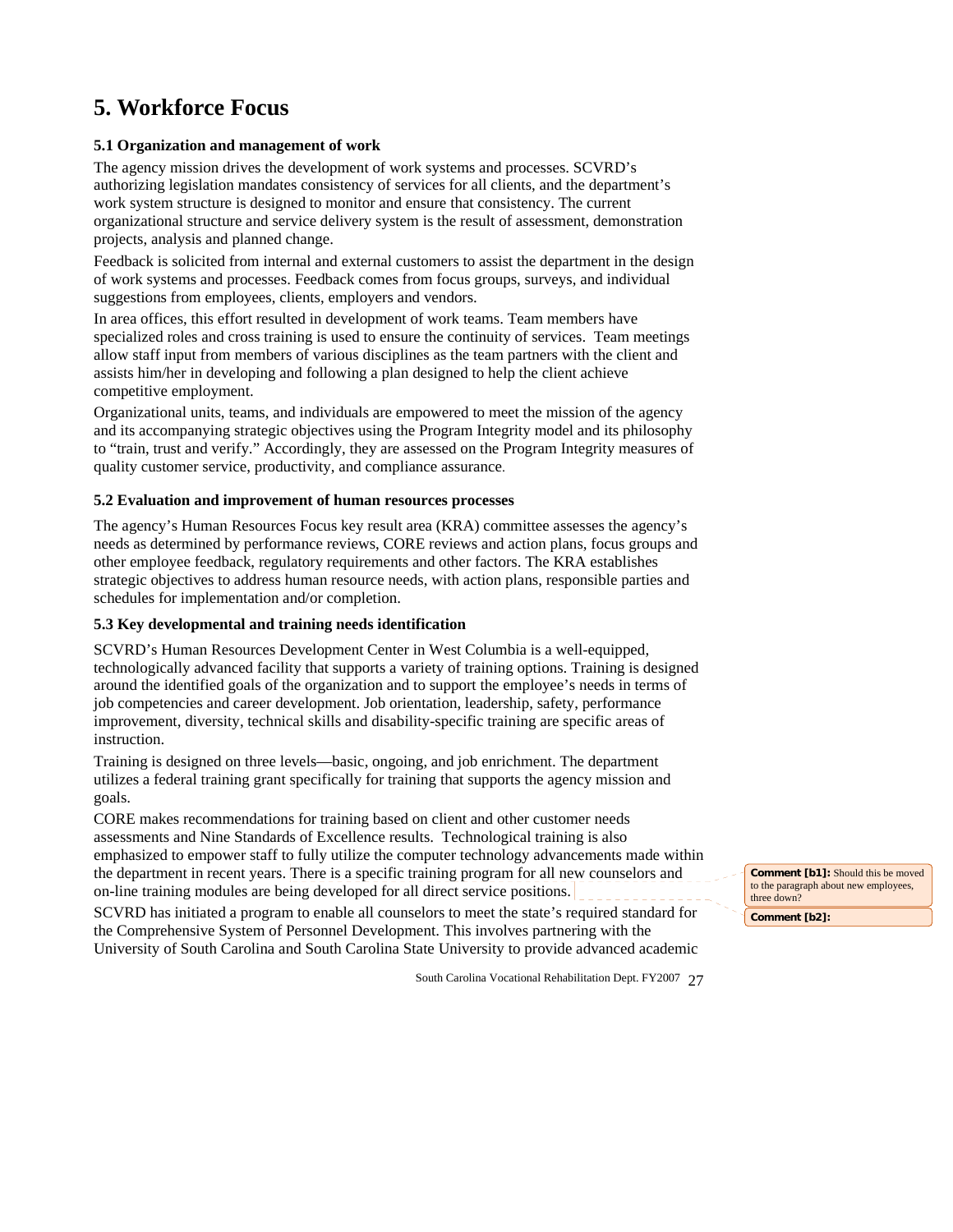coursework in the classroom and through videoconferencing. In addition, Internet courses are used to accommodate the needs of individual counselors in meeting the requirements.

The department's training and education approach balances organizational objectives with employee needs for development through a thorough analysis of the agency's workforce, the Professional Development and Leadership Program *(see 1.7)*, mentoring and coaching.

New employees attend a two-day orientation session that covers a full range of information about programs designed by job titles and duties. the department's programs, benefits and procedures. The department also offers job orientation

New supervisor training is a continuous emphasis; training varies according to the type of supervisor. All new area supervisors receive extensive guidance with one or more of the following:

- A two-day new supervisor training, which includes site visits to key offices and programs;
- The Budget and Control Board's Division of Training; and/or
- **The New Supervisors Institute at Georgia State University.**

They also have colleagues who are assigned to mentor them, and area development directors provide coaching on a daily, as-needed basis.

other training sessions. An interactive ethics training module for all employees will be available The department has updated its customer service training program and is constantly evaluating and updating other key programs. Ethics are incorporated into all orientation sessions as well as on the agency's intranet this year.

Employee and workplace safety are the focus of training both at the state and local levels.

be established to enhance the employees' ability to support the agency's mission. Training needs are also established through external means such as federal regulations. In addition to the methods mentioned above, effectiveness of training is measured through follow-up surveys on A formal needs assessment is conducted for training. Training needs and the subsequent effectiveness of training are identified through, management reviews (CORE), program reviews, customer service surveys, EPMS documents, training requests, staff input, and basic job competency requirements. From this information, development plans and training sessions can impact of training on performance.

### **5.4 Employee training linkage to action plans**

training is aligned with action plans. Area case services managers are responsible for training all CORE's involvement in reviews of training needs and effectiveness *(see 5.3)* ensures that new staff in case services policies and procedures and provide in-service training correcting deficiencies identified by Program Integrity and other reviews.

### **5.5 EPMS support of high performance**

The department's Employee Performance Management System process supports two-way communication between the supervisor and employee.

position description), success criteria, and performance characteristics. It continues with ontowards the achievement of the goals documented at the beginning of the cycle. The EPMS It is designed to be a cyclical process beginning with clear communication of job duties (from going performance communication, and culminates in an evaluation of the employee's progress cycle generally is an annual process. However, when an employee changes job classifications, a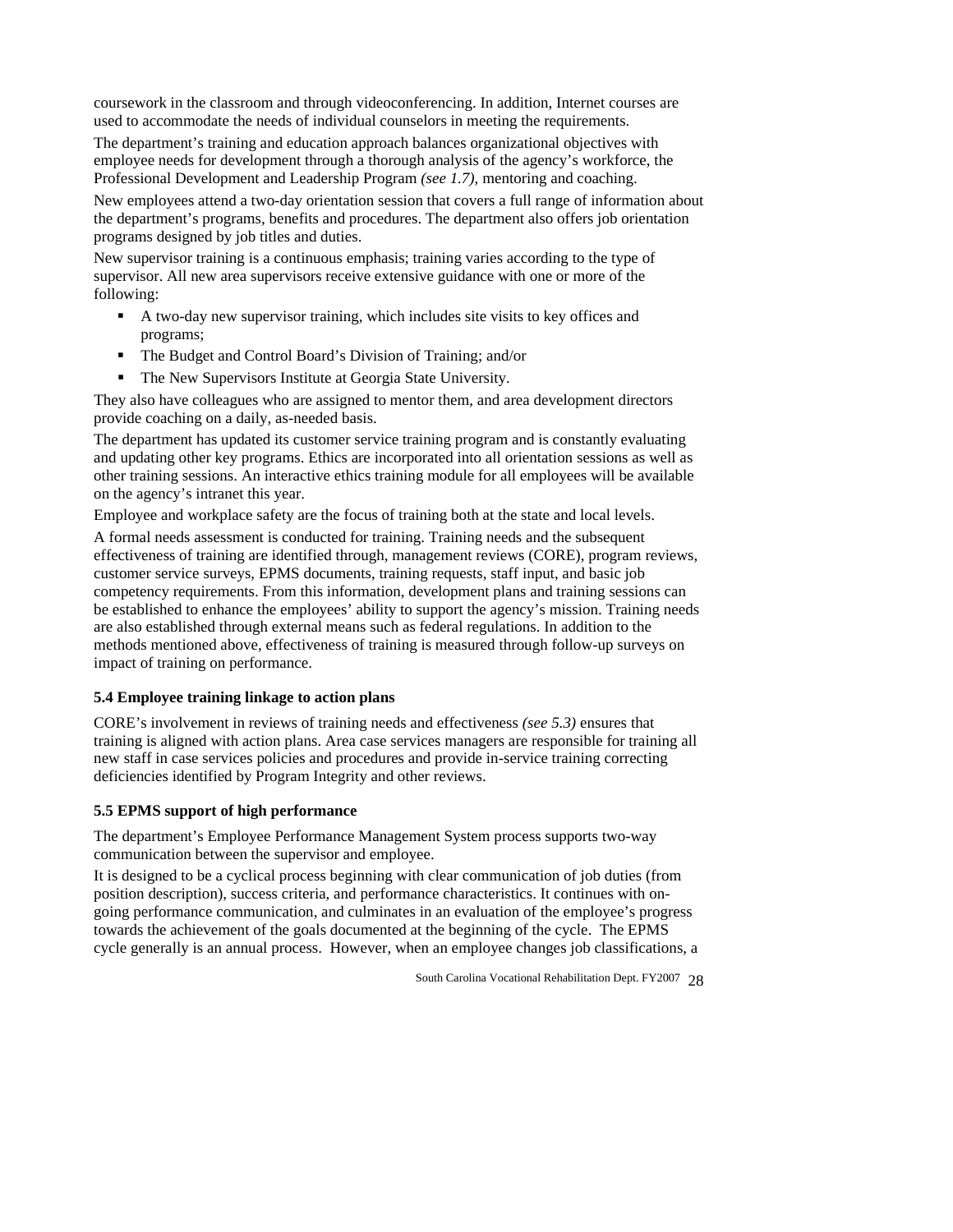shorter time frame is used to ensure that the employee is performing successfully in the new role or to remove the employee from the new position if performance is not acceptable. While faceto-face communication is still essential to the process, the EPMS is now automated and is completed online. This supports greater accountability for supervisors and employees.

If an employee is not performing at an acceptable level, the EPMS system incorporates an intensive process (Warning Notice of Substandard Performance) designed to provide the employee with additional supervisor support and resources and enhance his/her chances for reaching acceptable performance levels.

Core job duties have been developed for most position types within the agency and are consistent statewide. The EPMS allows for supervisors to add additional job duties to the core duties in required in the field offices. order to meet local needs. The core job duties were designed around the work team roles

The success criteria developed for use with the EPMS are the measurable and or observable results which should be achieved to indicate successful performance. Most success criteria relate directly to the Program Integrity measures of quality customer service, productivity and compliance assurance. In addition, successful results, as documented on employees' EPMS evaluations, are directly linked to upward reclassification actions and associated salary increases.

### **5.6 Motivation of employees to develop and utilize potential**

The Professional Development and Leadership Program (PDLP) provides staff with opportunities to expand their career prospects, broaden their knowledge and understanding of the agency, and develop professional and leadership skills that will serve them well in any job within the agency. The program has three tracks: basic professional development; intermediate supervision, management and leadership; and advanced supervision, management and leadership. Each track takes about one year to complete and includes opportunities for staff to practice their skills by participating in projects identified by the agency.

development. The agency has developed matrices to help employees understand how promotions This includes creating an environment where employees understand how their positions support the agency mission and feel valued for their efforts. Career ladders have been established and continue to be refined for most major job categories to encourage employees in their may occur and provide supervisors with a guide to employee development.

State regulations and policies govern employee compensation and benefits. While benefits are standardized across state agencies, the department exercises flexibility allowed by the regulations to provide pay increases for promotions, reclassifications, good performance, and additional accomplishment of the department's mission and are approved only after the employee satisfies knowledge and duties as well as bonuses. Such salary increases are tied directly to the the published criteria for the attainment of each increase.

The "Celebration of Success" program is an innovative reward and recognition system that allows employees to recognize their peers for significant accomplishments. The program fosters a work environment that rewards employees for providing excellent customer service and for contributions to productivity and program excellence. Any employee who receives three awards may choose a prize from a catalog featuring a variety of products emblazoned with the agency logo. Another recognition program, the Disability Determination Services' PRIDE (People Responsibly Influencing Decisional Excellence) awards recognize superior job performance and provide awards for creative achievement, humanitarian service and special acts of service.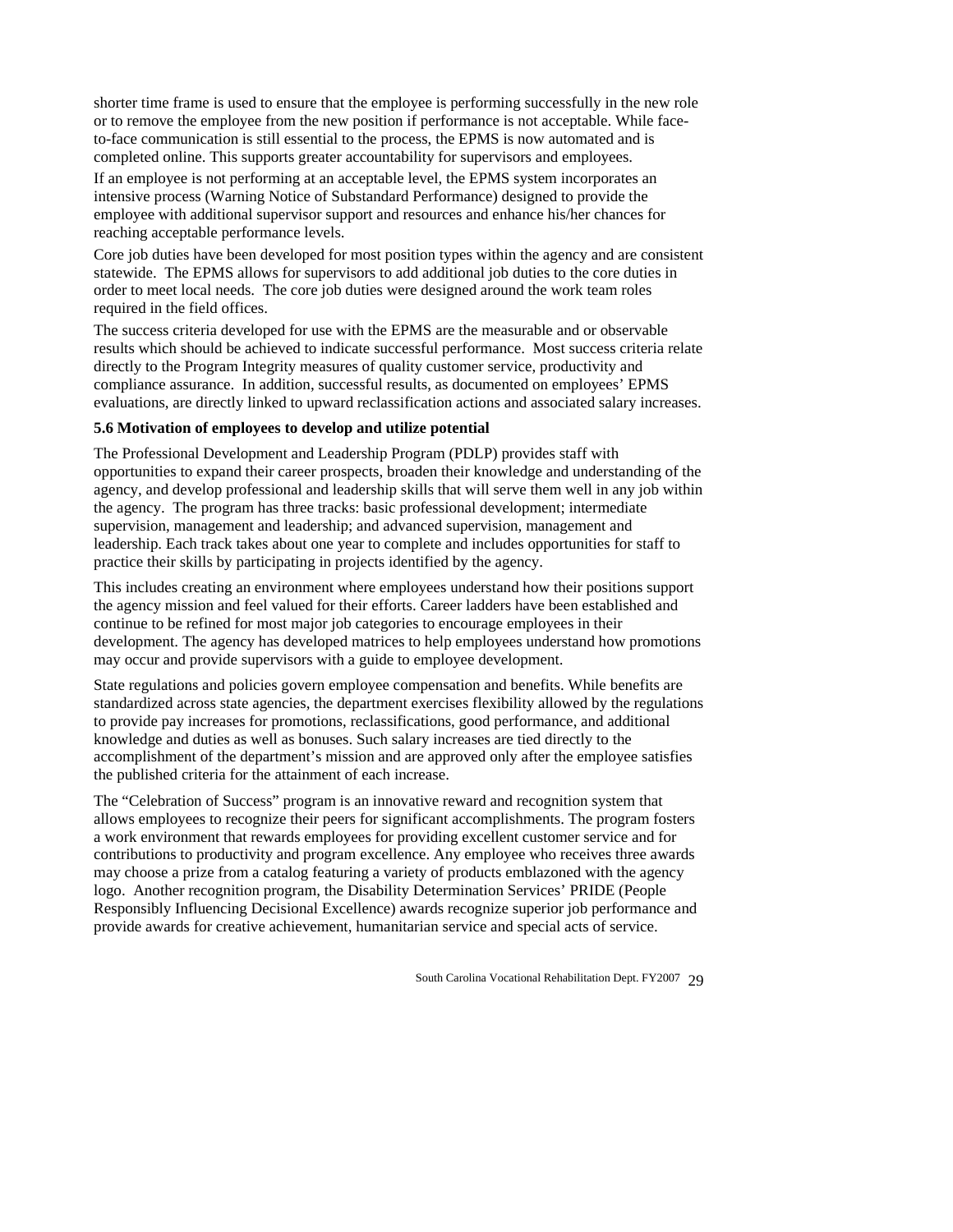The Department's "flex time" policy allows most employees to adjust their work schedules to accommodate outside commitments and to provide better internal and external customer service.

### **5.7 Employee well-being and satisfaction measures**

The agency's employee job satisfaction survey has been redesigned and will track the effects of administrative and programmatic initiatives on employee job satisfaction. The feedback will be improvement as an employer. Feedback also will be used in designing policies and programs that compared year to year to assist SCVRD in assessing its strengths and opportunities for promote job satisfaction. Focus groups will be formed as needed to address issues raised by the survey. Current employee well-being survey results reveal a high degree of employee job satisfaction statewide as well as across various position types.

The commissioner forms and meets with focus groups to gather feedback on employee wellbeing and job satisfaction and to assess the work environment. Feedback from these groups is distributed to senior managers for follow-up and reports responding to the issues raised by the focus groups are generated. These reports include specific actions plans to address the various issues raised by the focus group.

"Taking Charge of Change" training, provided with the assistance of peer trainers. To help staff adapt to significant changes brought about by position restructuring, centralization of some roles, and changes in duties, the human resources development staff implemented

The department has implemented numerous wellness initiatives for employees, resulting in its recognition as a Prevention Partner Award for Excellence winner in 2005.

#### **5.8 Maintaining safe and healthy work environment**

Safety assessments are conducted annually on each facility by State Office personnel. Safety concerns are documented after each safety assessment and a report is sent to the supervisor, who has 30 days to address and correct each concern.

included issues such as workplace violence, harassment, safety/prevention, and security. New employees receive safety training at orientation, and new center managers and area supervisors receive safety training. In 2006 the agency conducted a 3-day safety institute that

coordinate safety efforts at the local level. Safety teams meet quarterly in every facility. Teams Each training center has a safety coordinator who works with the Safety and Risk Manager to are composed of representative employees from each section. Team duties include: implement the safety program with a goal of providing a safe work environment; enhance safety awareness among employees; identify hazards and suggest actions to eliminate them; identify employee safety training needs; develop and implement accident investigation procedures.

borne pathogens exposure control plan; hazard assessment plan; lock-out/tag-out plan; Each facility is required to prepare and follow safety plans, including: general safety plan; blood emergency action plan (tornado, fire, bomb threat); hazard communication plan.

Regularly scheduled training includes: fire suppression for all staff annually; blood borne pathogens and CPR annually for first aid responders; first aid every 3 years for first aid responders; forklift training every 3 years or after an accident or near-miss for all operators; driver safety training within 90 days of employment for all staff whose primary task is driving.

A safety hazard reporting system is in place. Safety team meetings are recorded on a standard form which includes a section allowing teams to list any safety concerns. The forms are forwarded quarterly to the agency's safety and risk manager for action.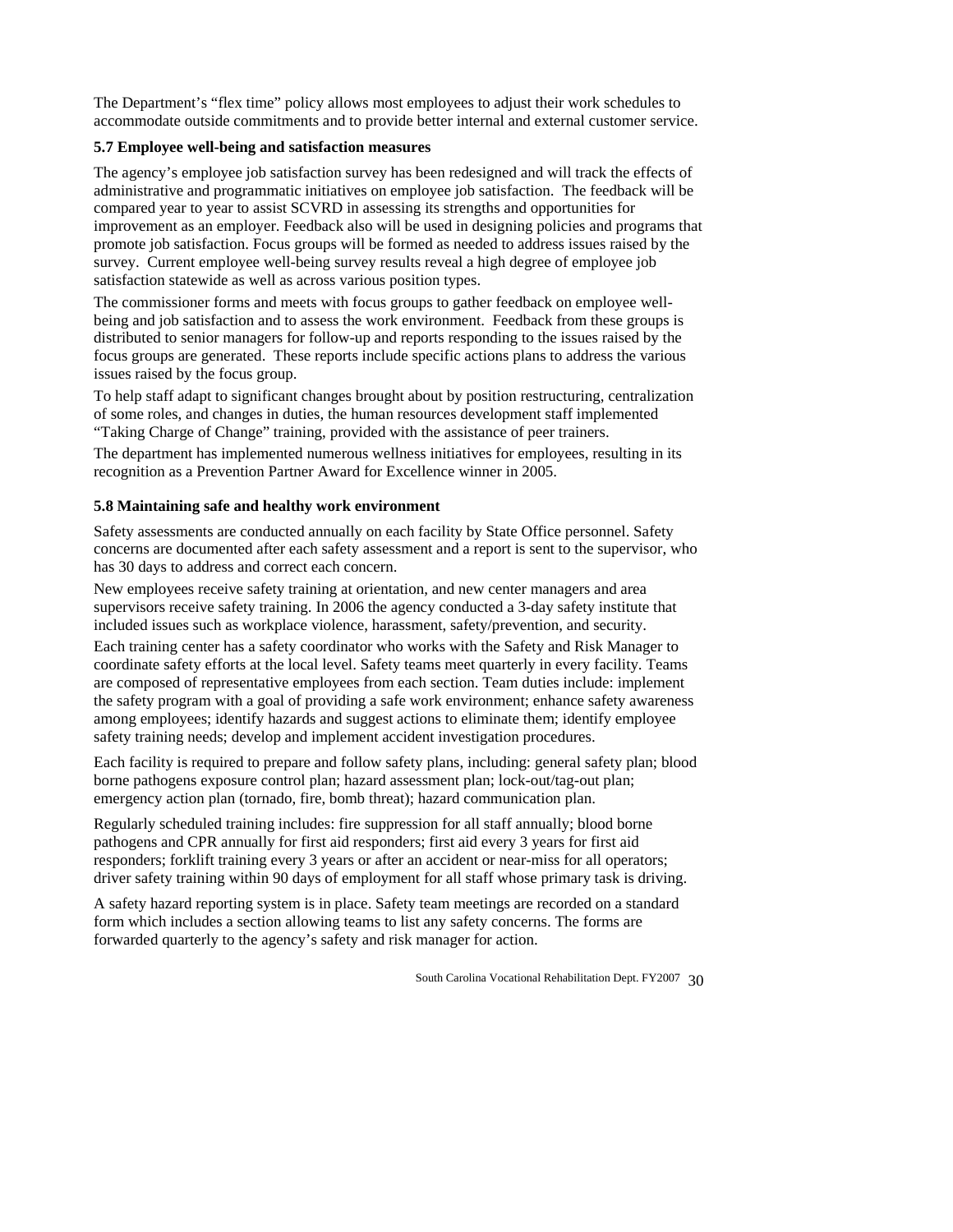Accident reports from an internal database are summarized and information on the most frequently occurring accidents is shared with supervisors. Subsequent safety assessments place emphasis on preventing similar accidents.

A key safety measure is the accident rate for each facility. The department's goal is to see an accident rate that is lower than the national average for people employed in similar vocations (data source: U.S. Department of Labor statistics). This in turn accomplishes a cost savings in workers compensation premiums.

The department monitors the Experience Modifier (EMOD) for each facility. Lower EMODs result in cost savings in workers' compensation premiums.

# **6.0 Process Management**

### **6.1 Key design and delivery processes**

Every work process of the department can be defined and its value measured through the Program Integrity model, which ensures that key processes are used. The Integrated Service Delivery System defines the members of the client service team and is designed to provide clients with a seamless program of quality services that comply with the law and lead to the desired employment outcome.

System, an applicant for services has direct interaction with a counselor. Eligibility support personnel secure existing records, such as medical or psychological information, to help At each stop along the road in service delivery there are checks and balances to ensure compliance with the law and the client's informed choice. In the Integrated Service Delivery determine if the applicant is eligible for services. Using existing records whenever possible instead of ordering new examinations, tests, etc., has helped accelerate the eligibility process and reduce costs.

Sometimes a trial work experience is the best way to determine whether a person is employable and in some cases that applicant may be placed in extended evaluation.

Once the counselor and other members of the service delivery team make an eligibility determination, the applicant is either:

- accepted for services and certified as eligible, or
- denied services based on mandated eligibility requirements that a person must have a physical or mental impairment that substantially interferes with his or her ability to work and must require and be able to benefit from VR services that would lead to permanent, competitive employment.

outline VR service needs. This is done through coordinated services and professional services. This process is driven by the client, who normally chooses to develop the plan with the assistance of the counselor and other VR team members. The professional staff focuses on client Once found eligible, the client's Individualized Plan for Employment (IPE) is formulated to and community interaction, while the support staff focuses on case management activities.

In addition to counseling and guidance, services might include:

| Comprehensive evaluation/occupational or | Rehabilitation technology   |
|------------------------------------------|-----------------------------|
| physical therapy                         | Interpreter services        |
| Alcohol/drug abuse treatment             | Personal attendant services |
| Diagnosis and treatment                  | Transportation              |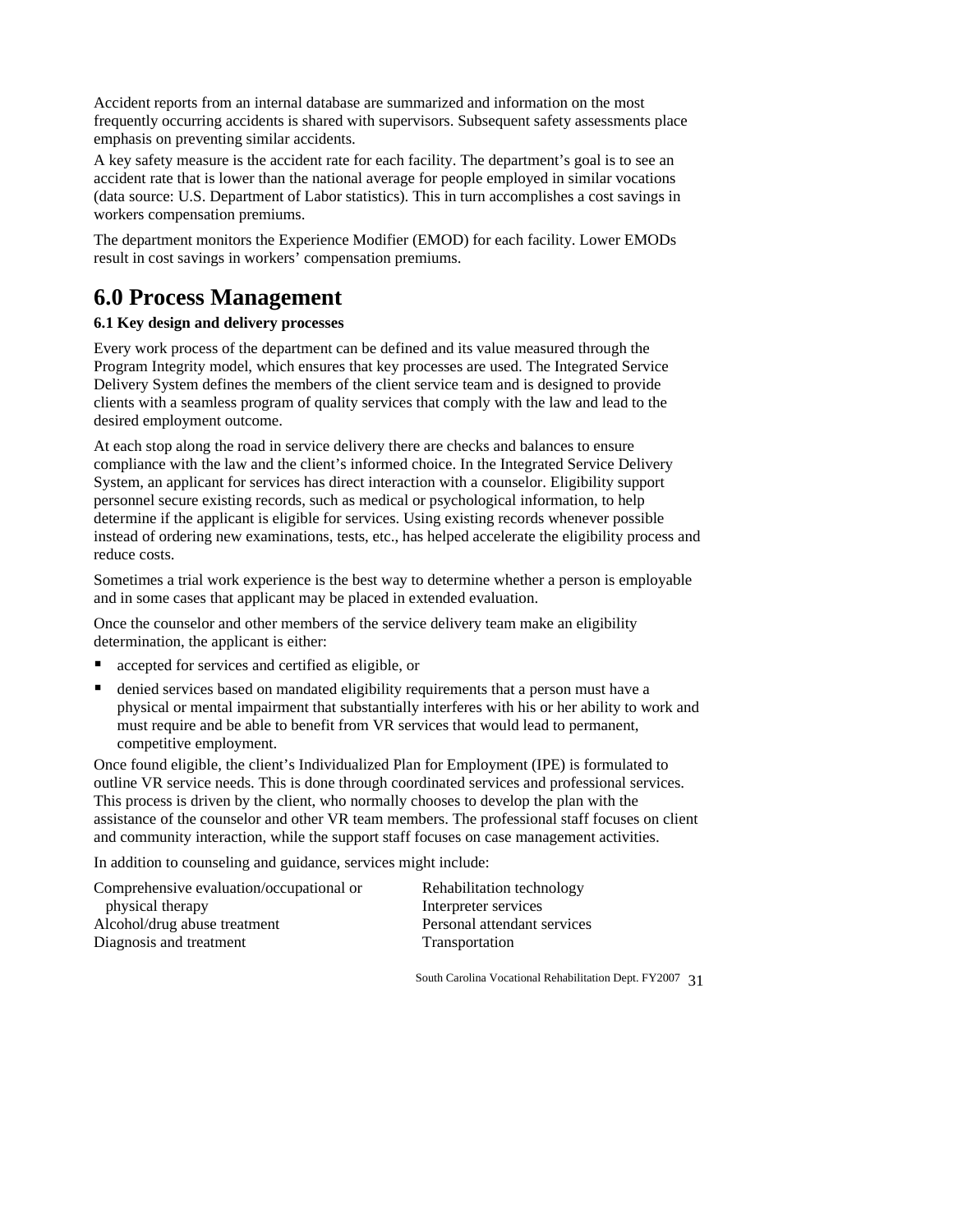Maintenance Supported employment Job readiness training Career planning and employment services College/university training Occupational/vocational training On-the-job training

On-the-job supports Miscellaneous training Job search/placement Technical assistance Information and referral services Post-employment services

Instruction is offered to all clients as they prepare for employment. These include: disabilityrelated sessions that address specific disabilities and how they affect the client's ability to work; pre-employment sessions for filling out job applications, developing interview skills, and basic computer skills; and/or employment sessions for job-ready clients, including job-seeking groups, advanced interview skills and other topics.

Job-readiness training helps the client develop positive work behaviors and the physical stamina needed for successful adjustment to a new job. This training usually includes performing work outsourced to SCVRD work training center by area businesses and industries.

As the client approaches the completion of the services on the IPE, the counselor and other team members focus on the job placement process. Many clients can and do find their own jobs. However, other clients require varying degrees of job placement assistance. The department places a strong emphasis on direct placement.

Once a client is placed into employment, there is regular monitoring of his or her progress. When a client has worked successfully on a job for at least 90 days and the employer and client are satisfied, the case is closed. The client signs off on the closure and is given the opportunity for feedback on the services received.

Throughout the process, staff has access to customized technological tools such as computer programs that keep the rehabilitation process moving and allow for monitoring of activity to ensure compliance, quality customer service and productivity. The department also has engineers who provide rehabilitation technology solutions to help clients with mobility and accessibility problems. This enhances job placement potential.

The Process Management KRA committee developed an inventory of key processes in every department within the agency; and examines and evaluates how these processes add value to the age ncy mission. These examinations result in identification of opportunities for improvement and recommendations for action.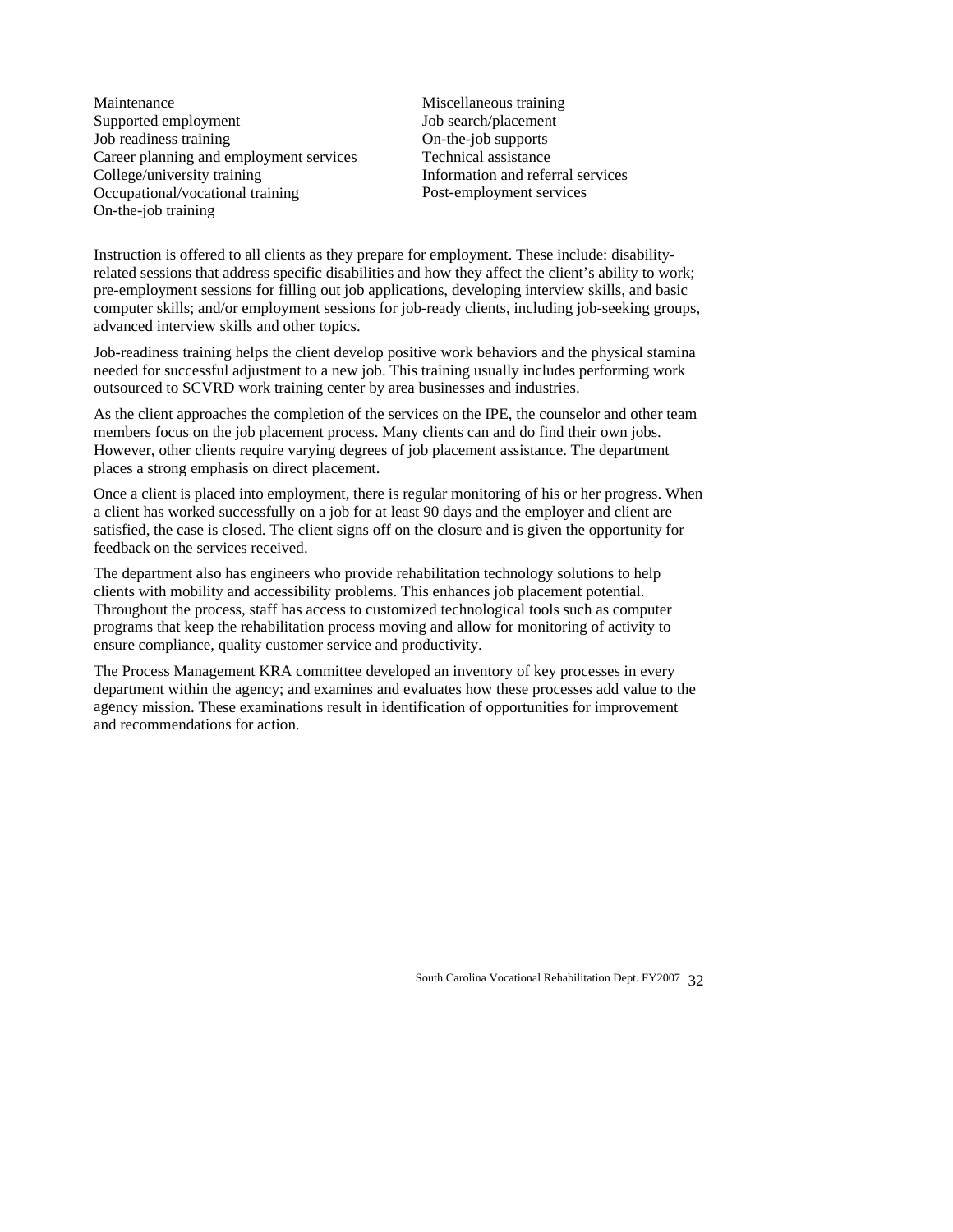

# **Integrated Service Delivery System**



### **6.2 Incorporation of efficiency and effectiveness measures into processes**

The Program Integrity index was designed to monitor the key processes on a quarterly basis. This allows for trend analysis and quick response to problem areas. The Program Integrity model with each index component is an umbrella that covers the entire rehabilitation process. The index information is available in a statewide format, local area office format, and when applicable, by team. This allows management to identify specific problems with compliance assurance, customer service, and productivity as well as the specific location(s) of the problem.

Technology has been instrumental in continuous improvement processes. Users suggest improvements to computer applications through the use of the "Request for Information Services" electronic form process. This allows input from the field from those at the "closest to the process" level.

Technology advances in recent years that have positively impacted processes including continued development of the electronic case management system, Internet access, MS Outlook e-mail/ planners, continued growth of the agency's Intranet for staff use, availability of policies online, financial tools, electronic forms, HR and procurement documents and many other aspects of day-to-day operation, including the automation of employee leave and EPMS. This evolution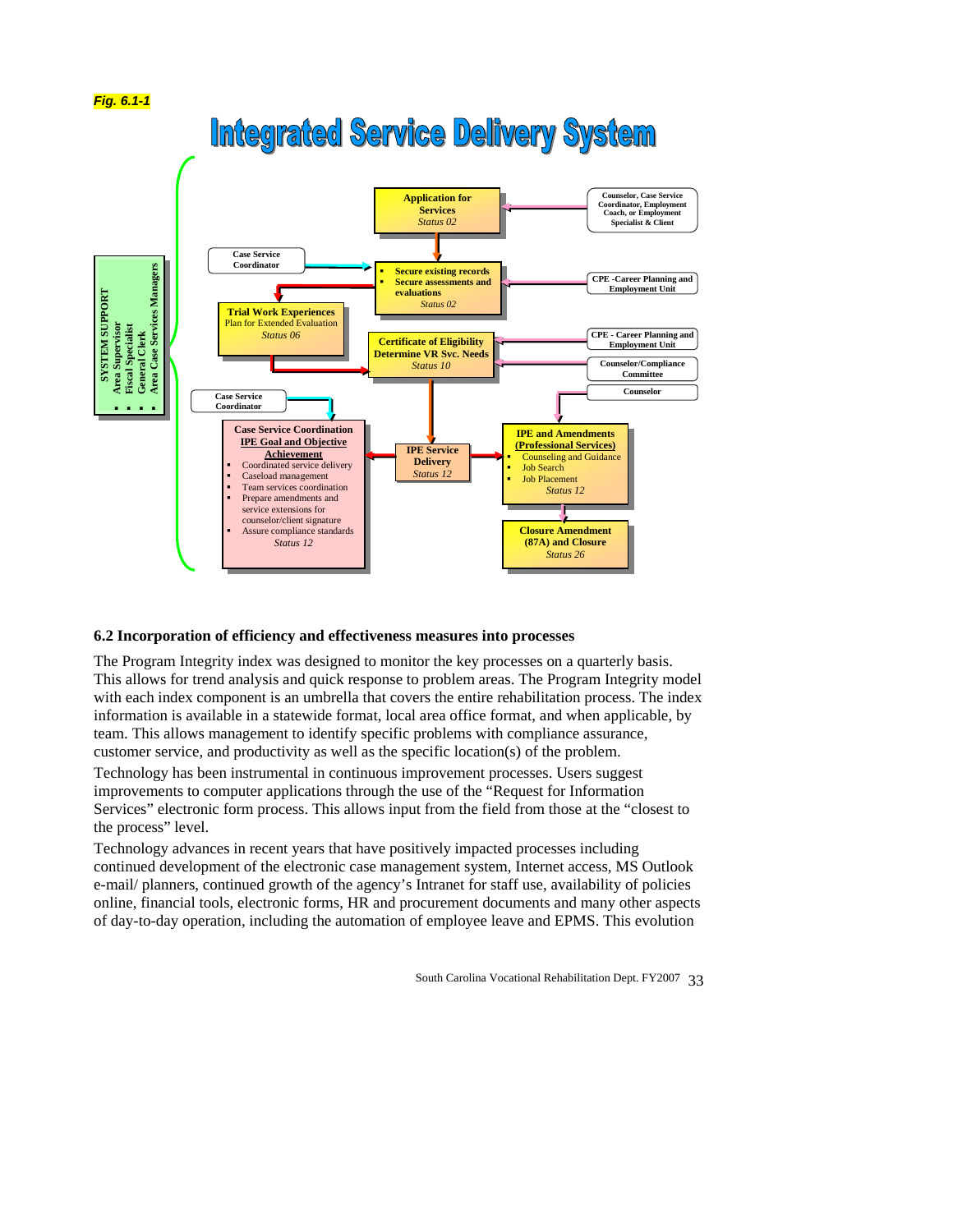has involved the participation of all work units in the design, development, and testing of new computer programs and menus.

SCVRD frequently uses projects to test new ideas before agency-wide deployment. Demonstration projects have input from the staff involved. Creativity with exploring new methods and processes are encouraged.

Th e electronic Caseload Message Listing alerts casework field staff in the area offices about upcoming compliance requirements.

Th e Integrated Services Delivery System *(pg.33)* incorporates teamwork to ensure the client mo ves efficiently through the rehabilitation process. Each team member has a specific role, function, and responsibility to the client during each phase of the rehabilitation process.

9 0 days. The 90 days following employment is the time-span in which the team provides job by regulation and policy, it is enforced by time requirements within the case service computer a pplication. To confirm job satisfaction and performance, a client must be successfully employed for at least support services for a successful employment outcome. Although this requirement is supported

R egulatory and policy mandated requirements are supported in computer applications. Mandated tim e-frames can not be exceeded or shortened due to SCVRD Case Service programs.

Im plementation and interpretation of policies are important since they reflect current regulations. C ase service policy is online and available to all users. This allows for updates as necessary and re duces the time involved in making the changes as well as cost savings as a result of using an electronic format.

#### **6.3 Daily operation/meeting key performance requirements**

T he department's Program Integrity measures are ingrained in daily operations, both at the direct service and productivity are monitored regularly through reviews of Program Integrity reports. The Committee on Rehabilitation Excellence coordinates reviews of all aspects of daily operations and makes recommendations for action plans to address opportunities for client service level and administrative/support levels. Compliance assurance, quality customer improvement in the department's processes.

The Social Security Disability Determination Services program uses extensive quality assurance and operational analysis systems to maintain an ongoing assessment of work processes and costs.

#### **6.4 Evaluation and improvement of processes**

Service Delivery System measures, CORE reviews and reviews of other key agency performance measures. Steps in implementation of changes/improvement of a key process may include determination of future direction, and standardization of the new process. Key agency procedures and processes are evaluated to determine their value in meeting customer and organizational needs through assessments such as Program Integrity scores, Integrated creation of a demonstration project proposal, implementation of the demonstration project, collection of meaningful data from the project, documentation of what has been learned,

### **6.5 Key support processes**

Critical agency work processes are outlined in detail through role definitions and charts showing the flow of the rehabilitation process. Employees understand their roles in the process through formal training and team building on the job.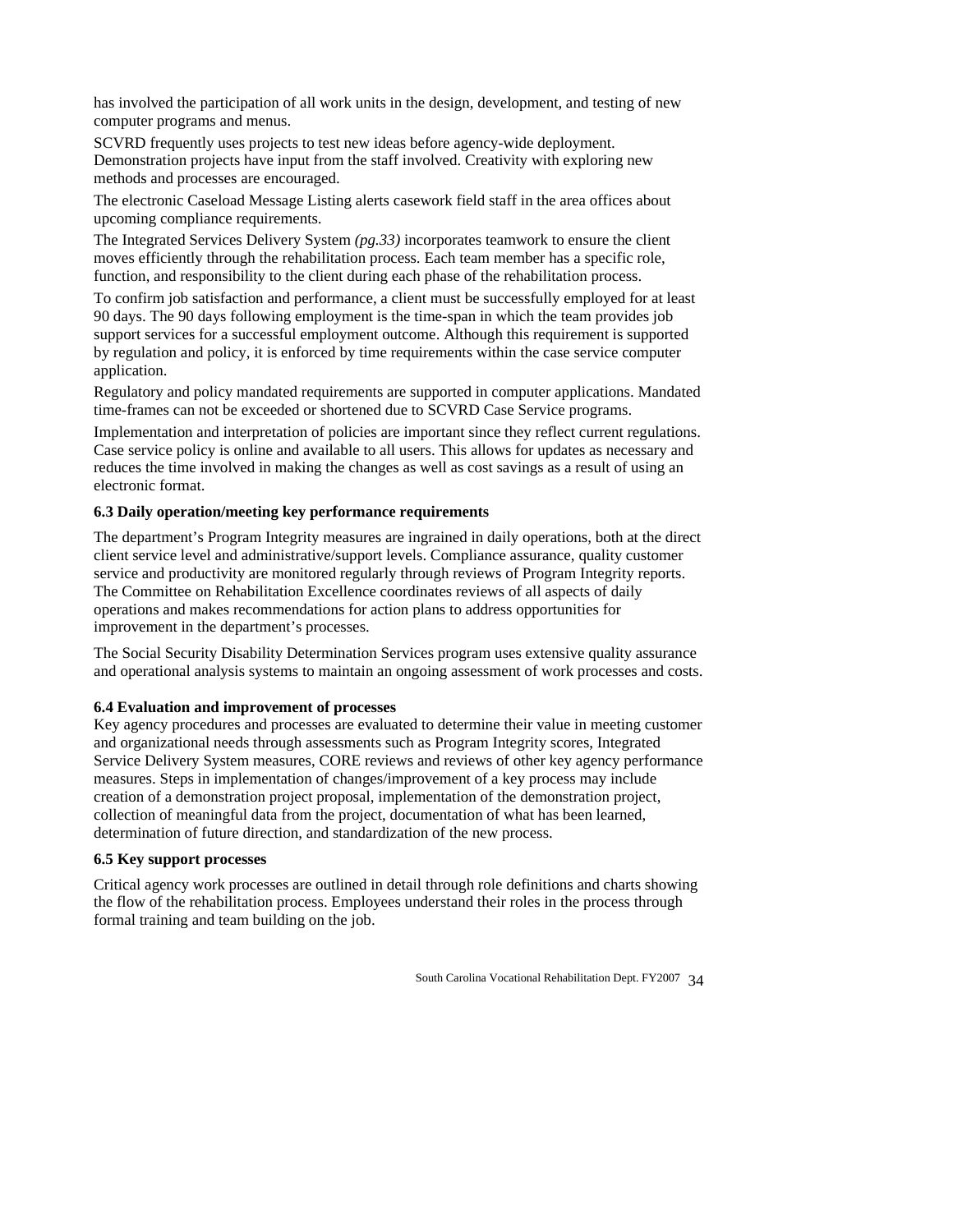managers provide administrative support in SCVRD area offices. Personnel such as area supervisors, fiscal specialist, general clerks, and area case services

Some of the key State Office and other support processes include:

Human Resources Development & Training Administrative Services Area Office Development Area Office Operations Budgets Buildings and Grounds Case Services Center for Comprehensive Services Client Relations Deaf and Hard of Hearing Services Facility Management Finance Human Resources

Office of the Commissioner Training Center Services Information Technology Internal Audits Inventory and Supply Services Planning & Program Development Procurement Services Professional Development Program Evaluations Public Information Safety and Risk Management Staff Attorney Substance Abuse Treatment Facilities (2)

support components are improved and updated in response to internal and external surveys and Each support process work unit functions under its own Program Integrity measures. These focus groups or through technological upgrades, through development of mission-focused training modules, through the Employee Performance Management System process and through Key Result Area teamwork.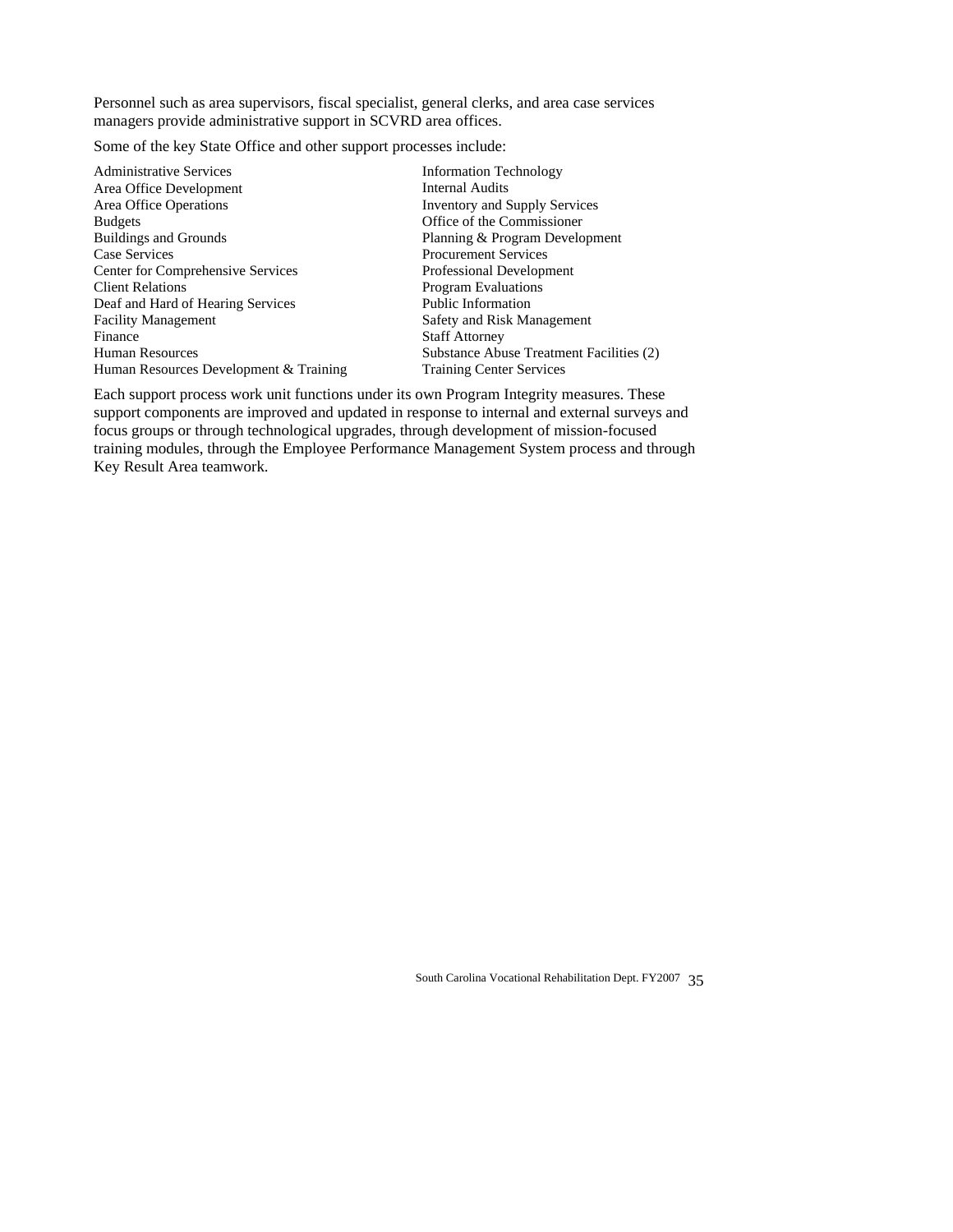# **7. Results**

# **7.1 Mission Accomplishment/Organizational Effectiveness Results**

## *Fig. 7.1-1*

#### **SUCCESSFUL CLOSU RES**

A key performance effectiveness result is the number of successful closures SCVRD produces. This is the measurement of the number of people with disabilities that have employment outcomes after receiving SCVRD services. This is the performance measure that is most directly tied into the mission of the agency. It is also one of the Nine Standards of Excellence measures. In FY2007 the department increased its closures by 150 with a total of 8,625, indicating a rebound from the effects of a large number of key staff retirements and state funding cuts that occurred for several years earlier this decade.



# *Fig. 7.1-2* **REHABILITATIONS PER 100,000 POPULATION**

For many years SCVRD has consistently ranked at or near the top among the nation's public vocational rehabilitation programs in the number of people rehabilitated per 100,000 population. The latest national figures from federal FY2006 show SCVRD at **186** people rehabilitated per 100,000, second only to Vermont, which had 233. SCVRD was first in the Southeast region; Alabama was second at 169. The Southeast average was 87 and the national average was 66.

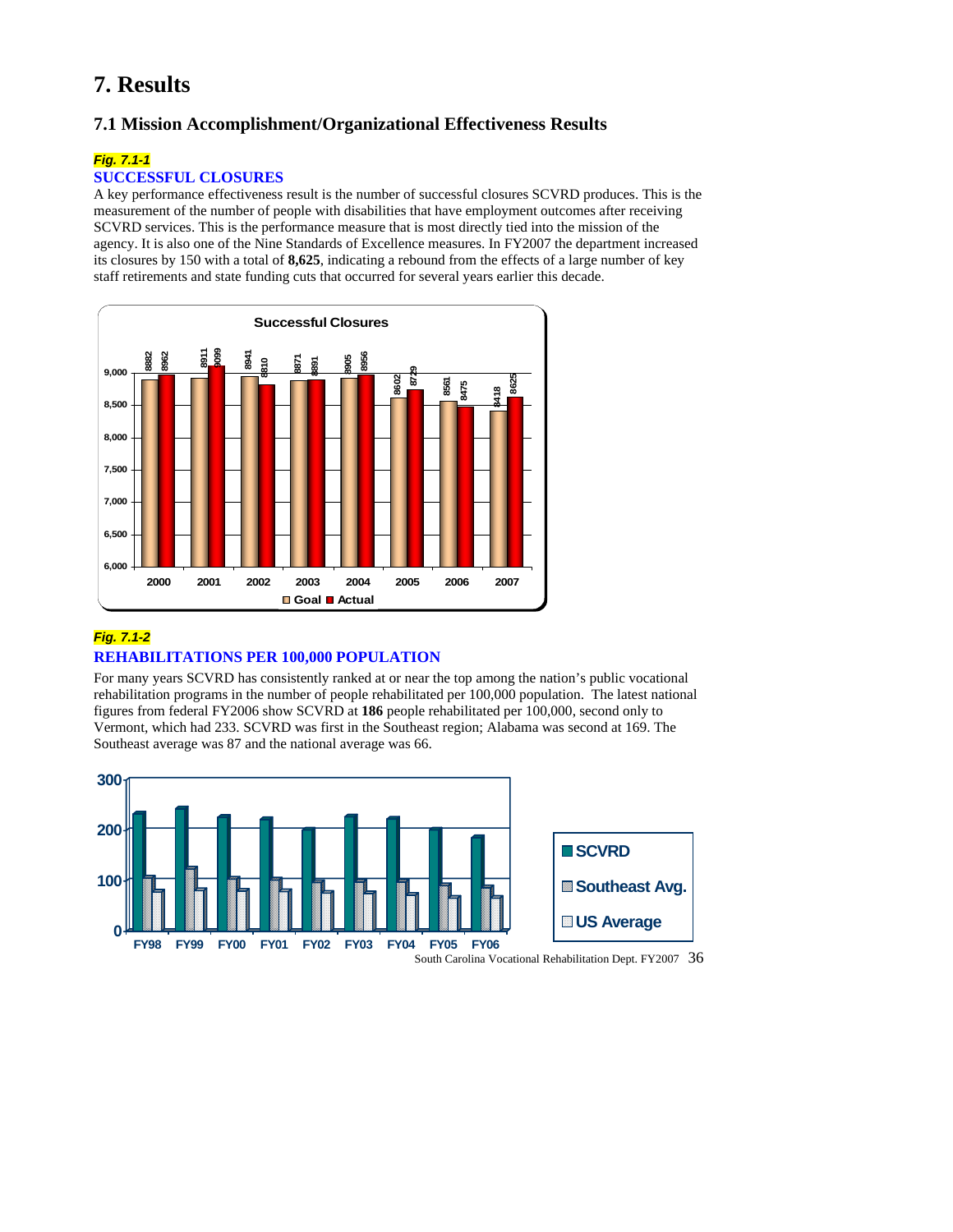#### *Fig. 7.1-3* **PROGRAM INTEGRITY RESULTS**

Program Integrity measures performance in three areas vital to the agency's success—compliance with federal regulations and agency policy, customer service and satisfaction measures, and productivity based on federally mandated standards and indicators. The department combines the three elements into an overall Program Integrity Index to measure performance and to foster continuous improvement. These rankings can be as specific as one caseload or area office and as broad as the statewide performance shown on the next page.



**Customer Service and Satisfaction** 



**Productivity\* (based on federally mandated standards & indicators)**



**\* Note: SCVRD's productivity has exceeded federally required levels each year.**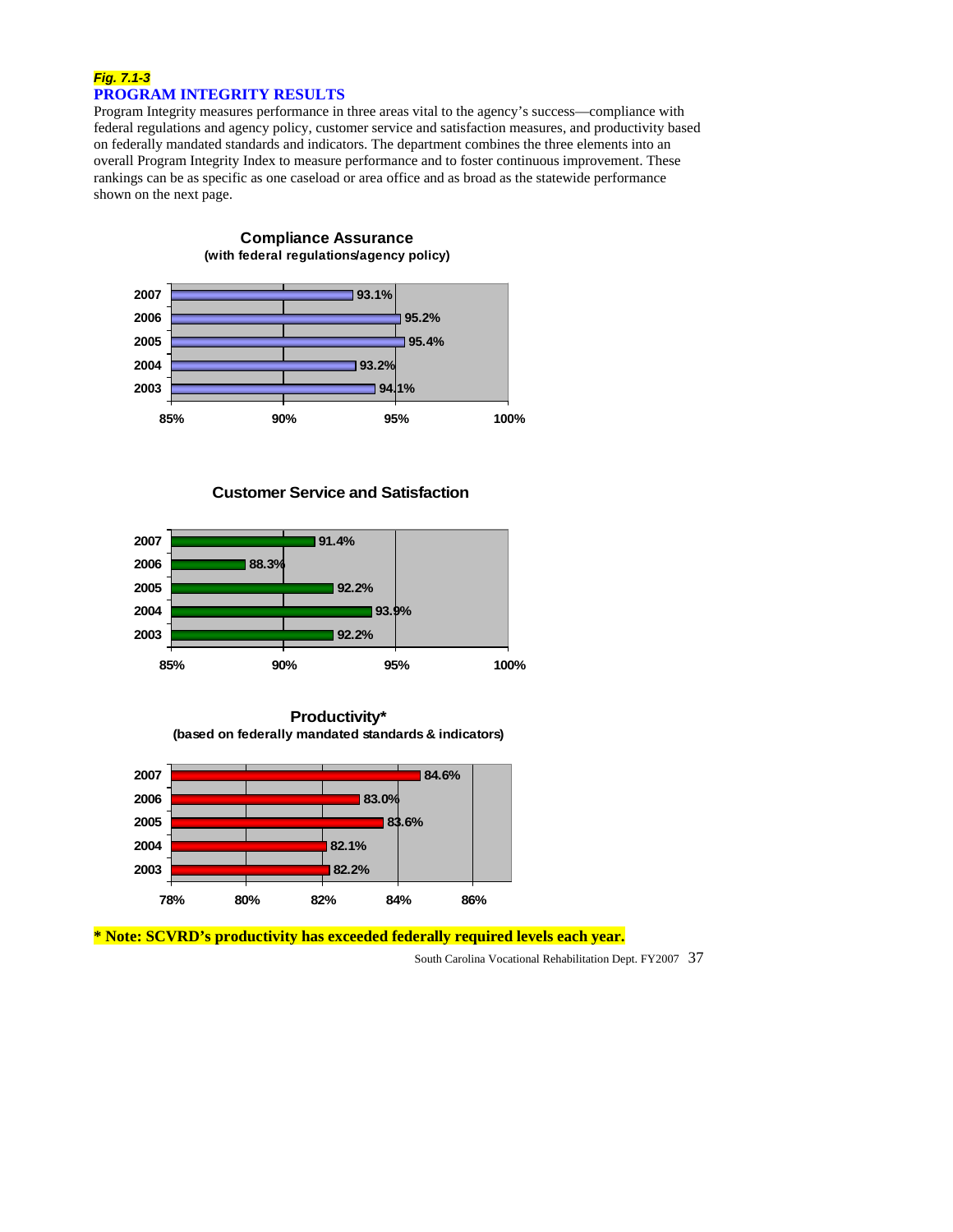

# *Fig. 7.1-4* **DIREC T JOB PLACEMENTS**

Some VR clients need more assistance than others in landing a job as they complete their VR services. The department emphasizes direct job placement as one of the Nine Standards of Excellence. The chart show s the percentage of successfully rehabilitated clients who received direct placement services from SCVR D.

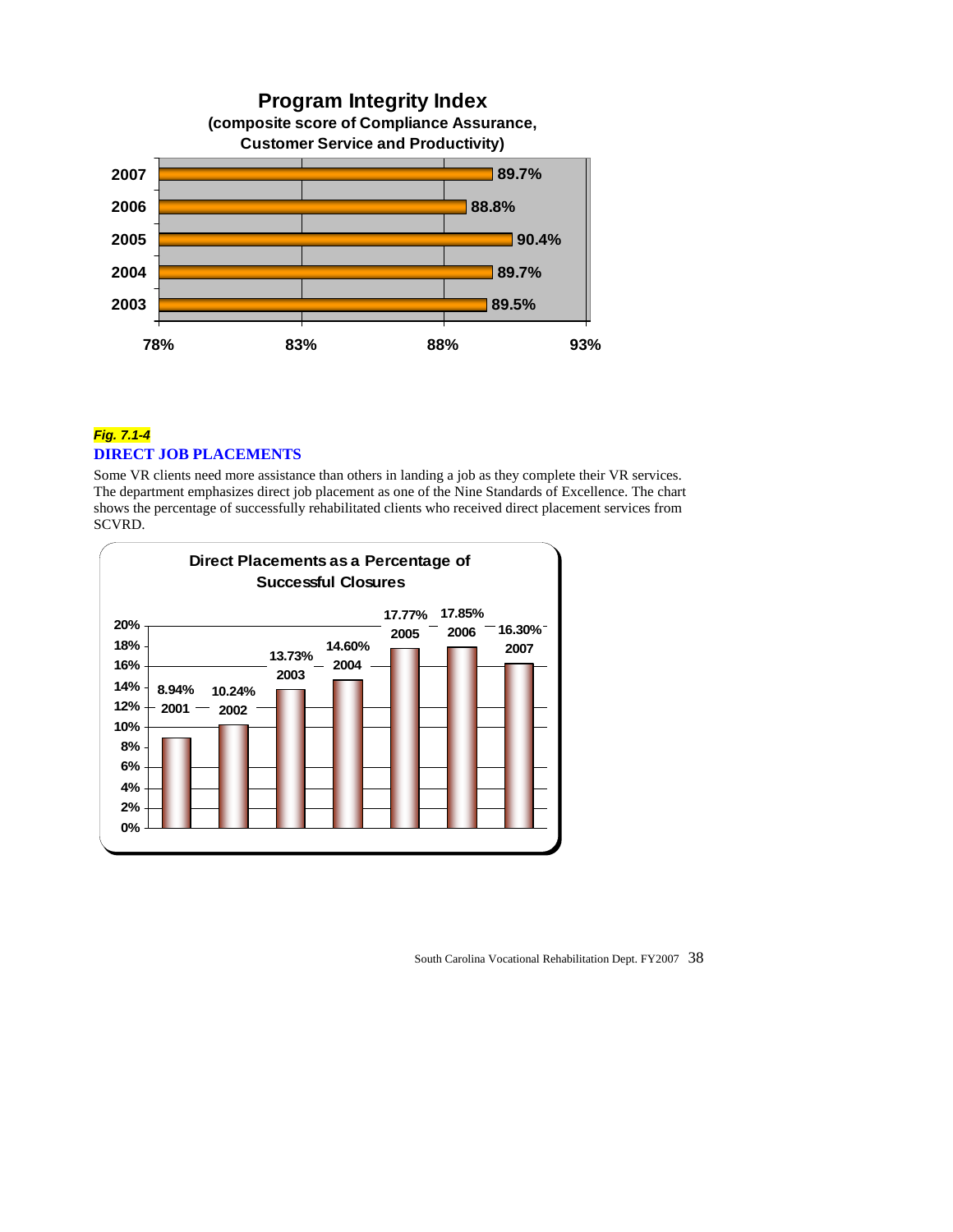# *Fig. 7.1-5*  **NUMBER OF REFERRALS**

Client referrals (new applicants) are vital as the department seeks to increase its impact on employment of citizens with disabilities.



# *Fig. 7.1-6*

**NUMBER OF APPLICANTS ELIGIBLE FOR SERVICES** 

Clients who met eligibility criteria and began receiving services.



# *Fig. 7.1-7*

## **NUMBER OF INDIVIDUALIZED PLANS FOR EMPLOYMENT (IPEs) WRITTEN**

IPEs are written with client to coordinate a plan of services tailored to reach client's job goals.



South Carolina Vocational Rehabilitation Dept. FY2007 39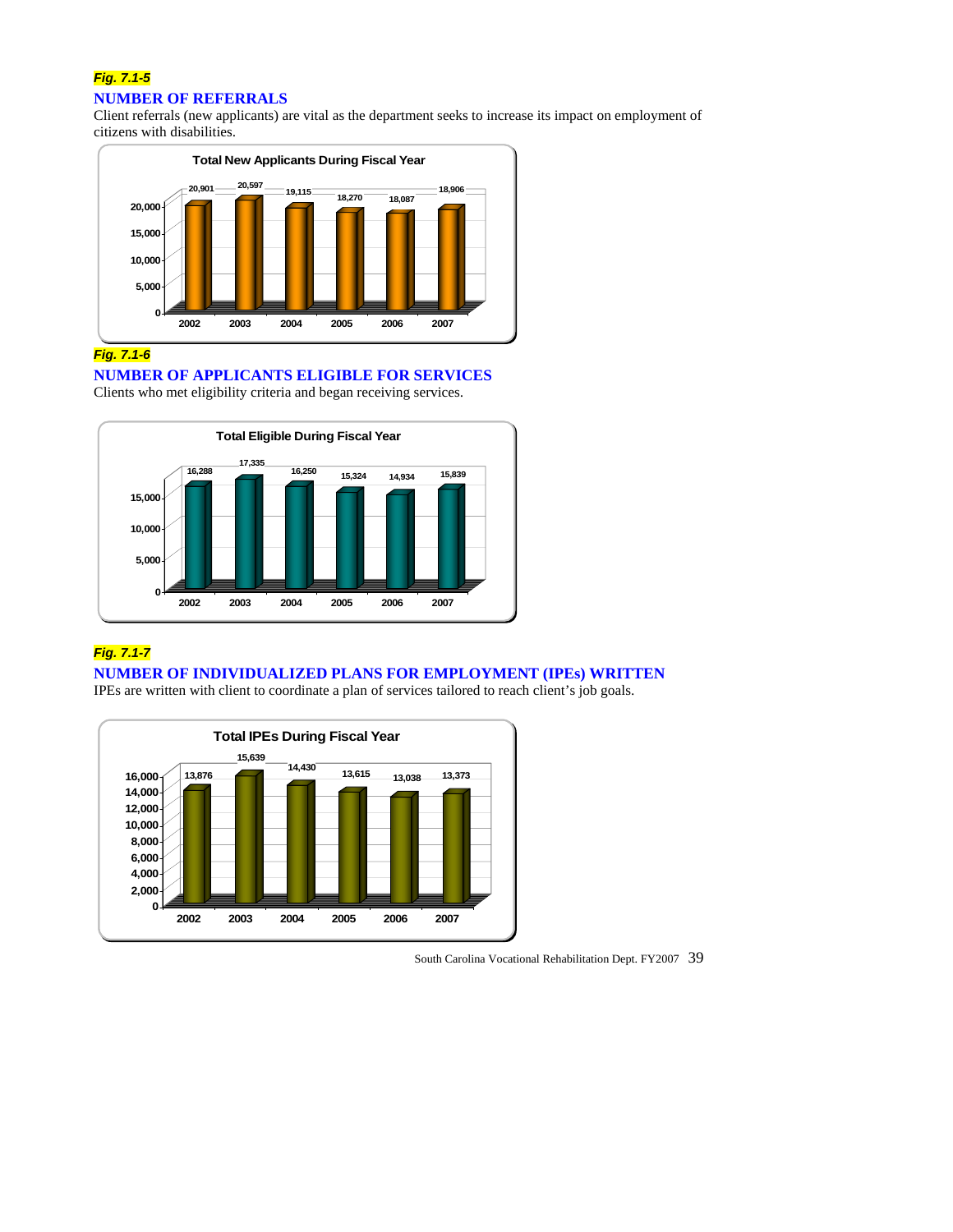**NATIONAL STANDARDS AND INDICATORS** established by the Rehabilitation Services

Administration, U.S. Department of Education, for federal FY2006.

# *Fig. 7.1-8*

**Change in number of closures from previous year—**standard is to increase closures by at least one from previous year.

*(Note: Reflects federal FY06—the department showed an increase for State FY07)* 



# *Fig. 7.1-9*

**Percentage of clients with employment outcomes** 



#### *Fig. 7.1- 10*

**Per centage of clients with employment outcomes who were competitively employed**



South Carolina Vocational Rehabilitation Dept. FY2007 40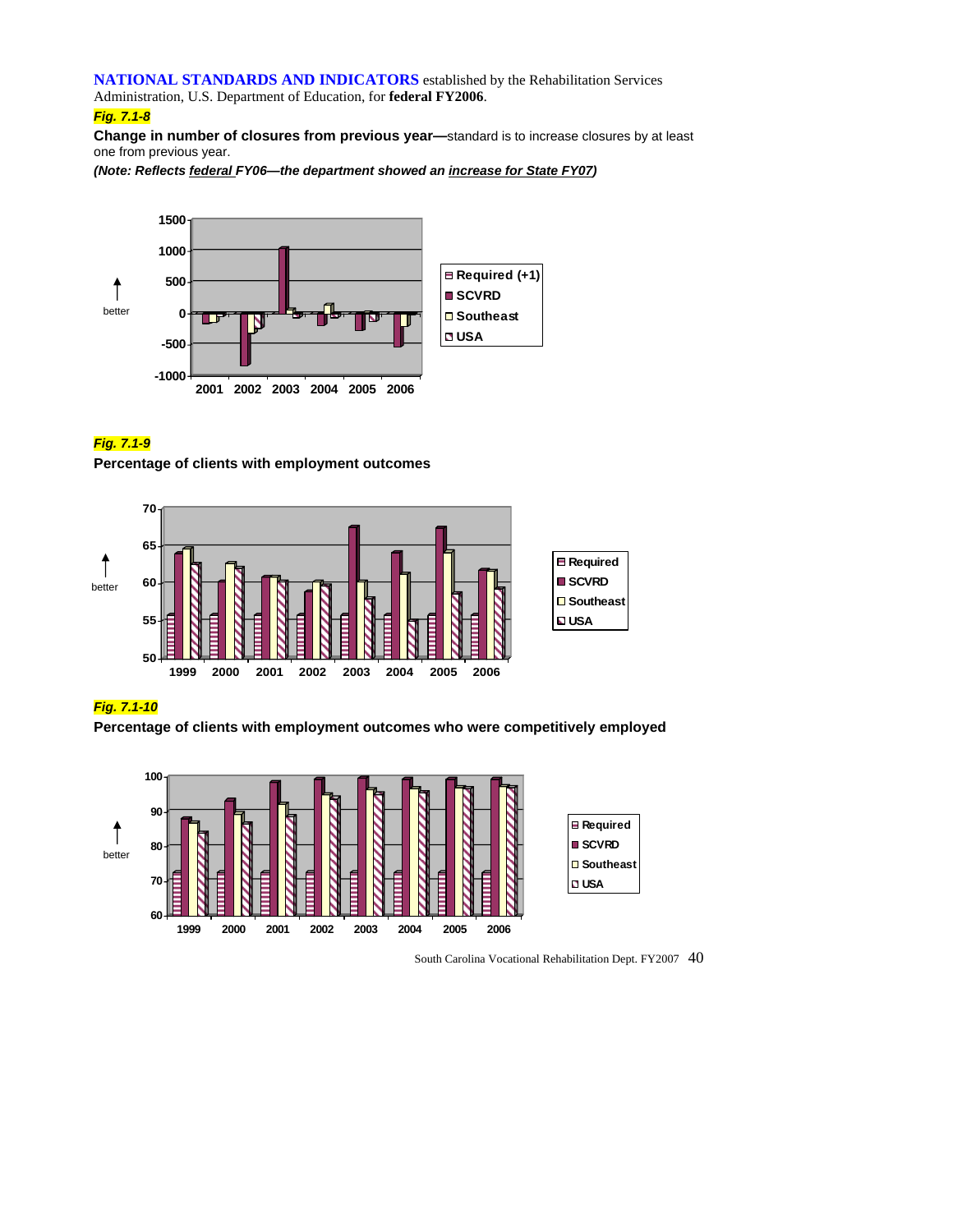# *Fig. 7.1-11*

**Percentage of competitively employed clients having "significant" disabilities** 



#### *Fig. 7.1-12*

Ratio of rehabilitated client wages compared to state average wage



### *Fig. 7.1-13*

**Diff erence in percentage of clients self-supporting after services compared with before** 

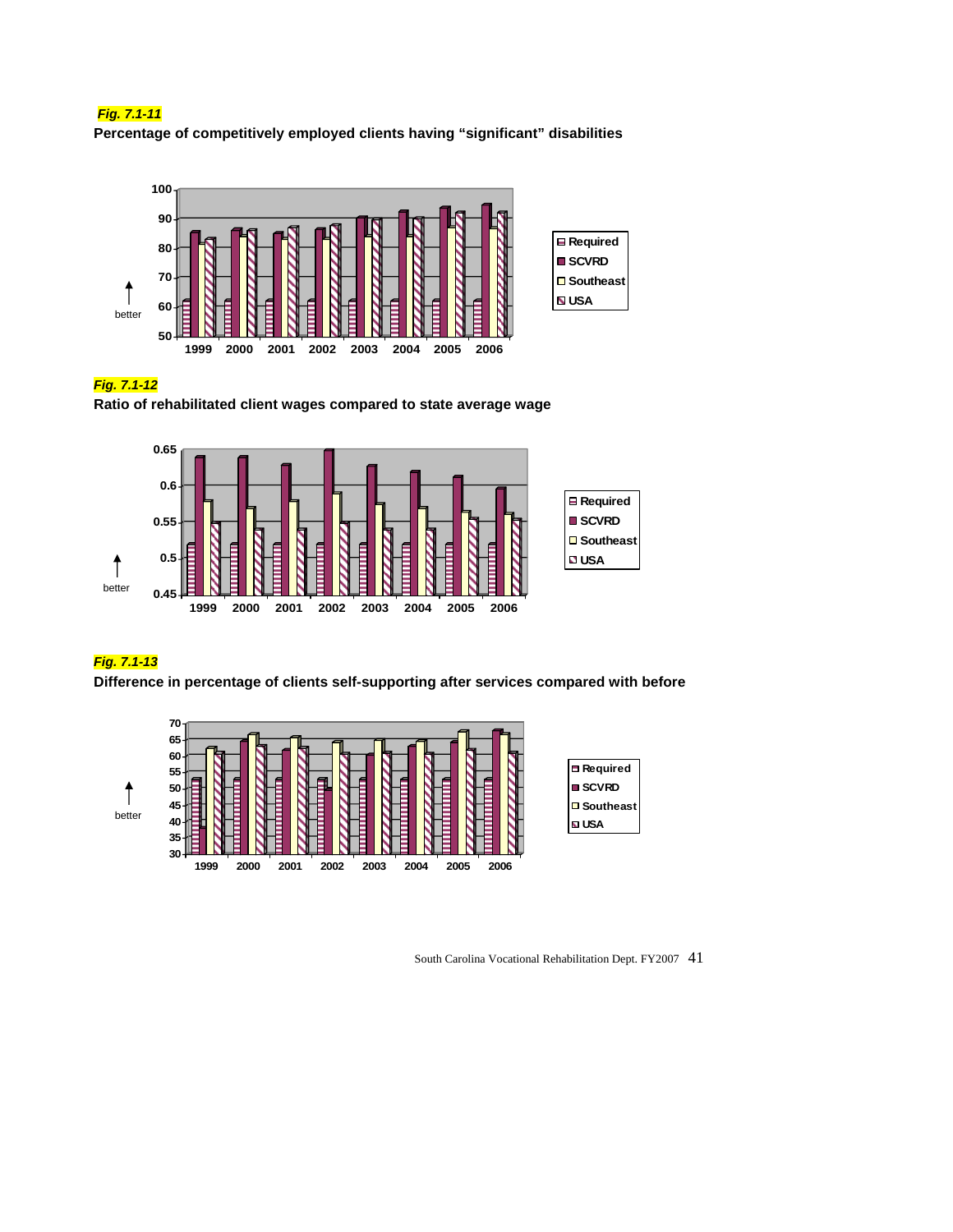#### *Fig. 7.1-14*

**Service rate for minority clients as ratio to non-minority**



# *Fig. 7.1-15*

#### **ME FOR SUCCESSFULLY REHABILITATED CLIENTS CYCLE TI**

The most recent RSA statistics (FY2005) for mean time spent in the VR program for clients with employment outcomes show that SCVRD ranked #2 nationally in shortest cycle time (15.5 months) for **clients to achieve employment.** Oregon was ranked first. Mississippi is second in the Southeast region at 18.23 months.



#### *Fig. 7.1-16*

#### **COOPERATIVE AGREEMENTS**

A key strategic planning objective is the formation of close ties with community resources of all types. The department's number of active formal cooperative agreements grew from 569 to **619** during FY2007.

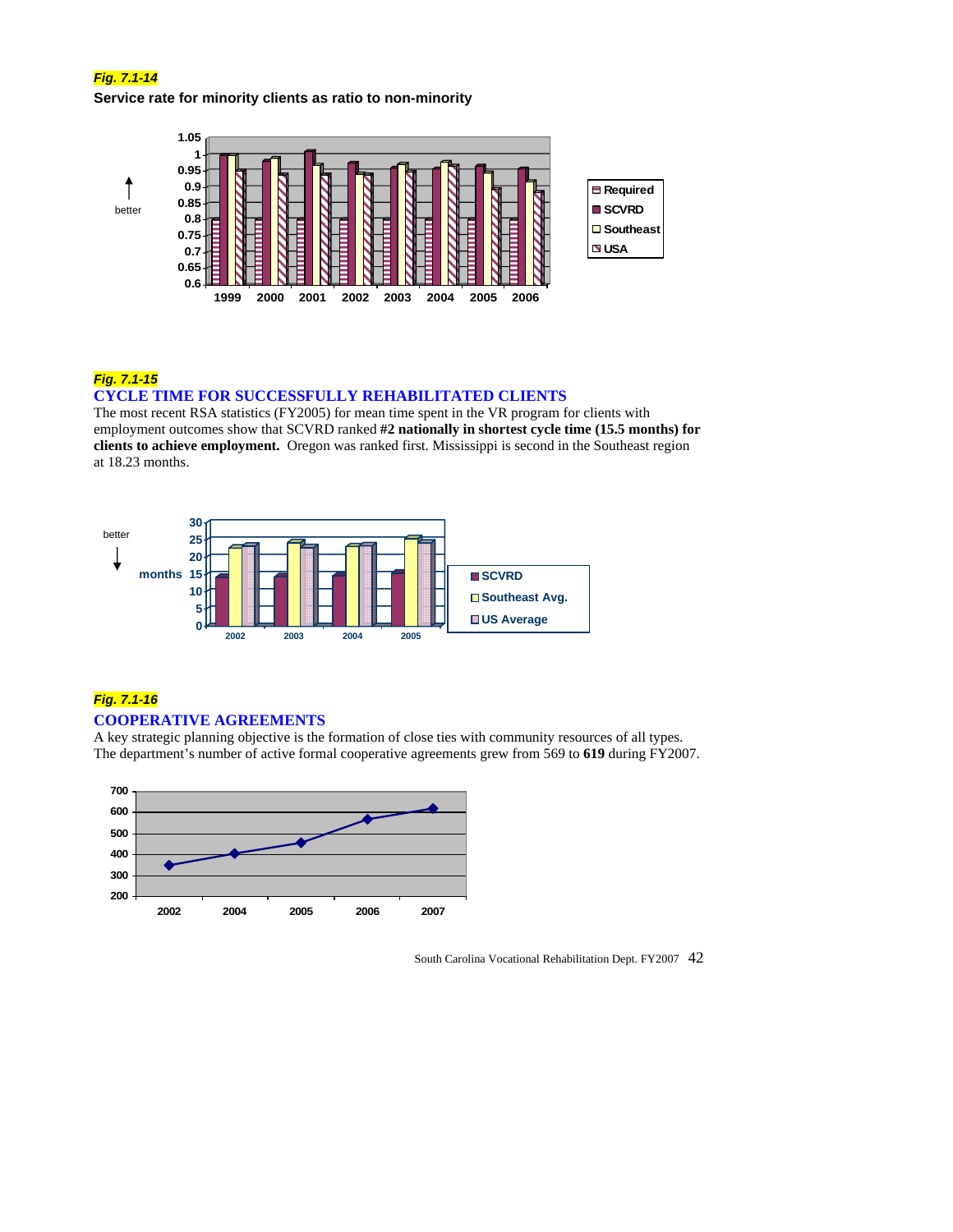#### *Fig. 7.1-17* **SOCIAL SECURITY DISABILITY DETERMINATION SERVICES (DDS)**

The Disabil ity Determination Services (DDS) unit adjudicates disability claims for the Social Security Administrati on, the South Carolina Retirement Systems, the County Auditors Offices and the Department of Health and Human Services. DDS strives to achieve performance levels that are equal to or greater than the nat ional average in the areas of productivity (number of claims produced for each FTE); cost per case; medical c ost per case; processing time; and documentation accuracy.

During federal fiscal year 2006-2007 the Social Security Disability Determination Services will receive, develop and adjudicate more than 68,000 claims on more than 63,000 individual applicants for Social Security or SSI benefits. (Some individuals will apply for both programs at the same time.) In addition, approximately 2,000 claims for disability benefits under the South Carolina Retirement System; 9,000 claims for Medicaid Disability under the Department of Health and Human Services and approximately 100 applications under the disability provisions of the Homestead Exemption Act will be processed. This will result in more than 1,600 determinations per week with decisions reached in an average of 72 days or less. Through innovative approaches to case development and continued efforts to improve operational efficiency DDS expects to maintain or improve performance in key measurement areas.

The following measures show success rates for DDS's Social Security adjudications in 2007.



*Higher than Southeast regional averages in cost per case was due largely to an unexpected reduction in cases provided to the unit by the Social Security Administration with staff remaining stable. An increase in cases is expected in the coming year.* 

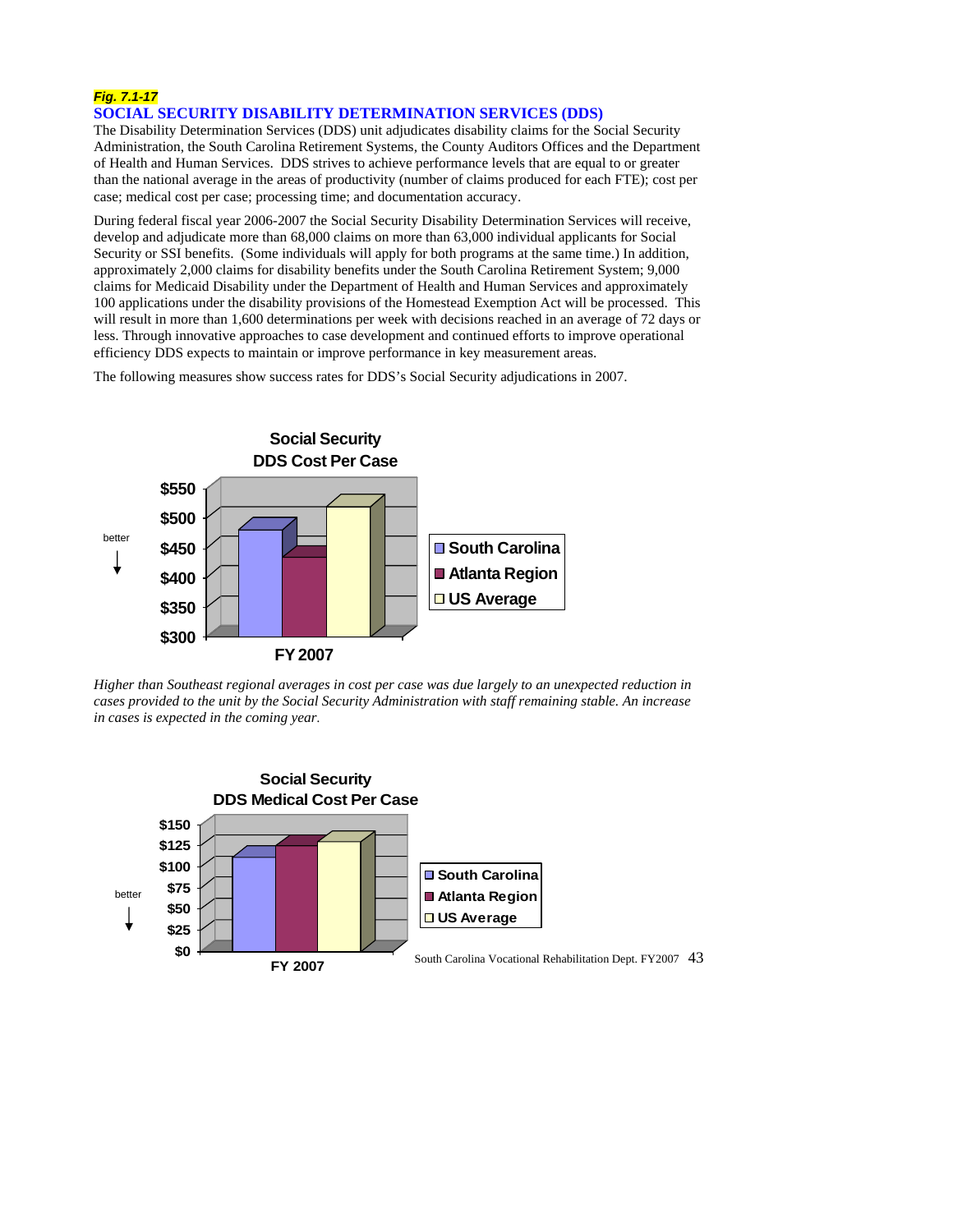

Higher than regional/national averages in production per FTE was due largely to an unexpected reduction in cases provided to the unit by the Social Security Administration with staff remaining stable. *in cases is expected in the coming year. An increase* 



**Social Security DDS Processing Time**

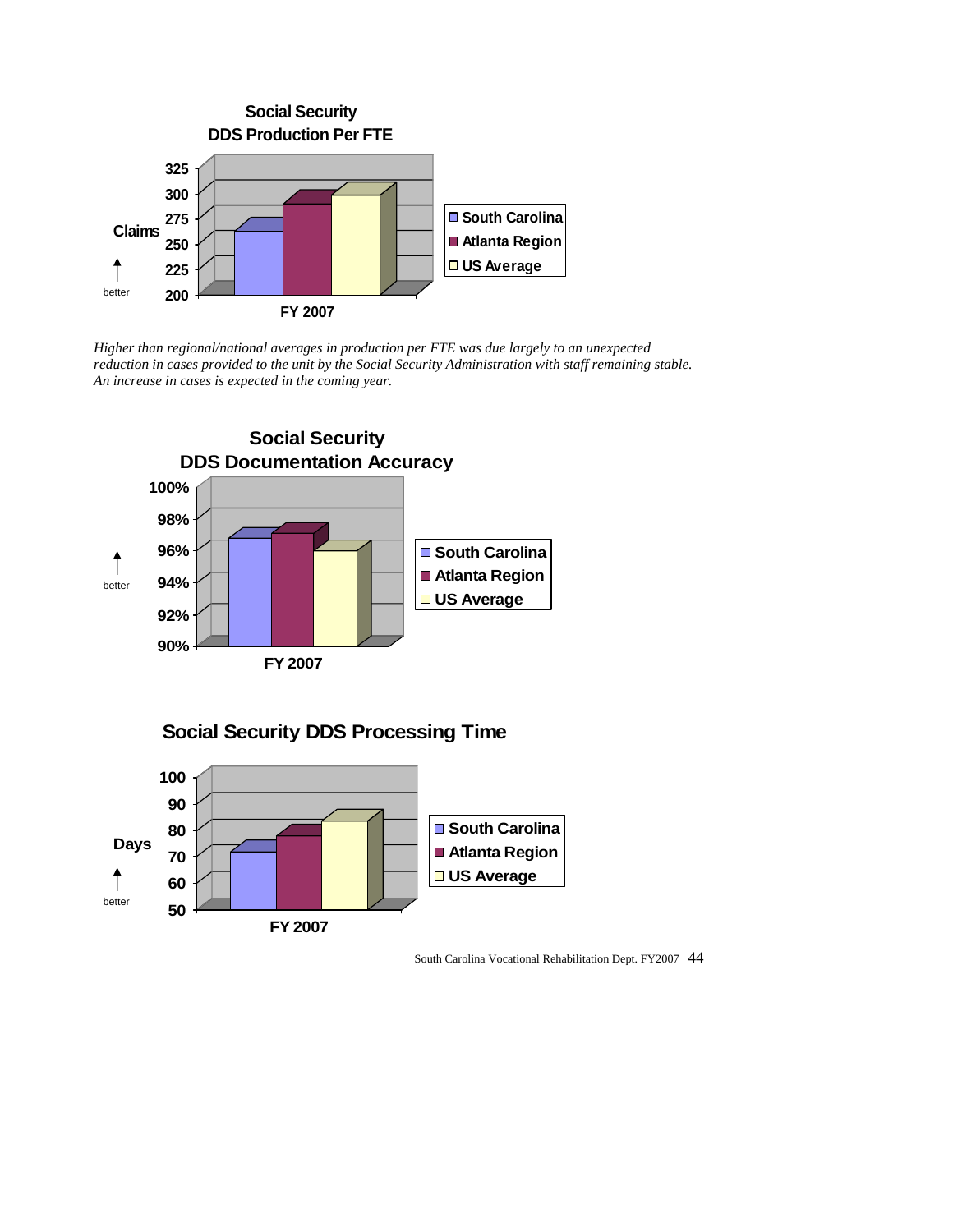# **7.2 Customer Satisfaction Results**

# *Fig. 7.2-1*

# **PROGRAM INTEGRITY CUSTOMER SURVEYS**

As part of the Program Integrity balanced scorecard, customer groups are surveyed each quarter to measure their satisfaction with the agency's services, staff and effectiveness in meeting their needs. Customers were randomly selected from case files in all SCVRD area offices.

#### **Customer Groups: Overall Satisfaction Rating**

| <b>Referral Sources</b><br>97.0%<br>97.2%<br>98.3%<br><b>Employers</b><br>99.0%<br>College, tech., or vocational training recipients<br>88.9%<br>High school students<br>88.7%<br>Multi-closure customers<br>92.9%<br>VR Customers-Direct Placements<br>89.0%<br>Individualized Plan for Employment participants<br>88.5%<br>Clients receiving Job Readiness Training<br>88.6%<br>Clients with spinal cord injury<br>88.0%<br>Clients with spinal cord injury or traumatic brain injury<br>86.2%<br><b>Clients receiving SSI/SSDI</b><br>88.5%<br><b>High School District Superintendents</b><br>88.0%<br><b>Supported Employment Clients</b><br>84.0%<br>90.4% |                                                  | FY 04 | FY 05 | FY 06 | FY 07 |
|-----------------------------------------------------------------------------------------------------------------------------------------------------------------------------------------------------------------------------------------------------------------------------------------------------------------------------------------------------------------------------------------------------------------------------------------------------------------------------------------------------------------------------------------------------------------------------------------------------------------------------------------------------------------|--------------------------------------------------|-------|-------|-------|-------|
|                                                                                                                                                                                                                                                                                                                                                                                                                                                                                                                                                                                                                                                                 |                                                  |       |       |       |       |
|                                                                                                                                                                                                                                                                                                                                                                                                                                                                                                                                                                                                                                                                 |                                                  |       |       |       |       |
|                                                                                                                                                                                                                                                                                                                                                                                                                                                                                                                                                                                                                                                                 |                                                  |       |       |       |       |
|                                                                                                                                                                                                                                                                                                                                                                                                                                                                                                                                                                                                                                                                 |                                                  |       |       |       |       |
|                                                                                                                                                                                                                                                                                                                                                                                                                                                                                                                                                                                                                                                                 |                                                  |       |       |       |       |
|                                                                                                                                                                                                                                                                                                                                                                                                                                                                                                                                                                                                                                                                 |                                                  |       |       |       |       |
|                                                                                                                                                                                                                                                                                                                                                                                                                                                                                                                                                                                                                                                                 |                                                  |       |       |       |       |
|                                                                                                                                                                                                                                                                                                                                                                                                                                                                                                                                                                                                                                                                 |                                                  |       |       |       |       |
|                                                                                                                                                                                                                                                                                                                                                                                                                                                                                                                                                                                                                                                                 |                                                  |       |       |       |       |
|                                                                                                                                                                                                                                                                                                                                                                                                                                                                                                                                                                                                                                                                 |                                                  |       |       |       |       |
|                                                                                                                                                                                                                                                                                                                                                                                                                                                                                                                                                                                                                                                                 |                                                  |       |       |       |       |
|                                                                                                                                                                                                                                                                                                                                                                                                                                                                                                                                                                                                                                                                 |                                                  |       |       |       |       |
|                                                                                                                                                                                                                                                                                                                                                                                                                                                                                                                                                                                                                                                                 |                                                  |       |       |       |       |
|                                                                                                                                                                                                                                                                                                                                                                                                                                                                                                                                                                                                                                                                 | Career Planning & Employment Services recipients |       |       |       |       |

# *Fig. 7.2-2*

**FOLLOW UP SURVEYS OF REHABILITATED CLIENTS** show a highly favorable

assessment of SCVRD services. The department surveys a random sample of clients one year after their cases are closed *(therefore most recent data is from FY2006 closures).*

| Year in which cases were closed:                                                                   | <b>FY2002</b> | <b>FY2003</b> | <b>FY2004</b> | <b>FY2005</b> | <b>FY2006</b> |
|----------------------------------------------------------------------------------------------------|---------------|---------------|---------------|---------------|---------------|
| Employed one year after closure                                                                    | 73%           | 71%           | 76%           | 76%           | 78.4%         |
| Counselor willingness to listen to client's<br>ideas and suggestions in developing<br>service plan | 99%           | 98%           | 99%           | 99%           | 97%           |
| Satisfied with adequacy of information<br>about their disabilities                                 | 97%           | 98%           | 98%           | 98%           | 96%           |
| Satisfied with promptness of service<br>delivery                                                   | 98%           | 97%           | 99%           | 99%           | 96%           |
| Satisfied with kind of training received                                                           | 97%           | 93%           | 92%           | 92%           | 90%           |
| Satisfied with benefits of training received                                                       | 96%           | 92%           | 90%           | 95%           | 89%           |
| Satisfied with assistance in seeking job<br>and finding employment                                 | 94%           | 94%           | 96%           | 96%           | 92%           |
| Satisfied with results of physical<br>restoration services                                         | 95%           | 98%           | 96%           | 95%           | 91%           |
| <b>Would recommend SCVRD to others</b>                                                             | 99%           | 99%           | 99%           | 99%           | 98%           |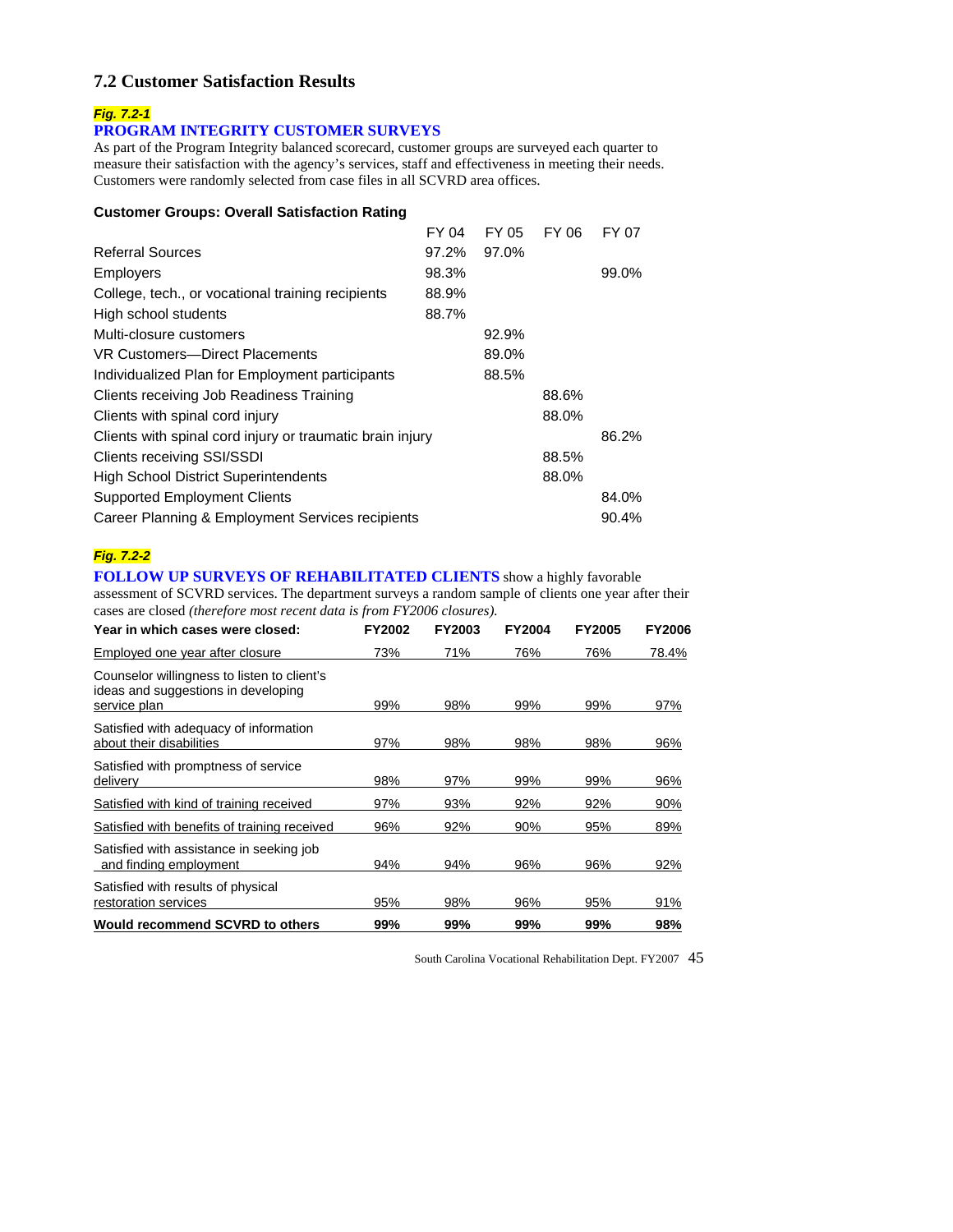# **7.3 Financial Performance Results**

# *Fig. 7.3-1*

### **AVERAGE COST PER CLIENT SERVED**

SCVRD has consistently ranked among the nation's best programs in the average cost per client served. In federal FY 2005 (most recent data available), the department had the  $9<sup>th</sup>$  lowest cost per client served *(\$1,573)* among state VR programs in the U.S. SCVRD also had the second-lowest average cost among the eight Southeastern regional states (Kentucky:\$1,421).



# *Fig. 7.3-2*  **AVERAGE COST PER CLIENT REHABILITATED**

The department's efficiency and effectiveness is reflected in its national prominence among VR agencies in cost per rehabilitation. For each successfully employed client in federal FY2006, the department's average cost was **\$8,445, the lowest in the entire nation** (for the fourth consecutive year). Idaho was second at \$8,564. The department consistently leads the eight Southeastern region states in this measure. Alabama was second in the region at \$10,333.

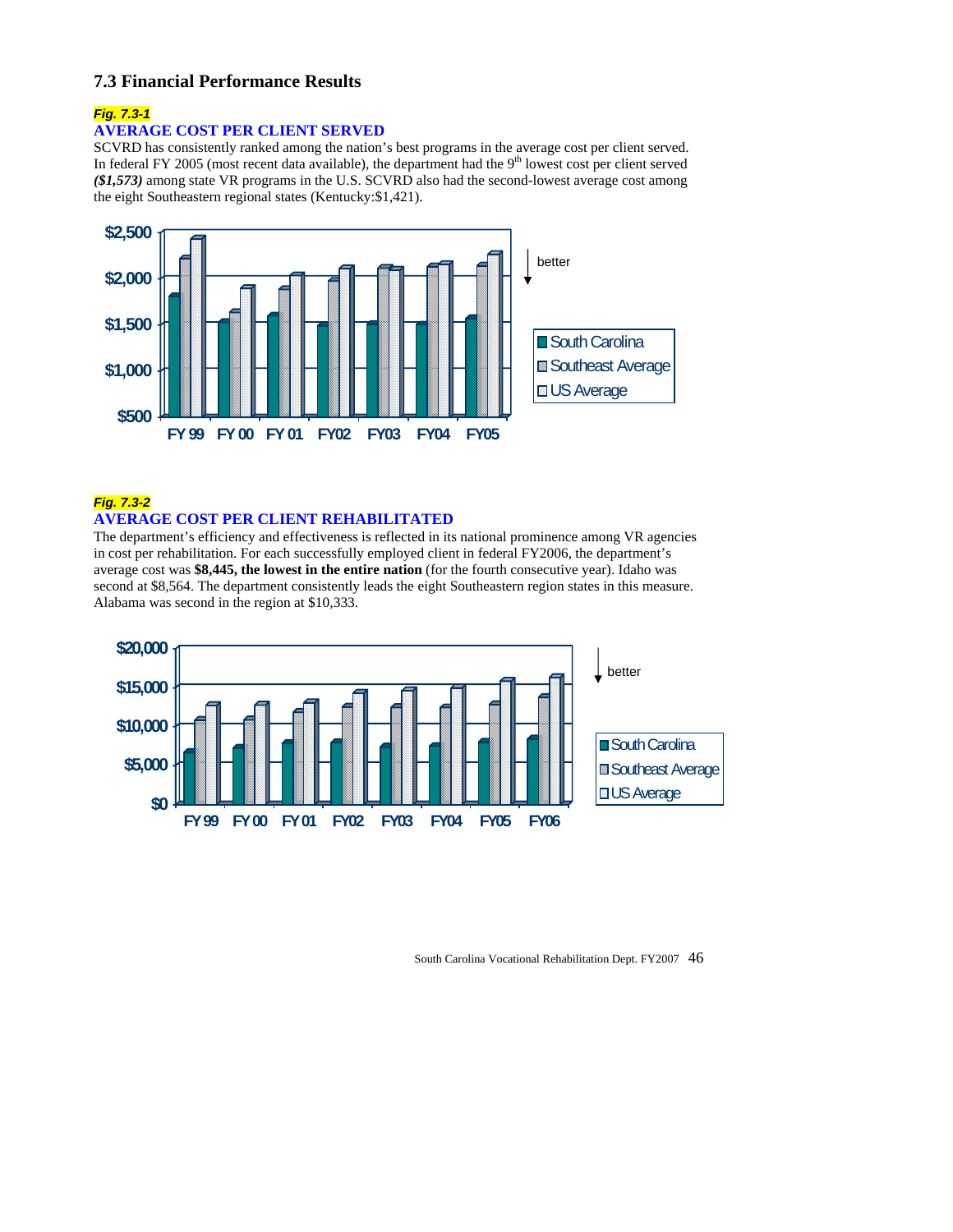*Fig. 7.3-3*  **RATE OF RETURN ON TAXPAYER INVESTMENT**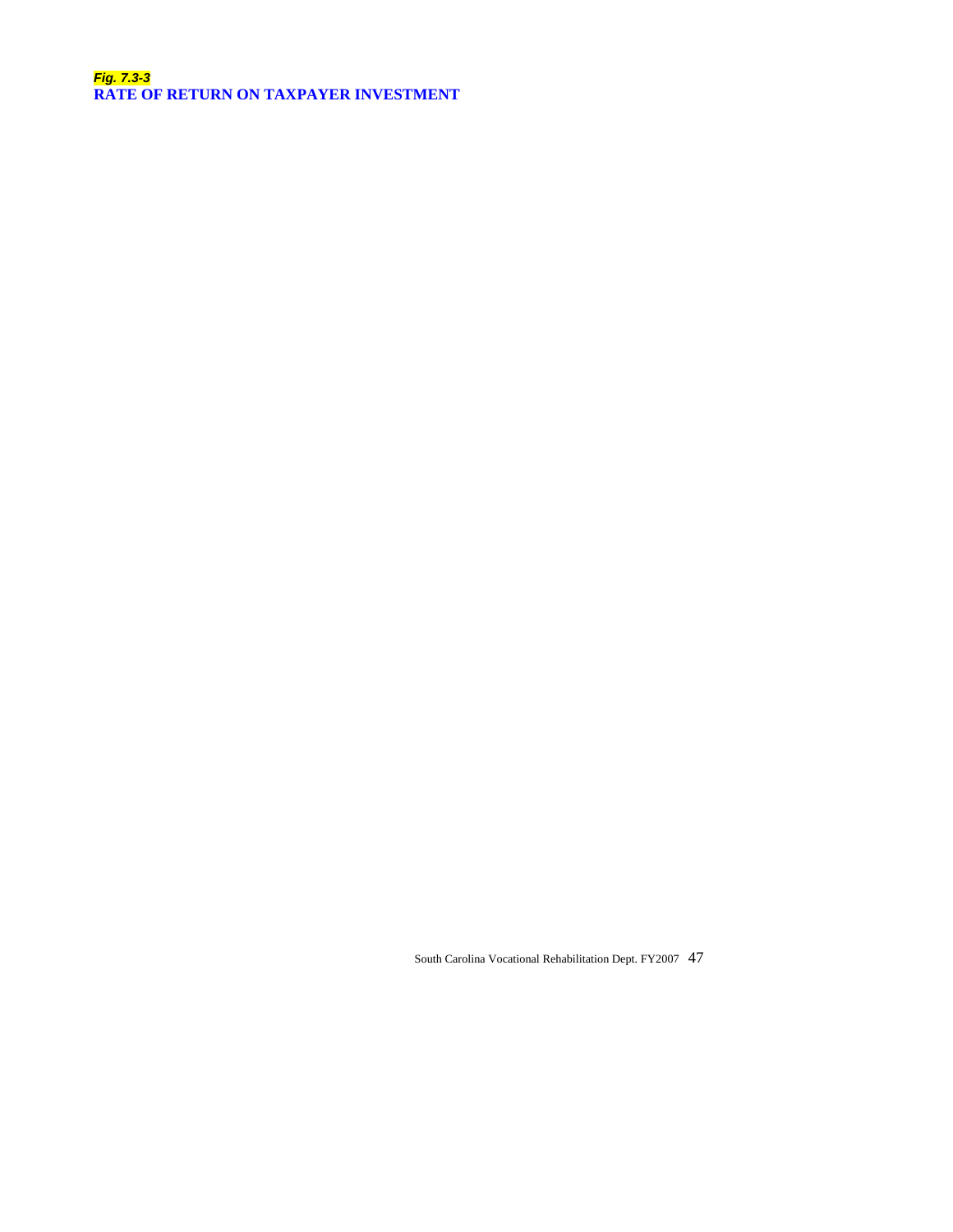SCVRD provides an excellent rate of return on resources invested in its clients. By becoming competitively employed, clients lessen their dependence on public assistance such as Social Security disability benefits, Medicaid, welfare, etc. Clients who become employed realize an increase in their earnings by \$13.71 for every dollar of Vocational Rehabilitation Department funds invested in their rehabilitation. They return an the cost of their rehabilitation in an average of **4.96 years**. The following chart shows the annual rate of return estimated **\$3.19** in taxes for every dollar spent on their vocational rehabilitation. By paying taxes, they repay for each successfully employed client. The annual rate of return has improved each of the last five years. Those figures do not include any additional cost savings from reduction in government benefits received by those clients.



#### *Fig. 7.3-4* **WORK TRAINING CENTER REVENUES**

Partnerships with South Carolina's businesses and industries through more than 450 outsource agreements provide job readiness training opportunities for clients. The agreements generate revenues for SCVRD's 24 work training centers. Some of the revenues are used as stipends for the clients who work on the contracts. The remainder is used for raw materials, supplies and other operating expenses. With the assistance of additional business development specialists who market the centers to industries, revenues have increased each of the past four years (\$16.9 million in FY2007).



# *Fig. 7.3-5*

#### **TRAINING CENTER PRODUCTIVITY RATE**

A key strategic objective is balance in the department's 24 work training centers, which provide job readiness training for clients and outsource work for hundreds of businesses and industries throughout the state. The productivity rate formula balances business indicators with client service program indicators. It has increased each year since its establishment as a performance measure.



South Carolina Vocational Rehabilitation Dept. FY2007 48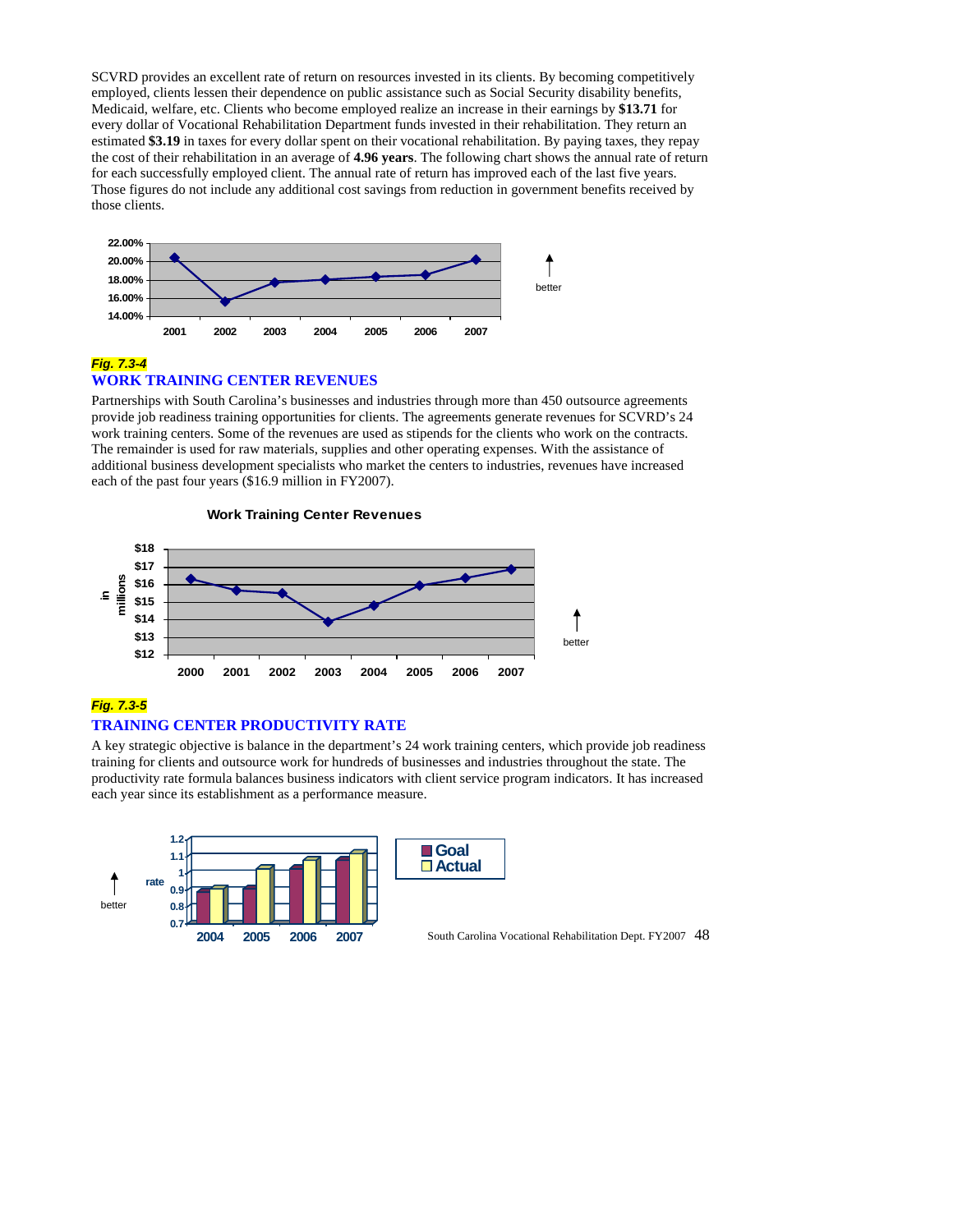#### *Fig. 7.3-6* **REIMBURSEMENTS FROM SOCIAL SECURITY ADMINISTRATION**

For converting recipients of Social Security disability benefits into competitively employed persons who no longer rely on those benefits, the department is reimbursed by the Social Security Administration for monies spent on those cases. The department posted reimbursement of \$663,638 in FY2007. While the department's reimbursement dropped from the previous year, it had a higher number of rehabilitations of SSI and SSDI recipients *(see Fig. 7.3-7)*.

#### **SSA Reimbursements (in millions)**



*Fig. 7.3-7*

#### **NUMBER OF SOCIAL SECURITY DISABILITY RECIPIENTS REHABILITATED**

SCVRD has placed an emphasis on returning Social Security disability benefits recipients (SSI and SSDI) to the workplace to enhance their ability to become independent of benefits and gain financial self-sufficiency. The agency has set goals for closing these recipients as successfully rehabilitated.



# *Fig. 7.3-7*  **ALTERNATIVE FUNDING**

One of the agency's key strategic objectives is identification and acquisition of alternative funding sources. Current grants include:

| <b>Literacy and Employment Outcome</b>                  | U.S. Dept. of Education/OSERS         | \$949,750 |
|---------------------------------------------------------|---------------------------------------|-----------|
| South Carolina Telework Program                         | U.S. Dept. of Education/RSA           | \$957,860 |
| S.C. Assistive Technology Loan Program                  | U.S. Dept. of Education/RSA           | \$542,285 |
| <b>Work Incentive Planning &amp; Assistance Project</b> | <b>Social Security Administration</b> | \$600,000 |
| <b>Pendleton Workforce Grant</b>                        | S.C. Dept. of Commerce                | \$200,000 |
| <b>Upper Savannah Grant</b>                             | S.C. Dept. of Commerce                | \$200,000 |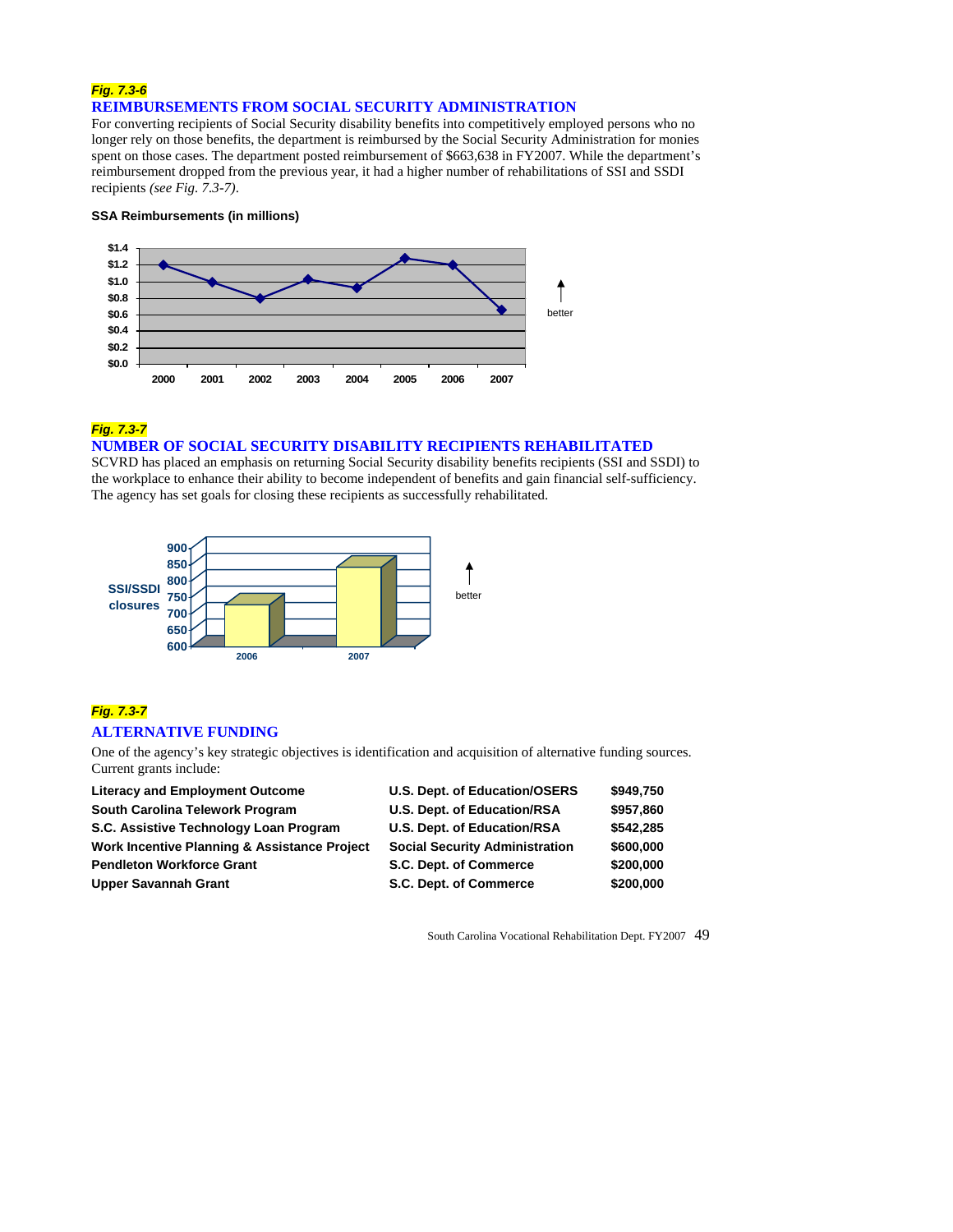VA project to provide work evaluations to veterans with disabilities, and from a Ticket to Work Employment The department also has miscellaneous revenues from an adaptive aquatic grant with Airport High School, a Network payment project.

### **7.4 Human Resource Results**

# *Fig. 7.4-1*

#### **EEO GOAL ATTAINMENT**

The State Human Affairs Commission annually publishes its report on state agency hiring. This report details each agency's efforts in recruiting, hiring and promoting individuals in various sex and race demographic categories and ranks agencies on how closely the makeup of the agency reflects the available workforce. **SCVRD ranks first among large agencies of 1,001 employees or more in goal attainment, and 12th among all state agencies.** 



#### *Fig. 7.4-2*

#### **HUMAN RESOURCE DEVELOPMENT AND TRAINING**

The department provides its staff with a variety of training opportunities to address disability-specific issues as well as work strategies and skills, ethics, customer service, diversity, technology and other areas of professional development. In FY2007 the department showed a significant increase in the number of training participants, utilizing videoconferencing to efficiently make training available to more staff members.

#### **SCVRD Training Events**



#### **Total Training Partic ipants\***



*\* some staff members participated in more than one training event.*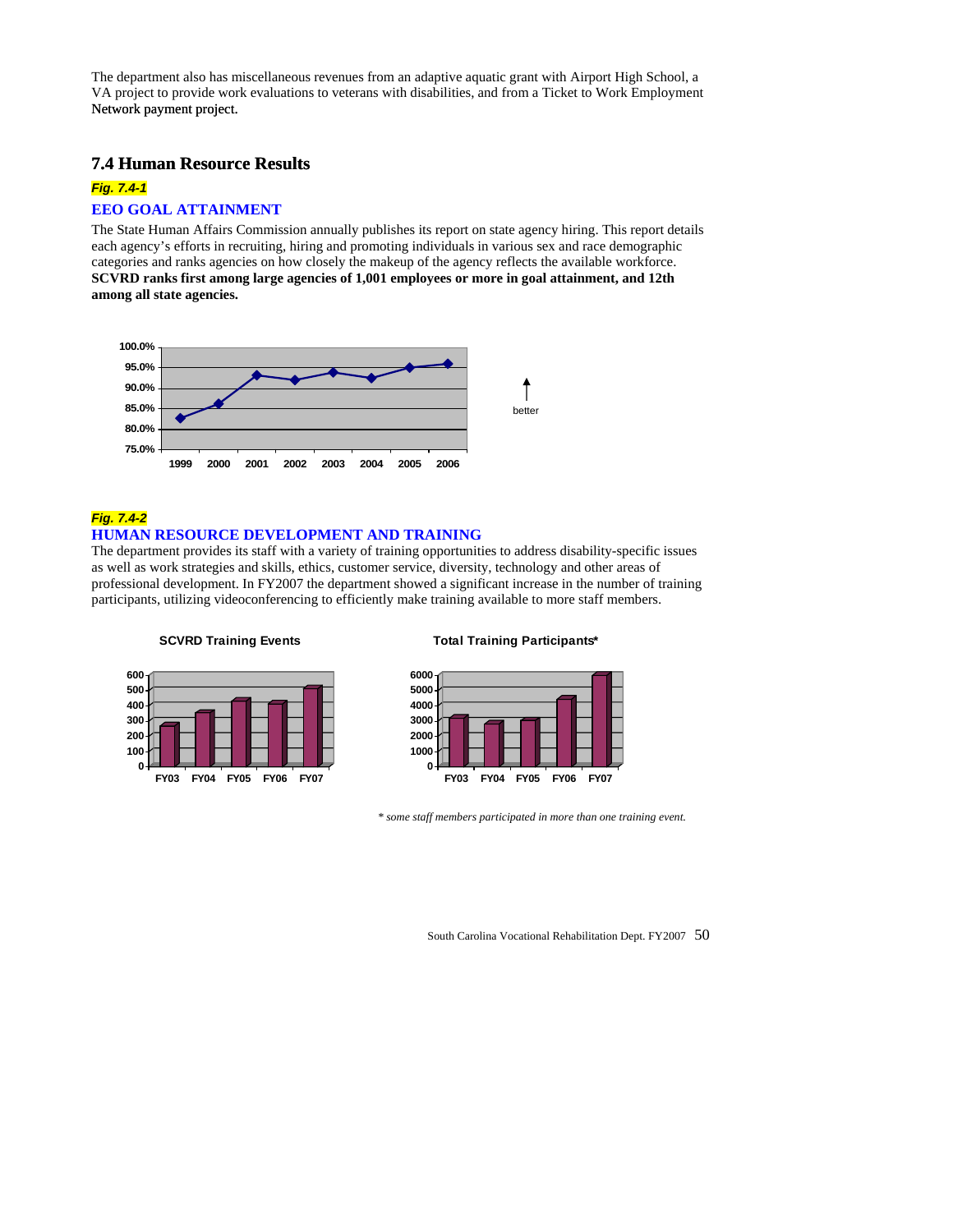#### **ROFESSIONAL DEVELOPMENT AND LEADERSHIP PROGRAM (PDLP) P**

The Professional Development and Leadership Program (PDLP) continues to develop staff for future . opportunities within the department. The first 20 individuals graduated from the program in April 2007 scheduled every two years, and will be open for applications this coming spring. Seventy-one promotions were achieved by participants in this program. This program is designed to prepare staff for future agency needs while providing them with opportunities for professional growth, development, and career enhancement. These employees participate in this program voluntarily while still maintaining their current job responsibilities. Participants are managing work projects as part of the program which serve as on-the-job leadership opportunities for the participants while at the same time assisting the Department with some aspect of organizational performance enhancement or process improvement. These individuals completed the requirements of the basic, intermediate and advanced *Supervision, Management, and Leadership* levels of the program. Sixty-two staff completed requirements of the basic *Professional Development* level of the program and 56 of these staff members are enrolled in the intermediate level of the program which will begin this fall. New participant enrollment is

#### **COMPENSATION/RETENTION/RECOGNITION**

The SCVRD compensation plan utilizes the flexibility in the state regulations to provide rewards for reclassification (10 percent), promotion (12 percent), and additional duty pay actions (10 percent). Salary increases (5%) have been awarded for the achievement of graduate and undergraduate degrees that relate to the performance of the employee's job duties and/or the agency mission. The agency has been able to continue a bonus program directly tied to the performance of each work unit. This program was designed to support performance excellence and teamwork.

technicians), Employment Coaches, and Addiction Counselors and made adjustments to employment rates in order to be more competitive in attracting and retaining employees for these positions. The department continues to conduct studies to identify and resolve inequities in compensation among various types of positions. The department conducted studies to determine competitive pay rates for Fiscal Specialists (accounting

SCVRD has been successful in increasing employees' salaries without seeing significant increases in the personnel services expenditures. The Department believes this is due, at least in part, to greater efficiencies in staffing patterns achieved through the reengineering efforts and our continuous improvement strategies. In 2007 the agency's personnel services expenditures *decreased* when compared to the previous fiscal year fro m **\$46,923,824 to** \$**46,560,670** *(data from Comptroller General's Office reports)* even though the state A ppropriations Act awarded a 3% general salary increase for the year.

with a national average of 15.6%). The agency's turnover rate is below the national average for state and local governments, (12% compared

The Celebration of Success reward and recognition program continued to be well-received by staff. In FY2007, a total of 302 prizes were awarded to employees who had garnered three nominations from their peers. Many other employees had received one or two nominations.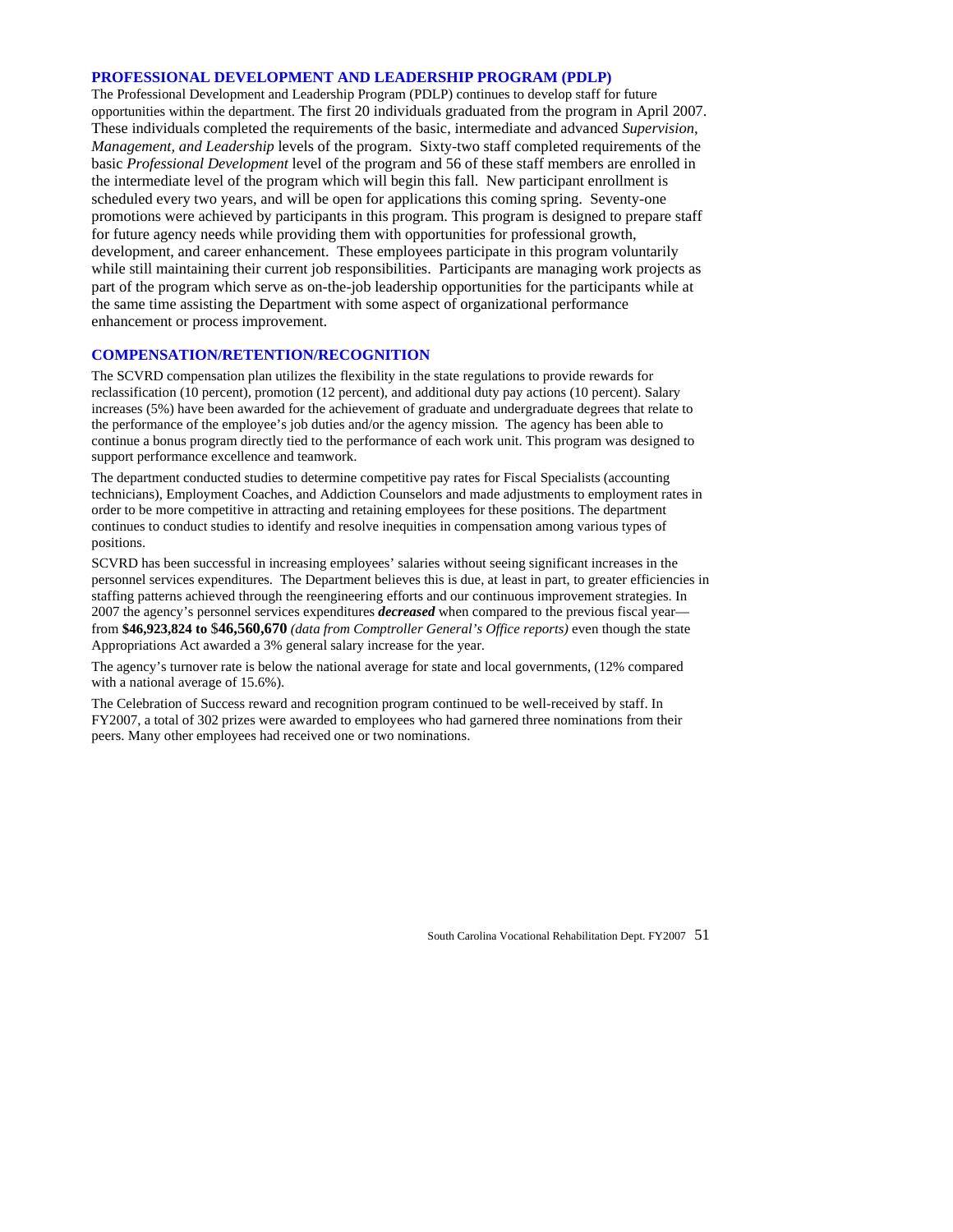# **7.5 Results for Regulatory/Legal Compliance and Community Support**

February 2005. The agency received the final report of that review in December 2005. Three areas were identified as being out of compliance and requiring corrective action. These were addressed in a corrective action plan submitted in February 2006 and revised in May 2006. Satisfactory conclusion of the corrective action plan was achieved on schedule in March 2007. A thorough Rehabilitation Services Administration (SCVRD's regulatory agency) review was conducted in

The department must adhere to budgeting and procurement codes, building codes, and various other state and federal regulations that any government agency would be subject to. Fiscal accountability is established In 19005. The agency received the final report of that review in December 2005.<br>The as being out of compliance and requiring corrective action. These were addre<br>plan submitted in February 2006 and revised in May 2006. Sati through internal and external audits. Financial audits are conducted annually by the State Auditor's office and any findings are addressed through corrective actions. Procurement audits, conducted by the state every three years, are extremely favorable. The most recent benefits audit has been very positive as a result of the department adding involvement from the finance department to serve as a "check and balance."

In its "Annual Report on Appeals Process" to the RSA, U.S. Department of Education, the department reported no new requests for mediation during the year and no disputes needing resolution in an impartial hearing process. The client relations specialist, staff attorney, human resources department, commissioner's office and Governor's office work closely together to ensure ethical and fair treatment of agency clients before extreme measures would become necessary.

All SCVRD facilities receive great internal scrutiny in the area of safety. OSHA and Department of Labor standards are observed, and safety measures are a priority. Safety teams have been established in all office locations to assess safety issues for staff and clients. In addition these teams provide feedback to the Risk Management department on agency-wide safety issues and assist in developing tailored solutions to local safety problems.

#### *Fig. 7.5-1* **E XPERIENCE MODIFIER**

A key business result for safety and risk management is the Experience Modifier (EMOD) measurement. SCVRD seeks to enhance the environment for its employees and clients by reducing accidents in its facilities, which in turn accomplishes a cost savings in workers' compensation premiums.

SCVRD's recent safety performance has resulted in a significantly reduced average EMOD (1.29) for FY2008. *This will result in a reduction of \$210,000 in the agency's workers' compensation premiums.*  This decrease in premium is in spite of continued increases in medical costs nationwide.